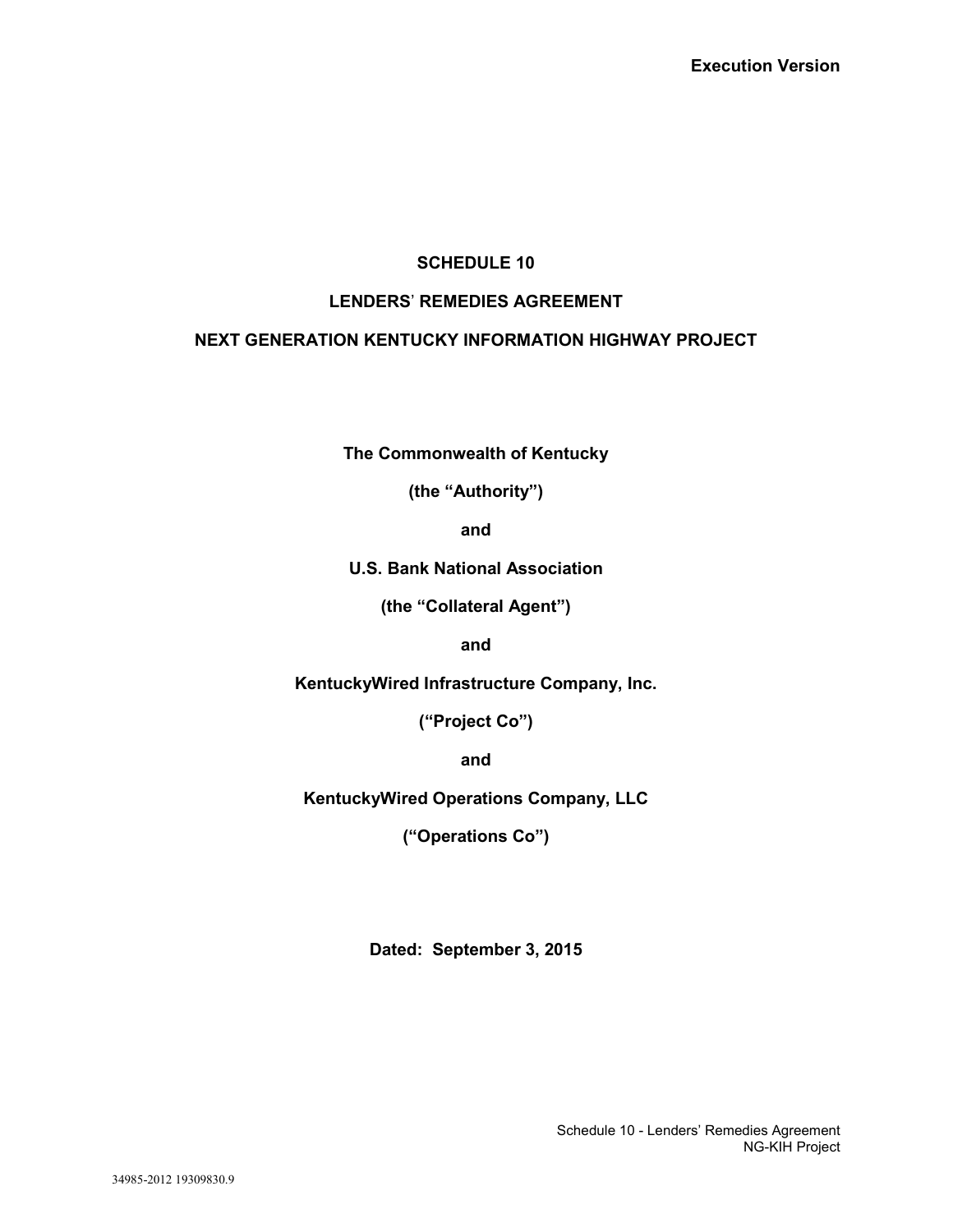# **TABLE OF CONTENTS**

| 1. |                                                             |                                                          |  |
|----|-------------------------------------------------------------|----------------------------------------------------------|--|
|    | 1.1<br>1.2<br>1.3<br>1.4                                    |                                                          |  |
| 2. |                                                             |                                                          |  |
|    | 2.1<br>2.2<br>2.3<br>2.4                                    |                                                          |  |
| 3. |                                                             |                                                          |  |
|    | 3.1<br>3.2<br>3.3<br>3.4<br>3.5<br>3.6<br>3.7<br>3.8<br>3.9 |                                                          |  |
| 4. |                                                             |                                                          |  |
|    | 4.1<br>4.2<br>4.3<br>4.4<br>4.5                             |                                                          |  |
| 5. |                                                             |                                                          |  |
|    | 5.1<br>5.2<br>5.3                                           |                                                          |  |
| 6. |                                                             | SENIOR SECURED CREDITOR REPLACEMENT OF OPERATIONS CO  14 |  |
|    | 6.1<br>6.2<br>6.3<br>6.4                                    |                                                          |  |
| 7. |                                                             |                                                          |  |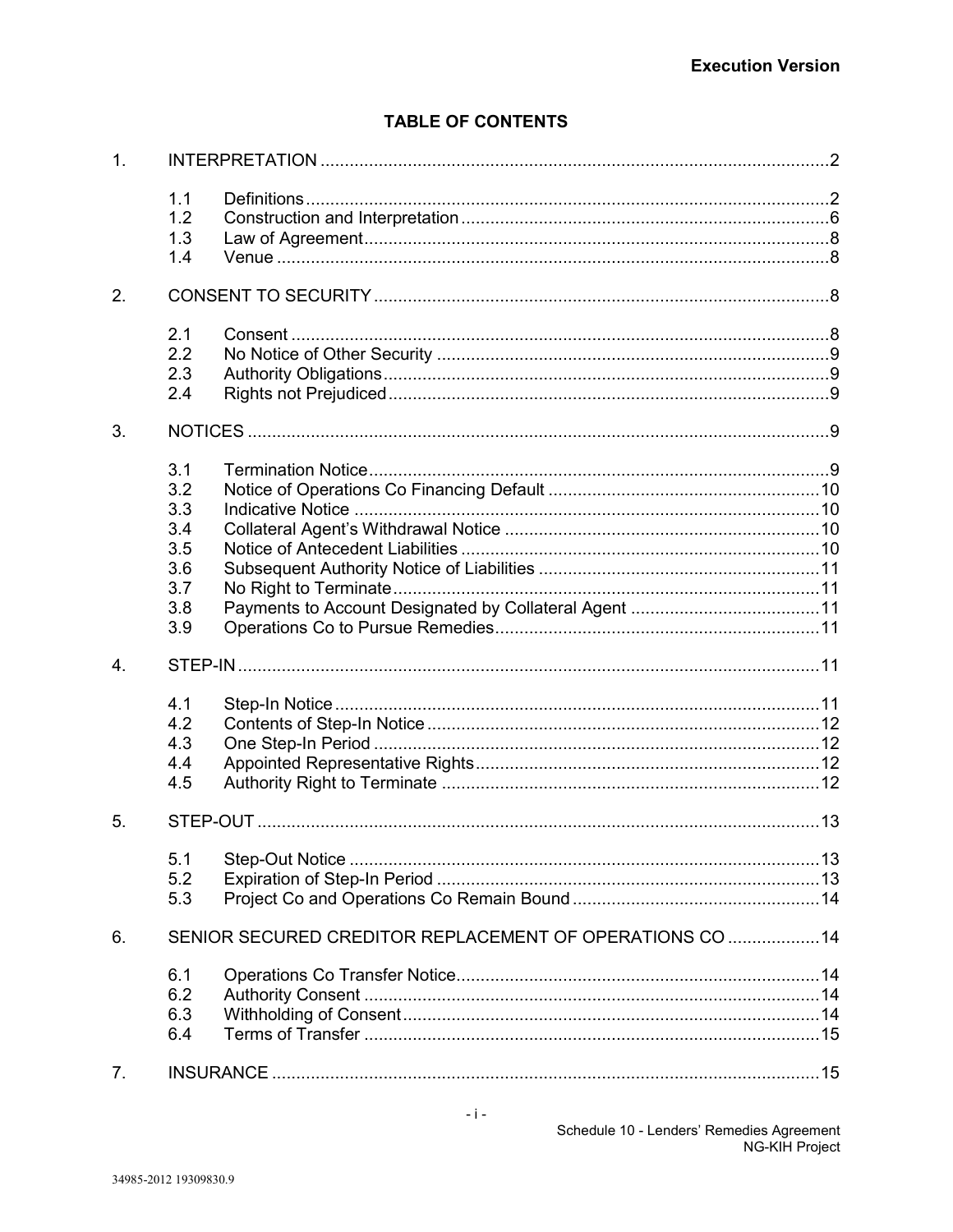|     | 7.1                                  |                                                                          |  |
|-----|--------------------------------------|--------------------------------------------------------------------------|--|
| 8.  |                                      |                                                                          |  |
|     | 8.1<br>8.2<br>8.3<br>8.4             |                                                                          |  |
| 9.  |                                      |                                                                          |  |
|     | 9.1<br>9.2<br>9.3<br>9.4<br>9.5      |                                                                          |  |
| 10. |                                      |                                                                          |  |
|     | 10.1<br>10.2                         | Termination of Project Implementation Agreement and Replacement with New |  |
|     | 10.3                                 |                                                                          |  |
|     | 10.4                                 |                                                                          |  |
|     | 10.5<br>10.6                         | Assignment to Collateral Agent or other Senior Secured Creditors'        |  |
|     | 10.7                                 |                                                                          |  |
| 11. |                                      |                                                                          |  |
|     | 11.1<br>11.2<br>11.3<br>11.4         |                                                                          |  |
| 12. |                                      |                                                                          |  |
|     | 12.1<br>12.2<br>12.3<br>12.4<br>12.5 |                                                                          |  |
| 13. |                                      |                                                                          |  |
|     | 13.1<br>13.2<br>13.3<br>13.4         |                                                                          |  |
|     | 13.5                                 |                                                                          |  |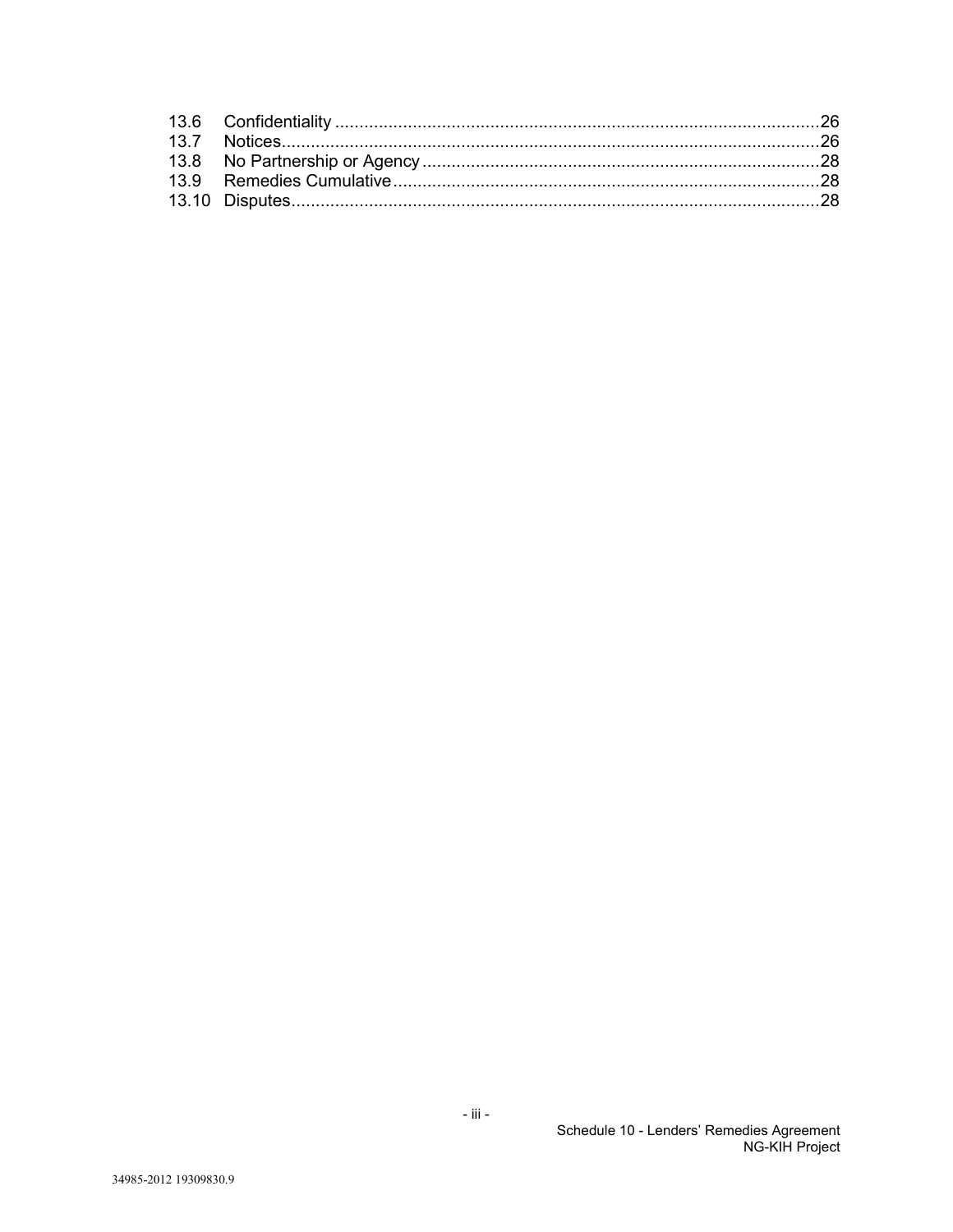### **SCHEDULE 10 LENDERS**' **REMEDIES AGREEMENT**

### **THIS LENDERS**' **REMEDIES AGREEMENT** dated as of September 3, 2015 is entered into:

### **BETWEEN:**

### **The Commonwealth of Kentucky**

(the "**Authority**")

### **AND:**

### **U.S. Bank National Association**

in its capacity as collateral agent on behalf of itself and the other Secured Parties (the "**Collateral Agent**")

### **AND:**

**KentuckyWired Infrastructure Company, Inc.**

("**Project Co**")

### **AND:**

**KentuckyWired Operations Company, LLC**

("**Operations Co**")

## **WHEREAS:**

- A. The Authority and Project Co have entered into the Project Agreement (as defined below).
- B. Project Co and Operations Co have entered into the Project Implementation Agreement (as defined below).
- C. Pursuant to the Senior Financing Agreements, the Senior Secured Creditors have agreed, subject to the terms and conditions contained therein, to make available to Project Co the credit facility specified therein to finance certain costs to be incurred and expenditures to be made by Project Co in connection with the Project.
- D. It is a condition precedent to the obligations of the Senior Secured Creditors under the Senior Financing Agreements that this Lenders' Remedies Agreement be executed and delivered by the parties.
- E. The Authority and Project Co have agreed under the terms of the Project Agreement to execute and deliver this Lenders' Remedies Agreement. Project Co and Operations Co have agreed under the terms of the Project Implementation Agreement to execute and deliver this Lenders' Remedies Agreement.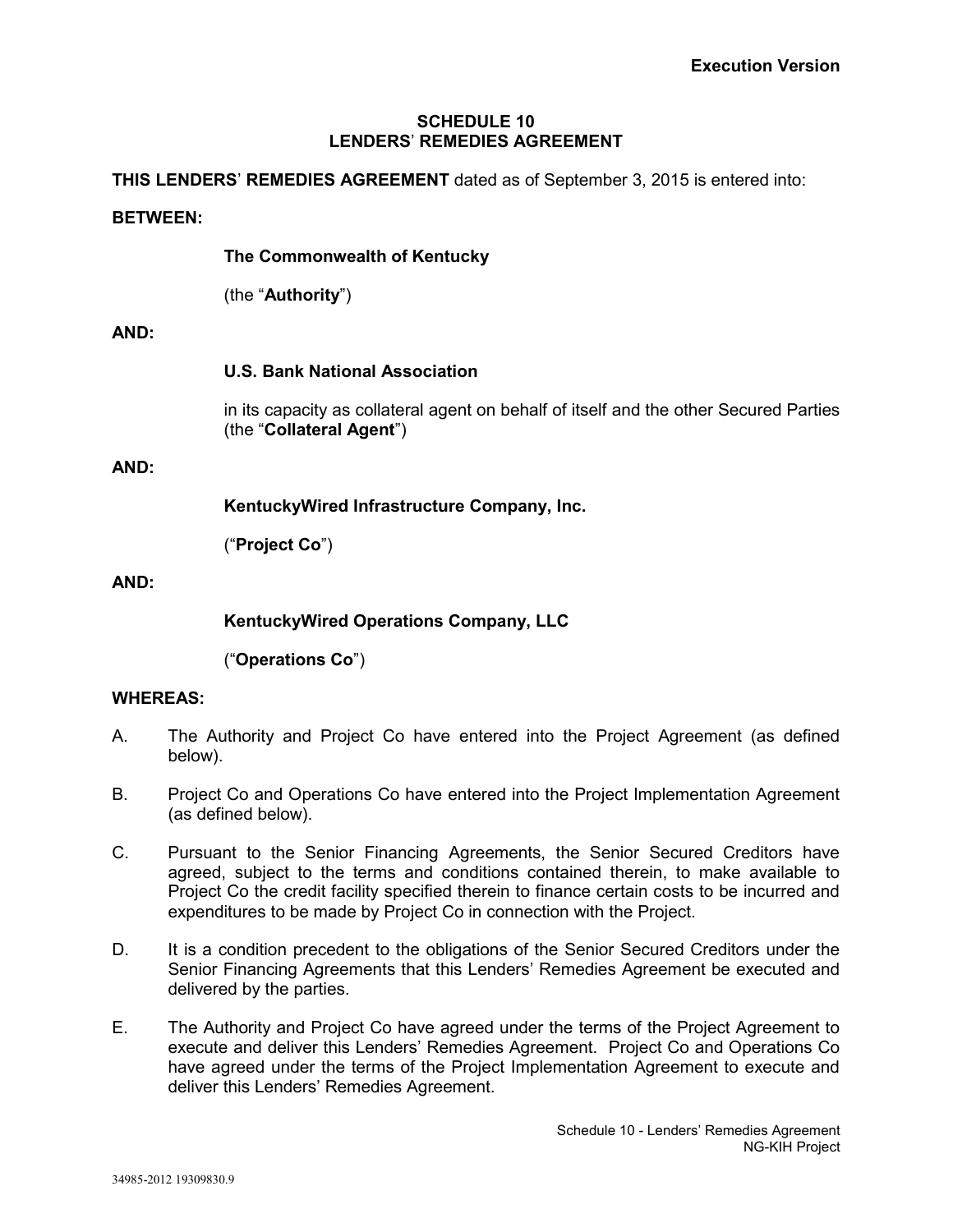**NOW THEREFORE THIS LENDERS' REMEDIES AGREEMENT WITNESSES THAT**, in consideration of the mutual covenants herein contained and other good and valuable consideration, the receipt and sufficiency of which are hereby expressly acknowledged by each of the parties hereto, the parties hereto agree as follows:

### **1. INTERPRETATION**

### **1.1 Definitions**

Unless otherwise specified or the context otherwise requires, capitalized but otherwise undefined terms in this Lenders' Remedies Agreement will have the respective meanings given to such terms in the Project Agreement and:

"**Antecedent Liabilities**" means, as at any time:

- (a) all amounts due and payable by Project Co to the Authority under the Project Agreement or by Operations Co to Project Co under the Project Implementation Agreement, as applicable, at such time; and
- (b) all obligations which should have, but have not, been performed and outstanding liabilities of Project Co under the Project Agreement or Operations Co under the Project Implementation Agreement, as applicable, in each case at such time;

"**Appointed Representative**" means the Senior Secured Creditors' Representative identified in a Step-In Notice;

### "**Bankruptcy Proceedings**" means:

- (a) any:
	- (1) formal step (including petition, proposal, application, convening of a meeting or other proceeding) taken with a view to or for the purpose of considering;
	- (2) appointment of an Insolvency Officer in connection with;
	- (3) order or resolution passed in connection with; or
	- (4) formal agreement reached regarding,

a dissolution, bankruptcy, receivership, winding-up, liquidation, administration or other similar proceedings or any other proceeding seeking a stay of proceedings, reorganization, debt arrangement, compromise of the claims of creditors or any distribution of assets in respect of Project Co or Operations Co (whether voluntary or involuntary) made or commenced by any party under any Bankruptcy Law; or

(b) any distress, attachment, sequestration or execution or other similar process affecting any of the assets of Project Co or Operations Co or any other similar process or event occurring in relation to Project Co's or Operations Co's assets in any other jurisdiction;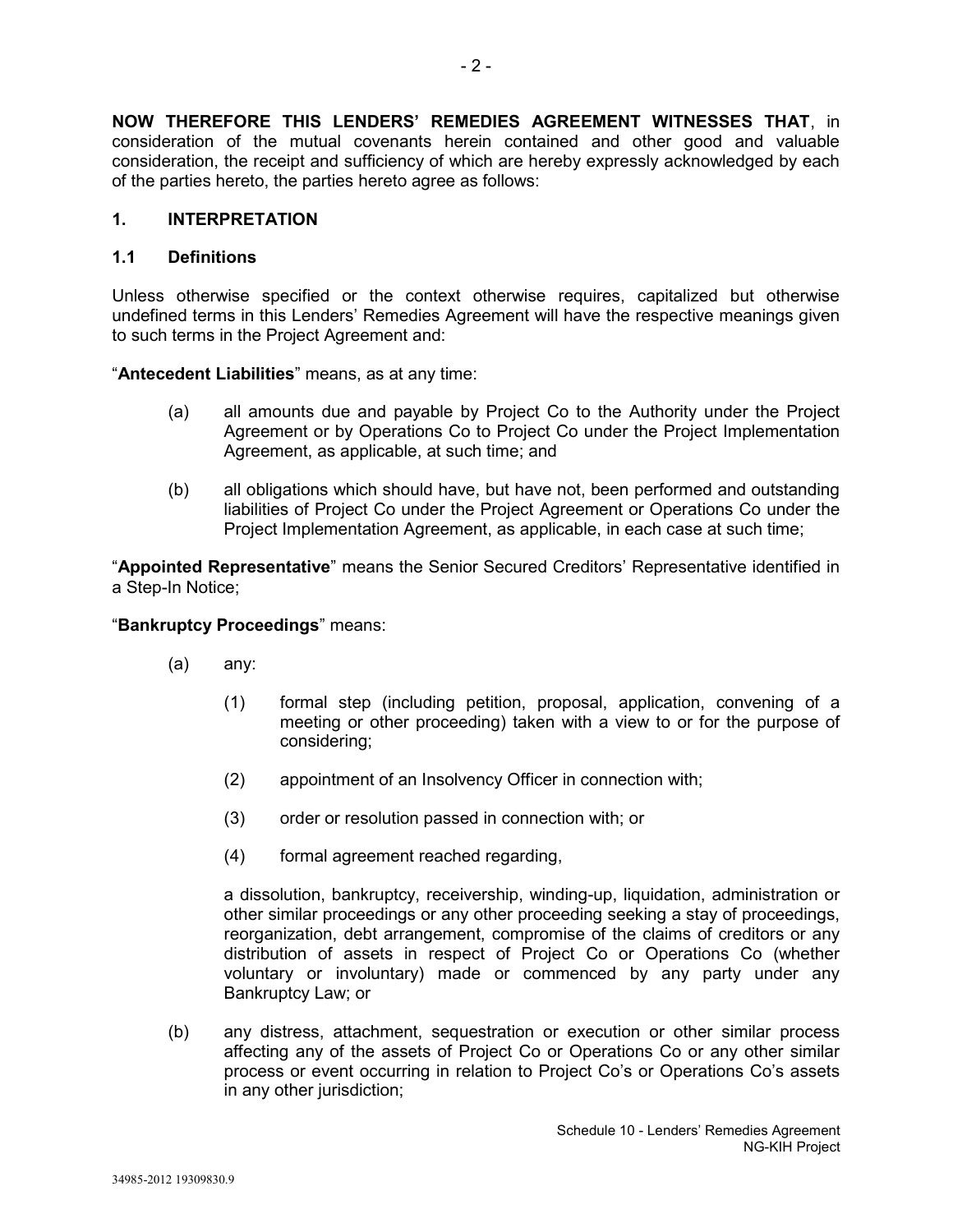"**Collateral Agency and Account Agreement**" means the collateral agency and account agreement dated as of September 1, 2015 between Project Co, U.S. Bank National Association, as senior bonds trustee, U.S. Bank National Association, as subordinate bonds trustee, and the Collateral Agent;

"**Collateral Agent**'**s Withdrawal Notice**" has the meaning set out in Section 3.4;

"**Deficiency**" has the meaning set out in Section 9.4(b);

"**Discharged Obligations**" has the meaning set out in Section 6.4;

"**Discharged Rights**" has the meaning set out in Section 6.4;

"**Event of Default**" has the meaning set out in the Collateral Agency and Account Agreement;

"**Indicative Notice**" means either an Indicative Step-In Notice or an Indicative Transfer Notice given in accordance with Section 3.3;

### "**Indicative Notice Period**" means:

- (a) where an Indicative Step-In Notice has been given, the period commencing on the date of delivery of such Indicative Step-In Notice and ending on the earlier of:
	- (1) the Step-In Date;
	- (2) the date of delivery of a Collateral Agent's Withdrawal Notice; and
	- (3) 45 Business Days following the date of delivery of such Indicative Step-In Notice; or
- (b) where an Indicative Transfer Notice has been given, the period commencing on the date of delivery of such Indicative Transfer Notice and ending on the earlier of:
	- (1) the date on which any transfer in accordance with Section 6.1 becomes effective;
	- (2) the date of delivery of a Collateral Agent's Withdrawal Notice; and
	- (3) 45 Business Days following the date of delivery of such Indicative Transfer Notice;

"**Indicative Step-In Notice**" has the meaning given to it in Section 3.3;

"**Indicative Transfer Notice**" has the meaning given to it in Section 3.3;

"**Insolvency Officer**" means any trustee, receiver, receiver and manager, liquidator, sequestrator, administrator or other custodian in connection with the insolvency of Project Co or Operations Co or any of their respective assets;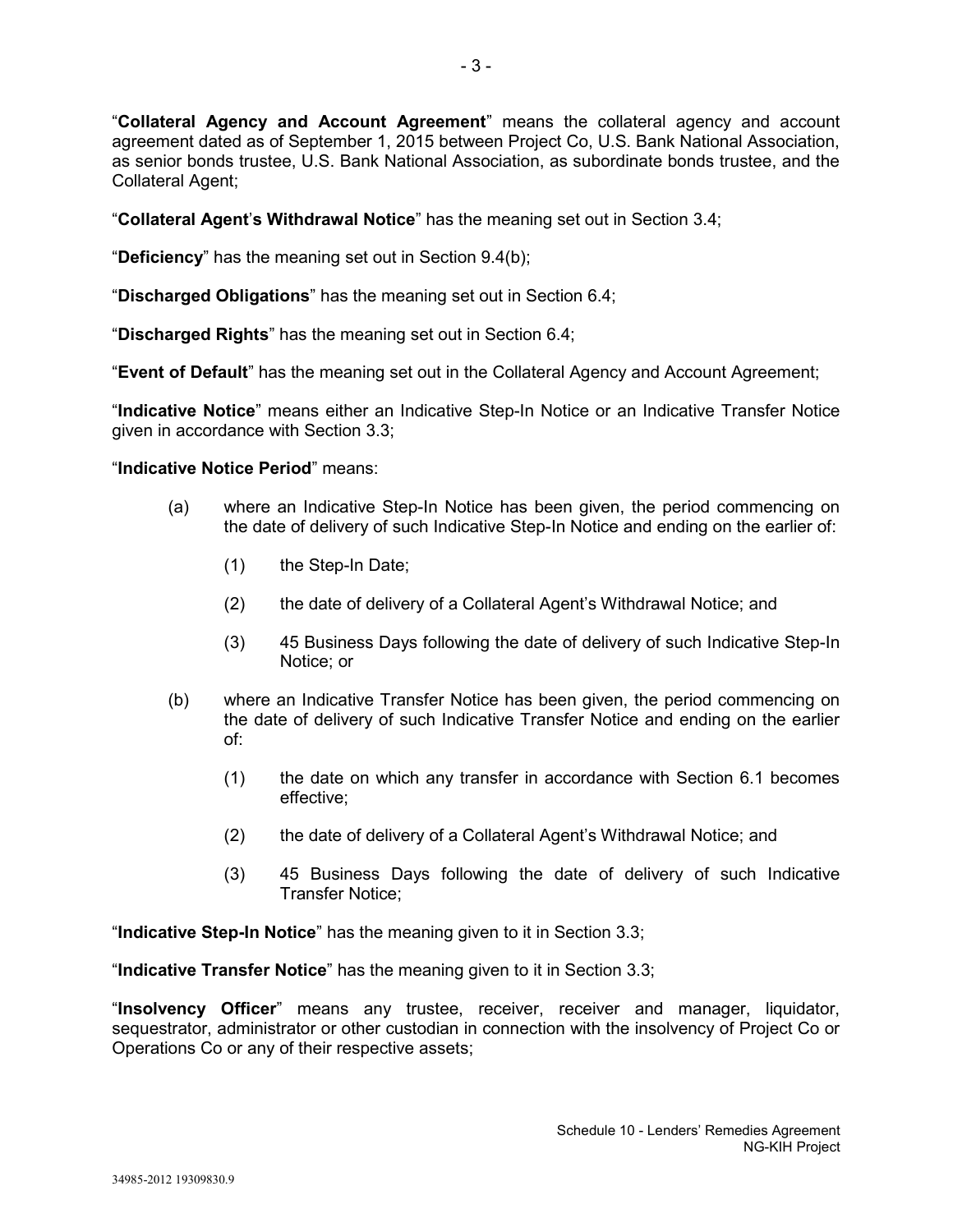"**Insurance Proceeds Account**" has the meaning given to it in the Collateral Agency and Account Agreement;

"**Lenders' Remedies Agreement**" means this lenders' remedies agreement, as amended, supplemented or restated from time to time;

"**Liability Report**" has the meaning given in Section 3.5;

"**Material Antecedent Liabilities**" means Antecedent Liabilities that are:

- (a) financial liabilities; or
- (b) non-financial liabilities, the breach of which will trigger any remedy of the Authority under Section 12 (Project Co Events of Default) of the Project Agreement or Project Co under Section 12 (Operations Co Events of Default) of the Project Implementation Agreement, as applicable;

"**New Agreements**" has the meaning given in Section 10.2;

"**Notice Period**" means:

- (a) in respect of a Project Co Event of Default or an Operations Co Event of Default, as applicable, the Termination Notice Period; and
- (b) in respect of an Operations Co Financing Default, the Indicative Notice Period;

"**Operations Co Event of Default**" has the meaning set out in the Project Implementation Agreement;

"**Operations Co Financing Default**" has the meaning set out in the Collateral Agency and Account Agreement;

"**Project Agreement**" means the project agreement dated September 3, 2015 between the Authority and Project Co relating to the design, construction, financing, operation and maintenance of the NG-KIH System;

"**Project Documents**" means, collectively, the Project Agreement, the Project Implementation Agreement and any other agreement (other than this Lenders' Remedies Agreement) entered into from time to time by the Authority and Project Co (with or without other parties) or by Project Co and Operation Co (with or without other parties) in connection with the Project, and "**Project Document**" means any one of the foregoing;

"**Project Contract**" means either the Design-Build Agreement or the Services Contract, and "**Project Contracts**" means both of them;

"**Project Contractor**" means either the Design-Builder or the Service Provider, and "**Project Contractors**" means both of them;

"**Project Implementation Agreement**" means the project implementation agreement dated September 3, 2015 between Project Co and Operations Co relating to the design, construction, operation and maintenance of the NG-KIH System;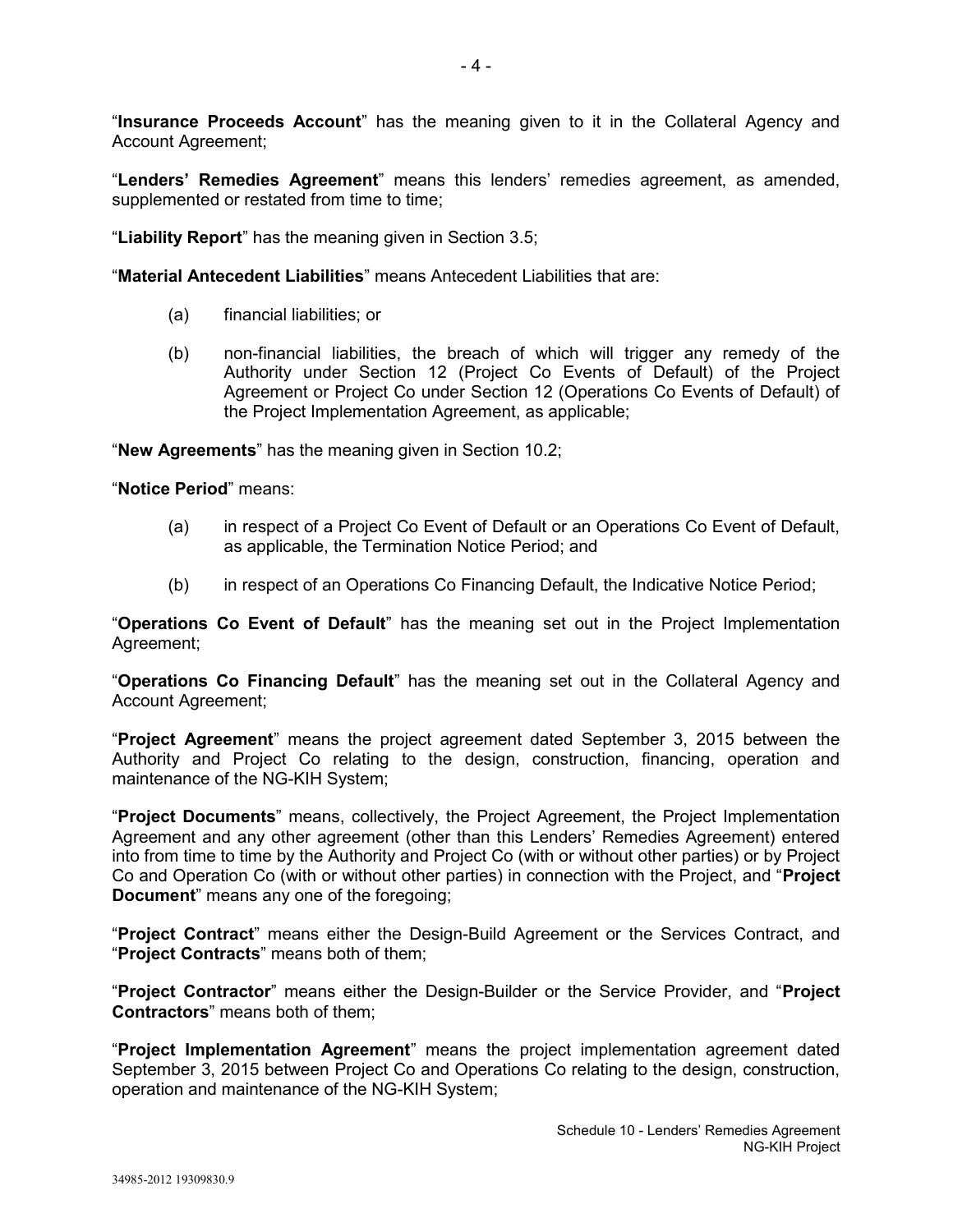"**Reported Antecedent Liabilities**" means the Antecedent Liabilities identified in the Liability Report;

"**Revocation of Termination Notice**" means a written notice from the Authority or Project Co, as applicable, to the Collateral Agent revoking a Termination Notice;

"**Security Documents**" has the meaning as set out in the Collateral Agency and Account Agreement;

"**Senior Debt Discharge Date**" means the date on which all amounts due and owing to the Senior Secured Creditors under the Senior Financing Agreements have been fully and irrevocably paid or discharged (whether or not as a result of enforcement) and the Senior Secured Creditors are under no further obligation to advance under the relevant Senior Financing Agreement;

"**Senior Secured Creditors**" has the meaning set out in the Collateral Agency and Account Agreement;

"**Senior Secured Creditors**' **Representative**" means:

- (a) the Collateral Agent;
- (b) a receiver or receiver and manager of Operations Co appointed under or in connection with the Security Documents; or
- (c) any other Person approved by the Authority (such approval not to be unreasonably withheld or delayed);

"**Step-In Date**" means 5 Business Days after delivery of a Step-In Notice;

"**Step-In Notice**" means a notice given by the Collateral Agent to the Authority and Project Co pursuant to Section 4;

"**Step-In Period**" means, subject to Section 4.3, the period from the Step-In Date up to and including the earliest of:

- (a) the Step-Out Date;
- (b) the date of any transfer under Section 6;
- (c) the date of any termination under Section 4.5; and
- (d) the Expiration Date;

"**Step-Out Date**" means the date that is 20 Business Days after the date of a Step-Out Notice;

"**Step-Out Notice**" means a notice from the Collateral Agent or Appointed Representative to the Authority and Project Co pursuant to Section 5;

"**Suitable Substitute Operations Co**" means a Person approved by the Authority in accordance with Sections 6.2 and 6.3 as: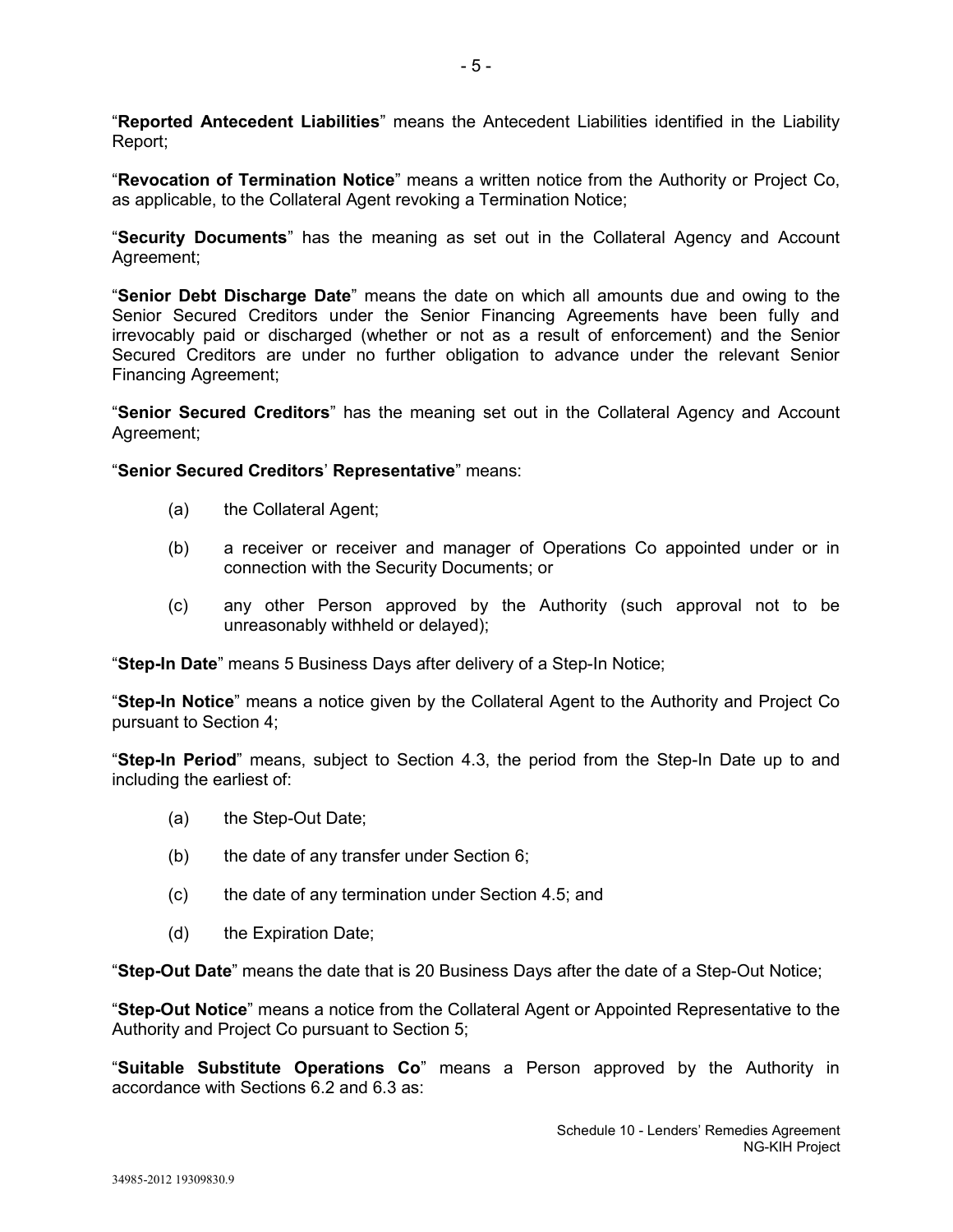- (a) having the legal capacity, power and authority to become a party to and perform the obligations of Operations Co under the Project Implementation Agreement;
- (b) employing or contracting for the services of persons having the appropriate qualifications, experience and technical competence and having the resources available to it (including committed financial resources and sub-contracts) which are sufficient to enable it to perform the obligations of Operations Co under the Project Implementation Agreement; and
- (c) not being a Restricted Person;

"**Termination Notice**" means a notice given by the Authority or Project Co, as applicable, to the Collateral Agent under Section 3; and

"**Termination Notice Period**" means the period beginning on the date of giving of a Termination Notice and ending on the earlier of:

- (a) the Step-In Date;
- (b) the date of service of a Revocation of Termination Notice; and
- (c) the proposed Termination Date (subject to the minimum notice requirements under Section 3.1(a)) set out in the Termination Notice.

### **1.2 Construction and Interpretation**

Unless otherwise specified or the context otherwise requires, this Lenders' Remedies Agreement will be interpreted according to the following provisions:

- (a) the parties waive the application of any rule of law which otherwise would be applicable in connection with the construction of this Lenders' Remedies Agreement that ambiguous or conflicting terms or provisions should be construed against the party who (or whose counsel) prepared the executed agreement or any earlier draft of the same;
- (b) the table of contents, headings and sub-headings, marginal notes and references to them in this Lenders' Remedies Agreement are for convenience of reference only, do not constitute a part of this Lenders' Remedies Agreement, and will not be taken into consideration in the interpretation or construction of, or affect the meaning of, this Lenders' Remedies Agreement;
- (c) each reference in this Lenders' Remedies Agreement to "Section" is to a section of this Lenders' Remedies Agreement;
- (d) each reference to an agreement, document, standard, principle or other instrument includes (subject to all relevant approvals and any other provision of this Lenders' Remedies Agreement expressly concerning such agreement, document, standard, principle or other instrument) a reference to that agreement, document, standard, principle or instrument as amended, supplemented, replaced, novated or assigned, and a reference to an "amendment" and similar terms (including "amend" and "amended") include a reference to supplement,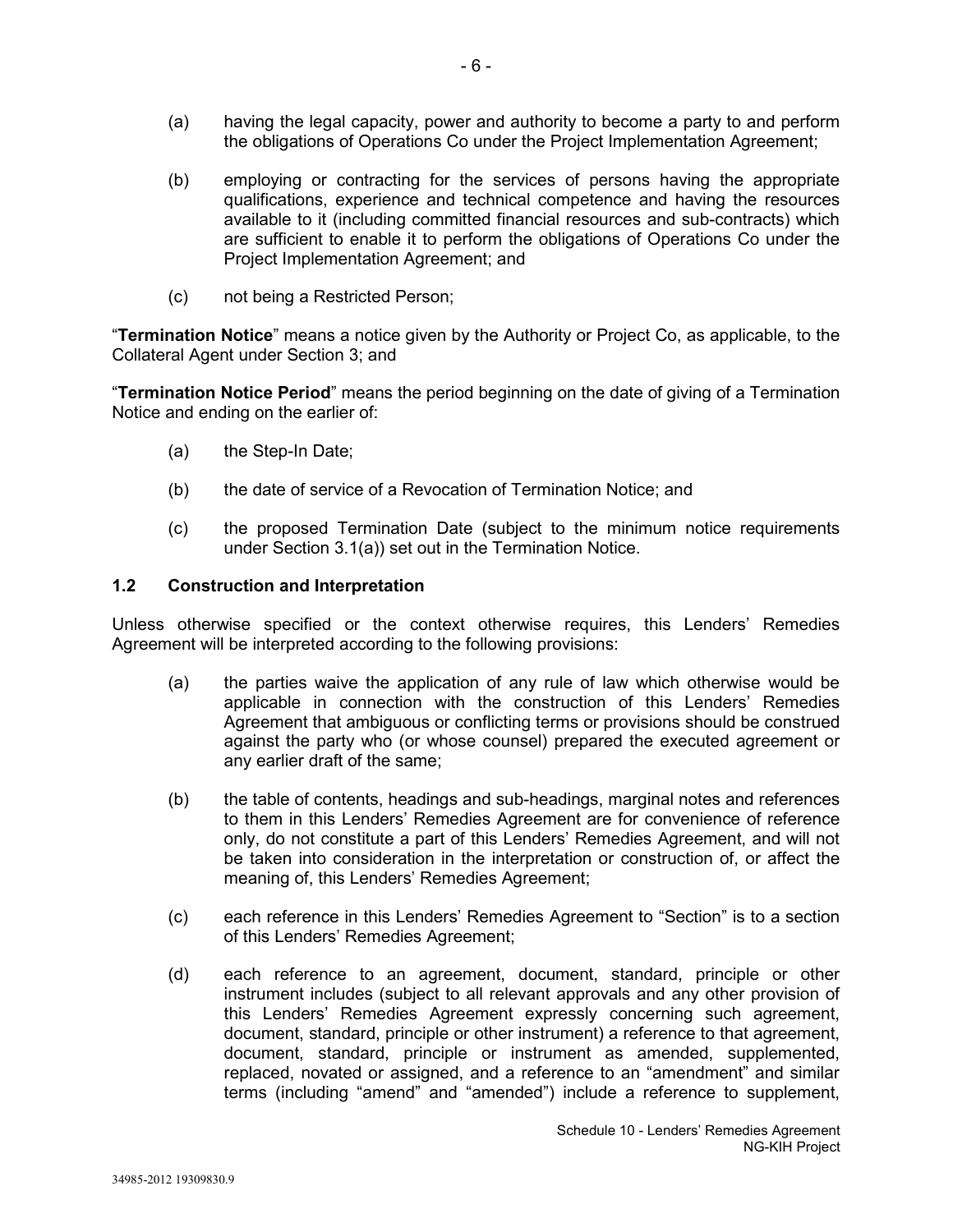alteration, substitute, variation, change and any other modification and similar terms;

- (e) each reference to a statute or statutory provision (including any subordinate legislation) includes any statute or statutory provision which amends, extends, consolidates or replaces the statute or statutory provision or which has been amended, extended, consolidated or replaced by the statute or statutory provision and includes any orders, regulations, by-laws, ordinances, orders, codes of practice, instruments or other subordinate legislation made under the relevant statute;
- (f) each reference to time of day is a reference to Eastern Standard time or Eastern Daylight time, as the case may be;
- (g) words importing the singular include the plural and vice versa;
- (h) words importing a particular gender include all genders;
- (i) each reference to a public organization is deemed to include a reference to any successor(s) to such public organization or any organization or entity or organizations or entities which has or have taken over the functions or responsibilities of such public organization;
- (j) unless the context otherwise requires, each reference to "parties" means the parties to this Lenders' Remedies Agreement and each reference to a "party" means any one of the parties to this Lenders' Remedies Agreement, provided however that a reference to a third party does not mean a party to this Lenders' Remedies Agreement;
- (k) all monetary amounts are expressed in U.S. Dollars;
- (l) the words "include", "includes" and "including" are to be construed as meaning "include without limitation", "includes without limitation" and "including without limitation", respectively;
- (m) any consent contemplated to be given under this Lenders' Remedies Agreement must be in writing;
- (n) general words are not given a restrictive meaning:
	- (1) if they are introduced by the word "other", by reason of the fact that they are preceded by words indicating a particular class of act, matter or thing; or
	- (2) by reason of the fact that they are followed by particular examples intended to be embraced by those general words;
- (o) the expression "all reasonable efforts" and expressions of like import, when used in connection with an obligation of any party, means taking in good faith and with due diligence all commercially reasonable steps to achieve the objective and to perform the obligation;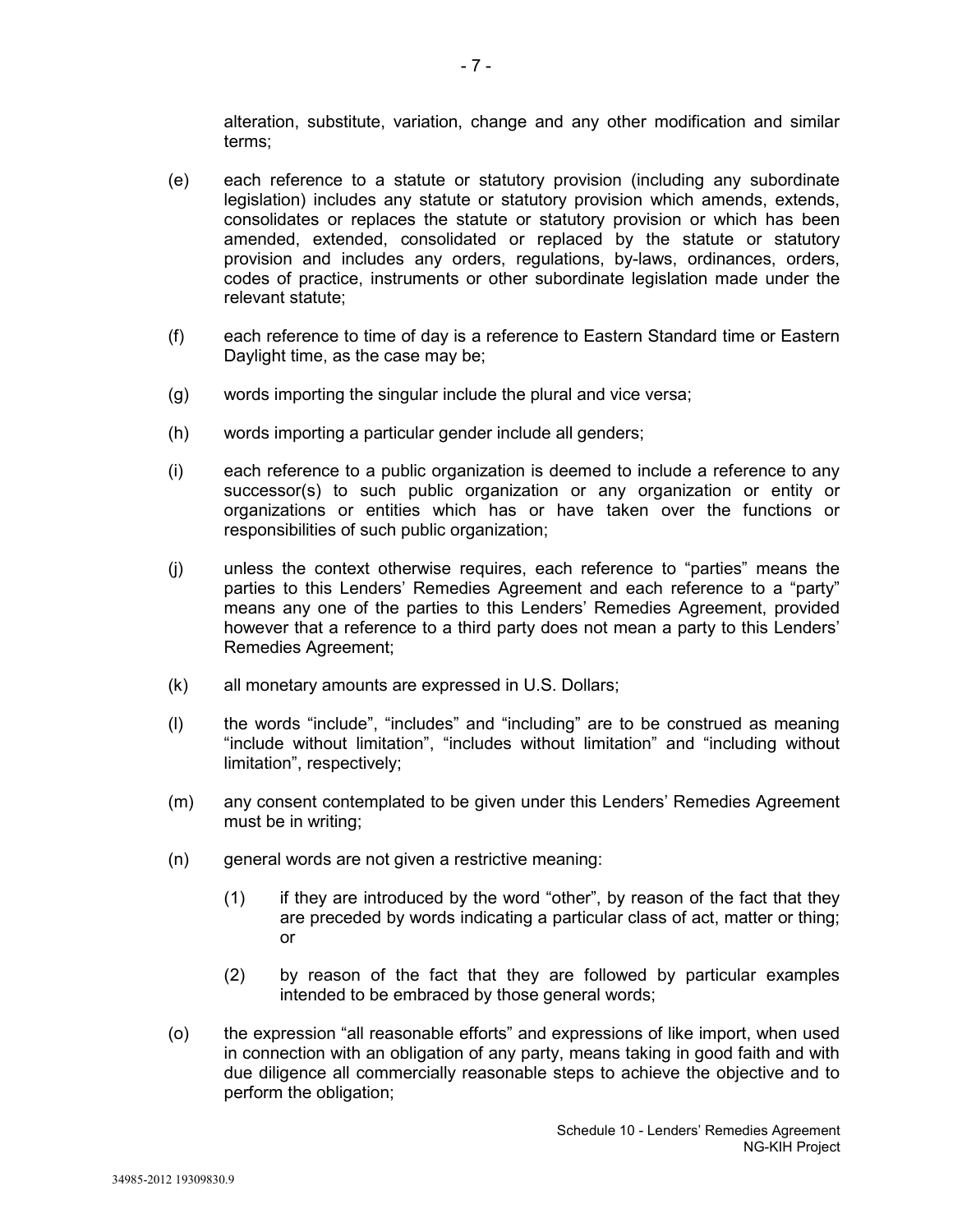- (p) all accounting and financial terms used herein are, unless otherwise indicated, to be interpreted and applied in accordance with GAAP;
- (q) if the time for doing an act falls or expires on a day that is not a Business Day, the time for doing such act will be extended to the next Business Day; and
- (r) in the event that any provision of this Lenders' Remedies Agreement shall be held by a court of competent jurisdiction to be illegal, invalid or unenforceable for any reason, unless severance of such provision would materially alter the essence of this Lenders' Remedies Agreement for any party, the provision shall be fully severable and shall not affect the remaining provisions of this Lenders' Remedies Agreement, and this Lenders' Remedies Agreement shall be construed and enforced as if the illegal, invalid or unenforceable provision had not been included therein. The parties shall promptly meet and endeavor in good faith to negotiate new provisions to eliminate such illegality, invalidity or unenforceability as much is as possible and to restore this Lenders' Remedies Agreement as nearly as possible to its original intent and effect.

# **1.3 Law of Agreement**

This Lenders' Remedies Agreement is subject to the laws of the Commonwealth of Kentucky and any applicable federal laws and will be governed by and construed in accordance with such laws.

### **1.4 Venue**

Any legal actions or proceedings brought by any party hereto against any other party shall be brought in state court in Franklin County, Kentucky in accordance with KRS 45A.245. Each party acknowledges the competence of such court and the convenience and propriety of the venue and agrees to be bound by any judgment thereof and not to seek, and hereby waive, review of its merits by the courts of any other jurisdiction.

# **2. CONSENT TO SECURITY**

### **2.1 Consent**

The Authority acknowledges notice of, and consents to, the security interest granted by Project Co in favor of the Senior Secured Creditors under the Senior Financing Agreements over Project Co's rights under the Project Implementation Agreement and all other Project Documents to which Project Co is a party, Project Co's assets and Project Co's rights to Insurance Proceeds and Insurance Receivables.

Project Co acknowledges notice of, and consents to, the security interest granted by:

(a) Operations Co in favor of the Senior Secured Creditors under the Senior Financing Agreements over Operations Co's rights under the Project Implementation Agreement and, subject to certain exclusions, all other Project Documents to which Operations Co is a party, Operations Co's assets and Operations Co's rights to Insurance Proceeds and Insurance Receivables; and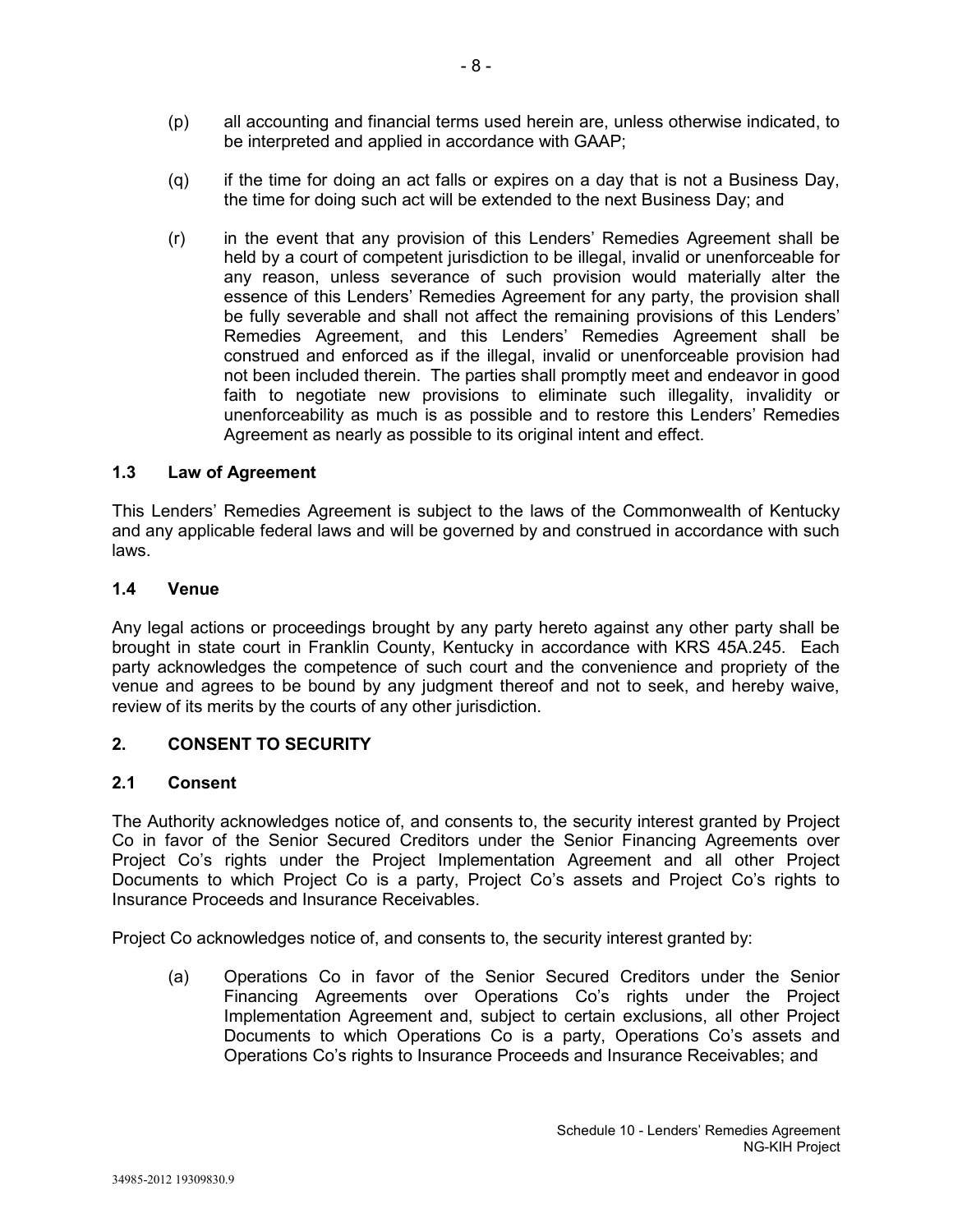(b) KentuckyWired Operations Holding Company, LLC in favor of the Senior Secured Creditors under the Senior Financing Agreements over the membership interests in Operations Co.

# **2.2 No Notice of Other Security**

The Authority confirms that, as of the date of this Lenders' Remedies Agreement, it has not received written notice of any other security interest granted over Project Co's rights or the equity interests in Project Co other than pursuant to the Senior Financing Agreements. Project Co confirms that, as of the date of this Lenders' Remedies Agreement, it has not received written notice of any other security interest granted over Operations Co's rights or the equity interests in Operations Co other than pursuant to the Senior Financing Agreements.

# **2.3 Authority Obligations**

Except as specifically provided for in this Lenders' Remedies Agreement, the Authority has no obligations (whether express, implied, collateral or otherwise) to the Collateral Agent or the Senior Secured Creditors in connection with this Lenders' Remedies Agreement, the Project Agreement, the Project Implementation Agreement or the Project. All of the obligations and liabilities given, undertaken or arising on the part of the Authority under this Lenders' Remedies Agreement are given solely to the Collateral Agent on behalf of the Senior Secured Creditors and do not confer any rights on or in favor of Project Co, any Affiliate of Project Co, Operations Co, any Affiliate of Operations Co or any other Person.

# **2.4 Rights not Prejudiced**

The parties acknowledge that nothing in the Senior Financing Agreements, this Lenders' Remedies Agreement or any other agreement between any of them (including any giving by the Collateral Agent of a notice hereunder) will, except as between the Senior Secured Creditors, the Collateral Agent, the Authority and Project Co as expressly set out in this Lenders' Remedies Agreement, affect the rights of the Authority under the Project Agreement (but an exercise by the Authority of those rights will not preclude a proper exercise by the Collateral Agent of its rights under this Lenders' Remedies Agreement) or the rights of Project Co under the Project Implementation Agreement (but an exercise by Project Co of those rights will not preclude a proper exercise by the Collateral Agent of its rights under this Lenders' Remedies Agreement). For greater certainty and without limiting the generality of the foregoing, nothing in this Lenders' Remedies Agreement will limit, and the Authority will be entitled at all times in accordance with the provisions thereof to exercise the Authority's rights under Section 11.1(a) (Authority's Step-In Rights) of the Project Agreement and the related exercise of its rights under Section 11.2 (Authority's Rectification Rights) of the Project Agreement.

# **3. NOTICES**

# **3.1 Termination Notice**

The Authority will not terminate or deliver any notice terminating the Project Agreement and Project Co will not terminate or deliver any notice terminating the Project Implementation Agreement without giving to the Collateral Agent written notice (a "**Termination Notice**") stating: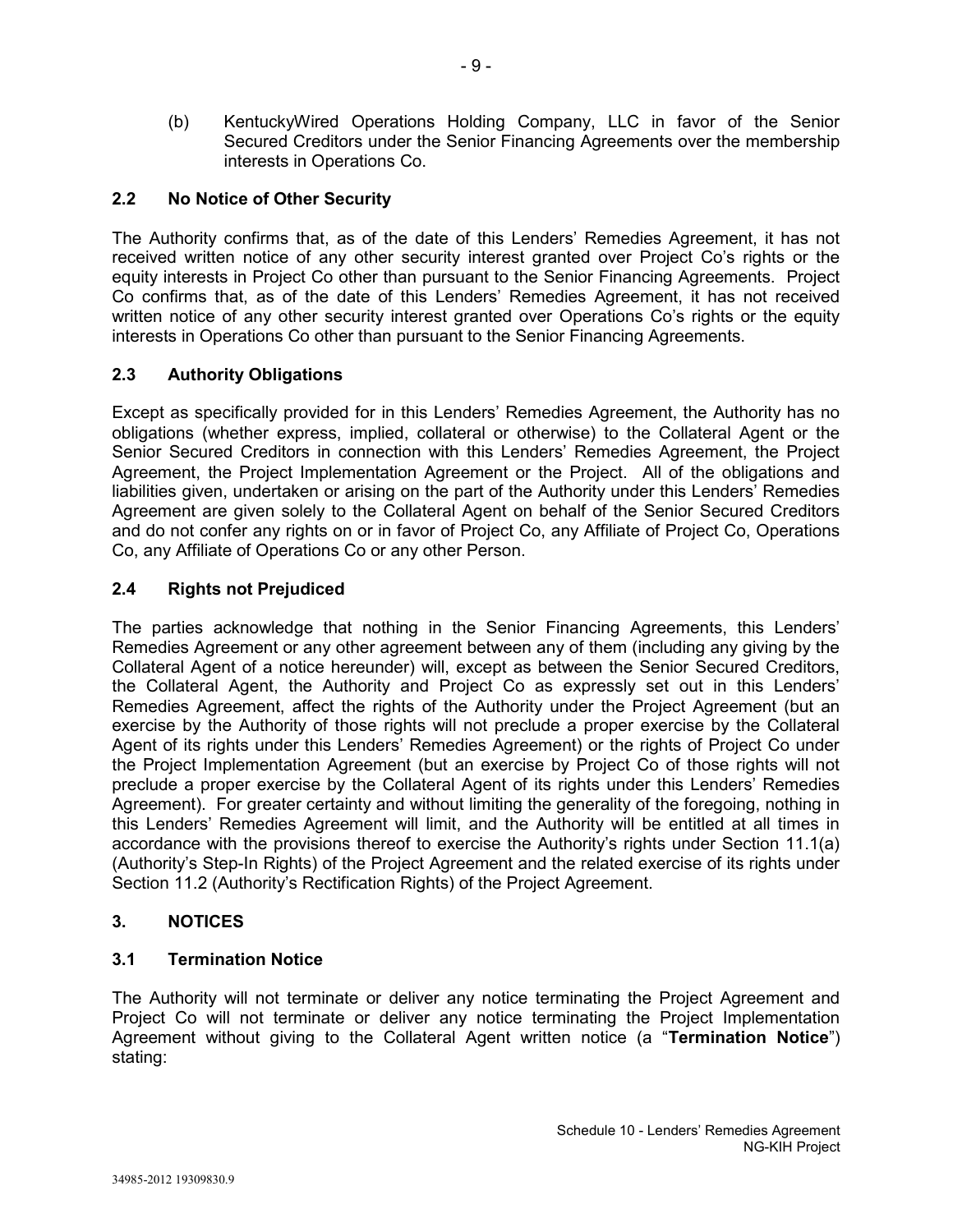- (a) that a Project Co Event of Default or an Operations Co Event of Default, as applicable, has occurred and the proposed Termination Date, which will be no sooner than 60 Business Days after the Termination Notice; and
- (b) the specific grounds for termination.

# **3.2 Notice of Operations Co Financing Default**

Concurrently with delivery by it to Operations Co of any notice of an Operations Co Financing Default, the Collateral Agent will provide a copy of such notice to Project Co and the Authority, together with reasonable details of such Operations Co Financing Default.

# **3.3 Indicative Notice**

Without prejudice to the Collateral Agent's rights under the Security Documents, at any time upon the occurrence of an Operations Co Financing Default and, where relevant to such Operations Co Financing Default, the continuance of such Operations Co Financing Default, the Collateral Agent may give notice to Project Co and the Authority of its intention to nominate a Senior Secured Creditors' Representative to step-in in accordance with Section 4.1 (an "**Indicative Step-In Notice**") or to effect a transfer in accordance with Section 6.1 (an "**Indicative Transfer Notice**").

# **3.4 Collateral Agent's Withdrawal Notice**

If, at any time after the giving of an Indicative Notice or a Termination Notice, the Collateral Agent has determined that it is not, or is no longer, considering appointing a Senior Secured Creditors' Representative or effecting a transfer of Operations Co's rights and liabilities under the Project Implementation Agreement to a Suitable Substitute Operations Co in accordance with this Lenders' Remedies Agreement, the Collateral Agent will provide written notice (an "**Collateral Agent's Withdrawal Notice**") to the Authority and Project Co as soon as reasonably possible and thereafter the provisions of this Lenders' Remedies Agreement will not be applicable with respect to the event that led to such Indicative Notice or Termination Notice and the Authority or Project Co, as applicable, will be at liberty to take any and all action available to it under the Project Agreement, the Project Implementation Agreement and the other Project Documents.

# **3.5 Notice of Antecedent Liabilities**

Unless a Collateral Agent's Withdrawal Notice has been given, not later than 20 Business Days after the date of delivery by the Authority or Project Co, as applicable, of a Termination Notice or the date of delivery by the Collateral Agent of an Indicative Notice, as the case may be, the Authority or Project Co, as applicable, will give the Collateral Agent a notice (the "**Liability Report**") containing details of:

- (a) any Material Antecedent Liabilities accrued and outstanding as of the date of delivery of the Termination Notice or Indicative Notice, as the case may be; and
- (b) any financial liabilities of which the Authority or Project Co, as applicable, is aware (after reasonable inquiry) that will fall due under the Project Agreement or the Project Implementation Agreement, as applicable, on or after the date of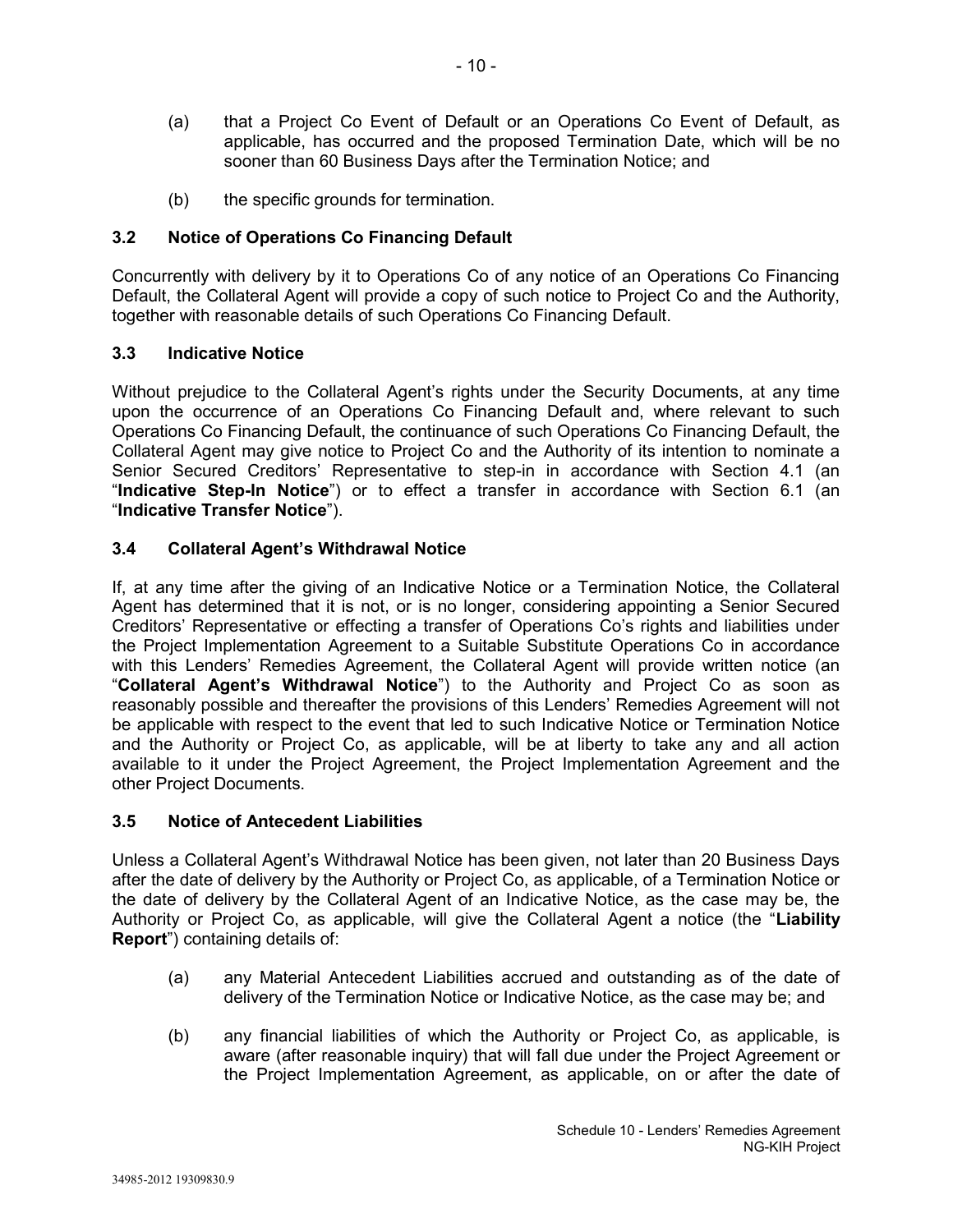delivery of the Termination Notice or Indicative Notice, as the case may be, and on or prior to:

- (1) in the case of a Termination Notice, the proposed Termination Date set out in that notice; and
- (2) in the case of an Indicative Notice, 20 Business Days after the date of delivery of the Indicative Notice.

# **3.6 Subsequent Authority Notice of Liabilities**

After the delivery of the Liability Report, unless a Collateral Agent's Withdrawal Notice has been given, the Authority or Project Co, as applicable, will, promptly upon becoming aware of them, notify the Collateral Agent in writing of any additional Material Antecedent Liabilities arising on or after the date of delivery of the Termination Notice or Indicative Notice, as the case may be, and prior to the end of the Termination Notice Period or the Indicative Notice Period, as the case may be.

### **3.7 No Right to Terminate**

The Authority will not terminate or deliver any notice terminating the Project Agreement and Project Co will not terminate or deliver any notice terminating the Project Implementation Agreement during any Notice Period, provided that, until the expiration of that period, the Authority will be entitled to require Project Co to remedy any Project Co Event of Default and will be entitled to exercise all rights under the Project Agreement other than termination of the Project Agreement and Project Co will be entitled to require Operations Co to remedy any Operations Co Event of Default and will be entitled to exercise all rights under the Project Implementation Agreement other than termination of the Project Implementation Agreement.

### **3.8 Payments to Account Designated by Collateral Agent**

Project Co and the Collateral Agent hereby authorize and instruct the Authority, and the Authority agrees, to pay all sums payable by the Authority to Project Co under the Project Agreement, including any Termination Payment, to an account designated by the Collateral Agent.

### **3.9 Operations Co to Pursue Remedies**

Without prejudice to the Collateral Agent's rights under the Security Documents, at any time upon the occurrence of an Event of Default and, where relevant to such Event of Default, the continuance of such Event of Default, Operations Co shall exercise its rights under Section 1.7 of the Project Implementation Agreement to pursue any rights, remedies or relief under the Project Agreement in the name of Project Co, including the right to any Termination Payment, at the Collateral Agent's request and in accordance with the Collateral Agent's directions.

### **4. STEP-IN**

### **4.1 Step-In Notice**

Subject to Section 4.3 and without prejudice to the Collateral Agent's rights under the Security Documents, the Collateral Agent may give the Authority and Project Co a notice (a "**Step-In**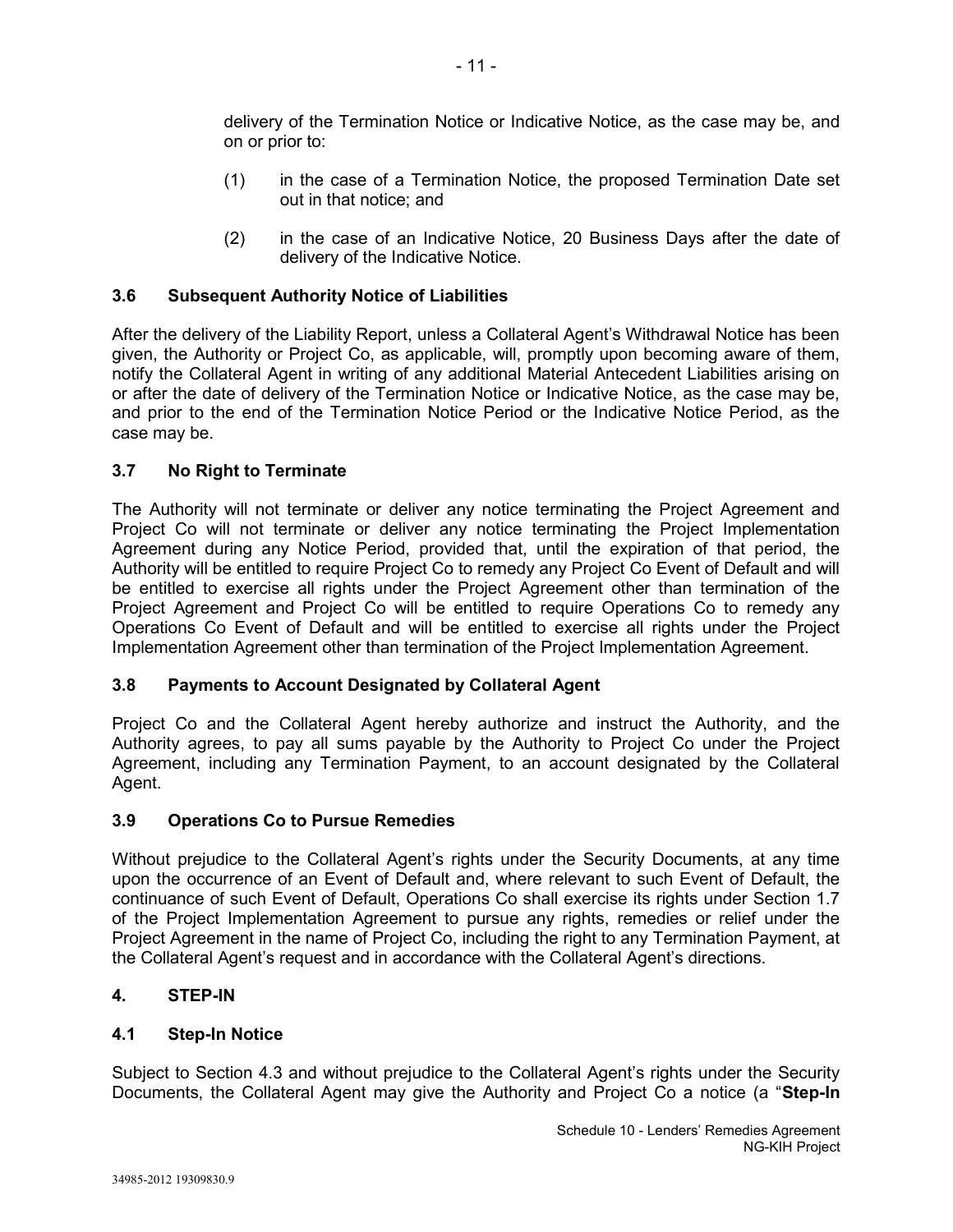**Notice**") at any time during an Indicative Notice Period or a Termination Notice Period, as the case may be.

# **4.2 Contents of Step-In Notice**

In the Step-In Notice, the Collateral Agent will:

- (a) state that it intends to exercise its step-in rights under this Lenders' Remedies Agreement; and
- (b) identify the Appointed Representative.

# **4.3 One Step-In Period**

There will be not more than one Step-In Period following any one Indicative Notice or Termination Notice.

# **4.4 Appointed Representative Rights**

On the Step-In Date, the Appointed Representative will assume jointly and severally with Operations Co the rights of Operations Co under the Project Implementation Agreement, which rights are conditional on and may be exercised subject to performance of Operations Co's obligations under the Project Implementation Agreement. During the Step-In Period, the Authority and Project Co will deal with the Appointed Representative and not Operations Co. No Appointed Representative will be liable to the Authority, Project Co or Operations Co for any liabilities or obligations of Operations Co. An Appointed Representative who is also an Insolvency Officer will not, and will not be required to, assume or have any personal liability for any liabilities or obligations of Operations Co.

# **4.5 Authority Right to Terminate**

The Authority will not terminate the Project Agreement and Project Co will not terminate the Project Implementation Agreement in whole or in part during the Step-In Period except as set out in this Section 4.5. The Authority will be entitled to terminate the Project Agreement during the Step-In Period by written notice to Project Co, the Collateral Agent and the Appointed Representative and Project Co will be entitled to terminate the Project Implementation Agreement during the Step-In Period by written notice to Operations Co, the Collateral Agent and the Appointed Representative:

- (a) if the Reported Antecedent Liabilities that are financial liabilities have not been paid to the Authority or Project Co, as applicable, on or before the Step-In Date or, if the due date for payment thereof is after the Step-In Date, have not been paid by the due date;
- (b) if amounts, of which the Authority or Project Co, as applicable, was not aware (after reasonable inquiry) at the time of the Liability Report, subsequently become payable and are not discharged by:
	- (1) if notice of the liability is given to the Collateral Agent at least 20 Business Days prior to the Step-In Date, the Step-In Date or, if the due date for payment thereof is after the Step-In Date, the due date;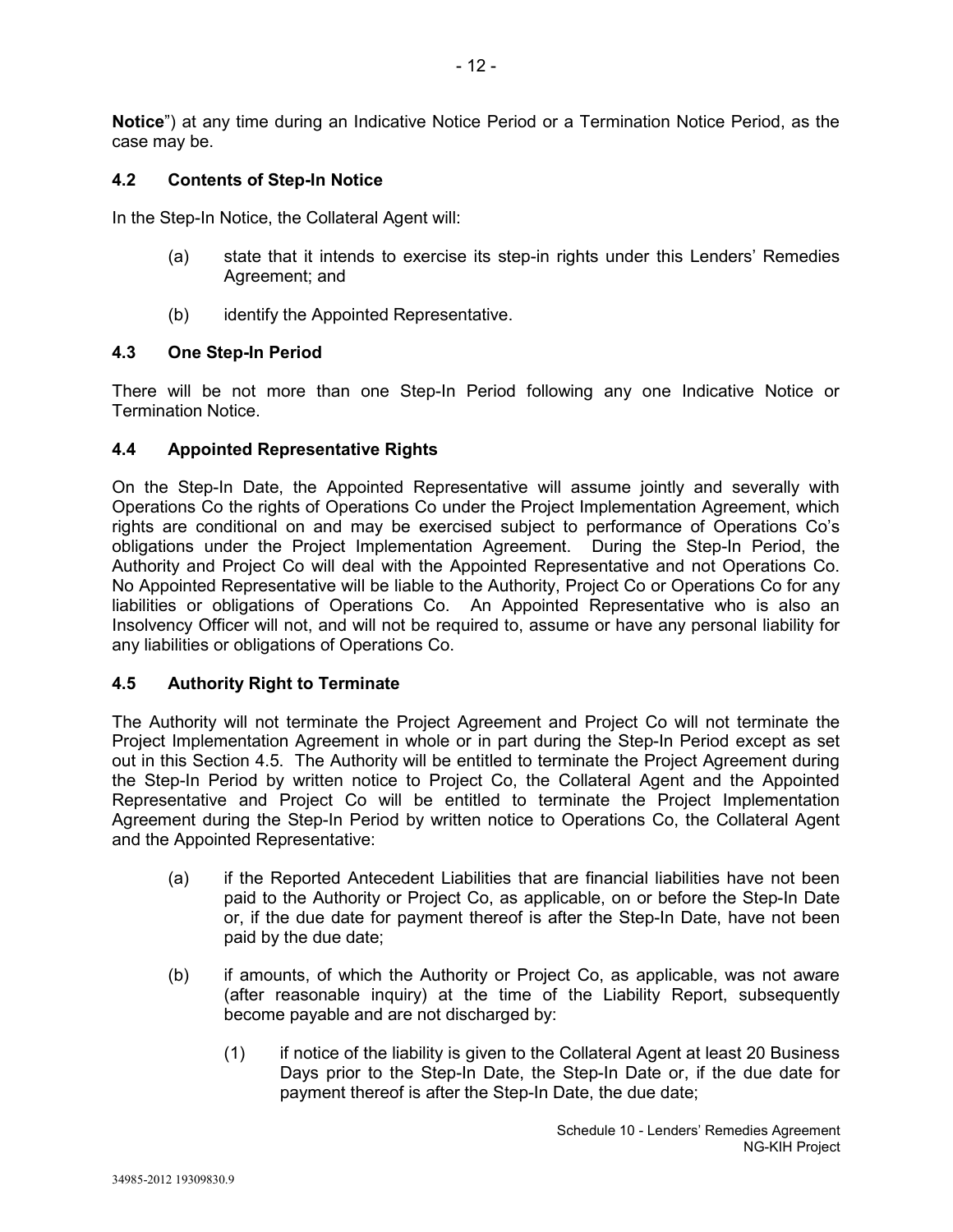- (2) if notice of the liability is given to the Collateral Agent within 20 Business Days before the Step-In Date and such liability is material (as stated by the Authority or Project Co, as applicable, acting reasonably, when it gives such notice or as stated by the Collateral Agent, acting reasonably, by notice to the Authority or Project Co, as applicable, within 5 Business Days of receipt of the notice from the Authority or Project Co, as applicable), 20 Business Days after the Step-In Date or, if later, the due date; or
- (3) otherwise, 20 Business Days after delivery of the notice or, if later, the due date;
- (c) on grounds arising after the Step-In Date in accordance with the terms of the Project Agreement (other than a Project Co Insolvency Event) or the Project Implementation Agreement (other than an Operations Co Insolvency Event), provided that, for the purposes of termination under the Project Agreement or the Project Implementation Agreement, as applicable, any Deductions that arose prior to the Step-In Date will not be taken into account during the Step-In Period;
- (d) on grounds arising prior to the Step-In Date (whether or not continuing at the Step-In Date) in accordance with the terms of the Project Agreement or the Project Implementation Agreement, as applicable, but only if the Appointed Representative is not using all reasonable efforts to remedy the relevant Antecedent Liabilities which are non-financial liabilities; or
- (e) if the System Completion Date does not occur on or before the date that is 6 months after the Longstop Date.

# **5. STEP-OUT**

# **5.1 Step-Out Notice**

The Collateral Agent or the Appointed Representative may at any time during the Step-In Period deliver to the Authority and Project Co a Step-Out Notice which specifies the Step-Out Date.

# **5.2 Expiration of Step-In Period**

Upon the termination or expiration of the Step-In Period:

- (a) the rights of the Authority or Project Co, as applicable, against the Appointed Representative and the rights of the Appointed Representative against the Authority or Project Co, as applicable, will be cancelled; and
- (b) the Authority or Project Co, as applicable, will no longer deal with the Appointed Representative and will deal with Project Co in connection with the Project Agreement or Operations Co in connection with the Project Implementation Agreement, as applicable.

Schedule 10 - Lenders' Remedies Agreement

NG-KIH Project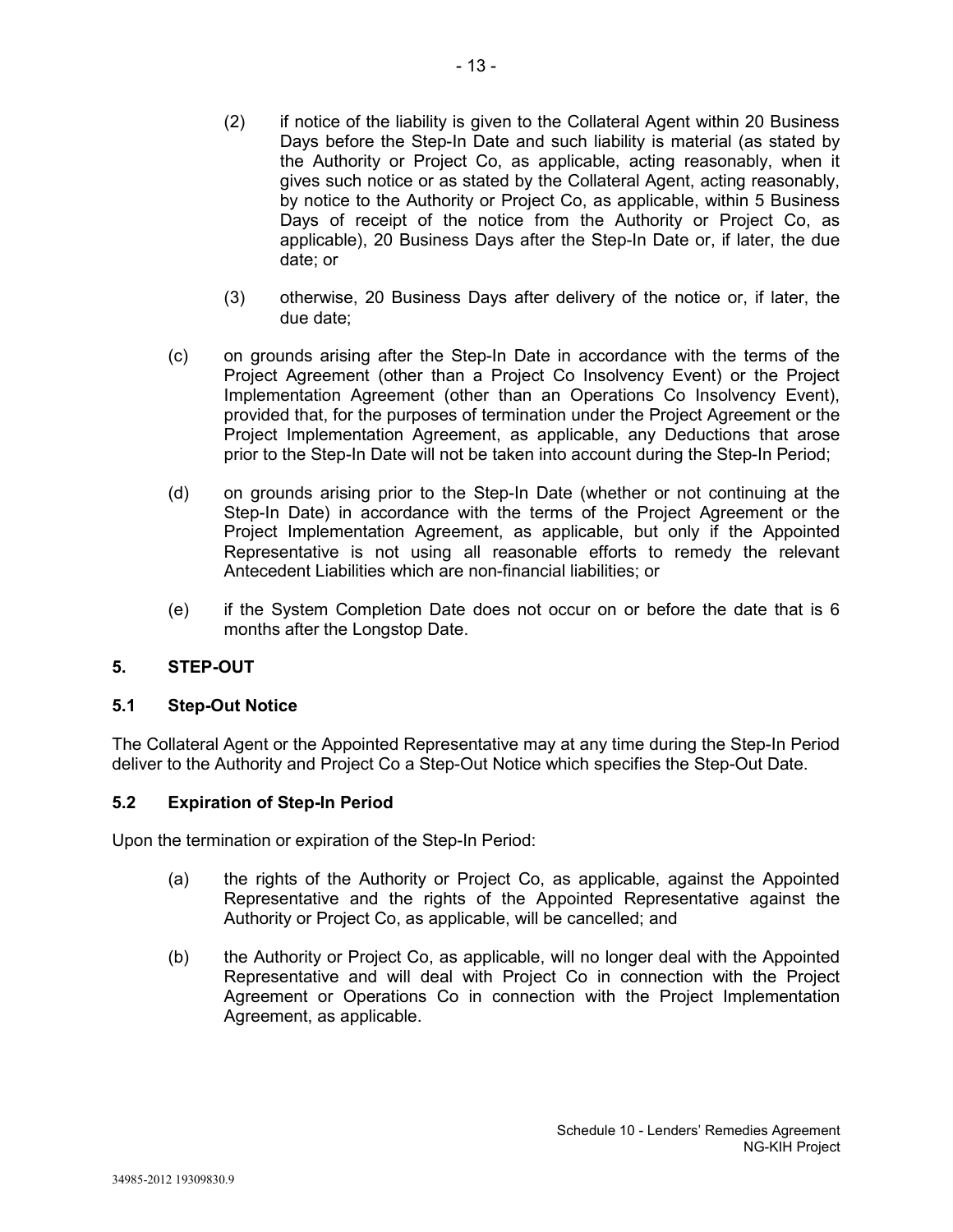# **5.3 Project Co and Operations Co Remain Bound**

Subject to Section 6.4, Project Co will continue to be bound by the terms of the Project Agreement and Operations Co will continue to be bound by the terms of the Project Implementation Agreement notwithstanding the occurrence of an Indicative Notice, a Step-In Notice, a Step-In Period, a Step-Out Notice, a Step-Out Date, any action by the Collateral Agent, the Appointed Representative or the Senior Secured Creditors or any provision of this Lenders' Remedies Agreement, and for greater certainty Project Co or Operations Co, as applicable, will be liable for any obligations and liabilities (including Deductions) arising prior to the expiration of the Step-In Period from actions or inactions of the Collateral Agent, the Appointed Representative or the Senior Secured Creditors. Project Co or Operations Co, as applicable, will remain liable for any unpaid amounts due and payable to the Authority by Project Co under the Project Agreement or to Project Co by Operations Co under the Project Implementation Agreement, as applicable, provided that Project Co or Operations Co, as applicable, will not be required to discharge such liability during the Step-In Period.

# **6. SENIOR SECURED CREDITOR REPLACEMENT OF OPERATIONS CO**

# **6.1 Operations Co Transfer Notice**

Subject to Section 6.2, at any time:

- (a) during a Termination Notice Period;
- (b) during an Indicative Notice Period; or
- (c) during a Step-In Period,

the Collateral Agent may, on 30 Business Days' notice to the Authority, Project Co and any Appointed Representative, take any action available to it to cause the transfer of Operations Co's rights and liabilities under the Project Implementation Agreement to a Suitable Substitute Operations Co in accordance with the provisions of Section 6.4.

# **6.2 Authority Consent**

The Authority will notify the Collateral Agent as to whether any Person to whom the Collateral Agent proposes to transfer Operations Co's rights and liabilities under the Project Implementation Agreement is a Suitable Substitute Operations Co, not later than 30 Business Days after the date of receipt from the Collateral Agent of all information reasonably required by the Authority to decide whether the proposed transferee is a Suitable Substitute Operations Co.

# **6.3 Withholding of Consent**

The Authority will not unreasonably withhold or delay its decision on whether the proposed transferee is a Suitable Substitute Operations Co and it will, without limitation, be reasonable for the Authority to withhold its consent:

(a) if there are unremedied breaches under the Project Agreement and there is no remedial program acceptable to the Authority in respect of the breaches; or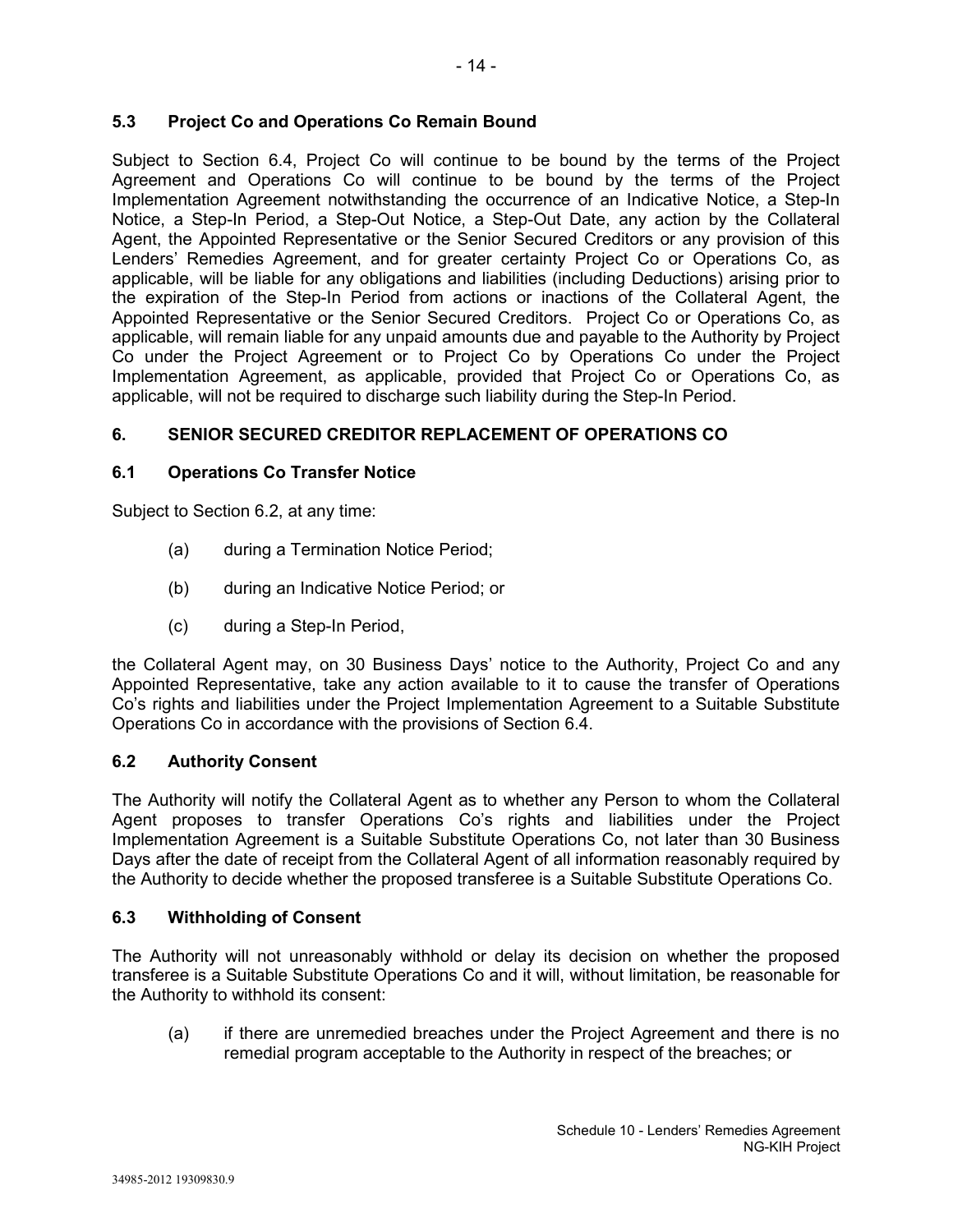(b) based on any of the factors set out in Section 16.3 (Factors Authority May Consider) of the Project Agreement with respect to any transfer, including any assignment, to such Person or Change in Control resulting from the transfer.

### **6.4 Terms of Transfer**

Upon the transfer referred to in Section 6.1 becoming effective:

- (a) Operations Co and Project Co will be released from their obligations under the Project Implementation Agreement to each other, including with respect to indemnification under the Project Implementation Agreement whether arising prior to or after such transfer (the "**Discharged Obligations**");
- (b) the Suitable Substitute Operations Co and Project Co will assume obligations which are substantially similar to the Discharged Obligations, but owed to or assumed by the Suitable Substitute Operations Co instead of Operations Co;
- (c) the rights of Operations Co against Project Co under the Project Implementation Agreement and vice versa (the "**Discharged Rights**") will be cancelled;
- (d) the Suitable Substitute Operations Co and Project Co will acquire rights against each other which differ from the Discharged Rights only insofar as they are exercisable by or against the Suitable Substitute Operations Co instead of Operations Co;
- (e) any subsisting ground for termination of the Project Agreement by the Authority or the Project Implementation Agreement by Project Co will be deemed to have no effect and any subsisting Termination Notice will be automatically revoked;
- (f) the Authority and Project Co will enter into a lenders' remedies agreement with the Suitable Substitute Operations Co and a representative of Senior Secured Creditors lending to the Suitable Substitute Operations Co on substantially the same terms as this Lenders' Remedies Agreement; and
- (g) any Deductions that arose prior to that time will not be taken into account after the transfer for the purposes of Section 12.1(g) of the Project Agreement and the Project Implementation Agreement and Section 6.4 of Schedule 4 to the Project Agreement and the Project Implementation Agreement.

For clarity, the Project Agreement will remain in full force and effect following the transfer referred to in Section 6.1 becoming effective.

### **7. INSURANCE**

### **7.1 Release of Insurance Proceeds**

Notwithstanding the other provisions of this Lenders' Remedies Agreement and the terms and conditions of the Senior Financing Agreements, the Collateral Agent will only permit amounts to be released from the Insurance Proceeds Account in accordance with Section 6 (Insurance, Damage and Destruction) and Schedule 5 [Insurance Requirements] of the Project Agreement and will not exercise any rights under the Senior Financing Agreements or take any other steps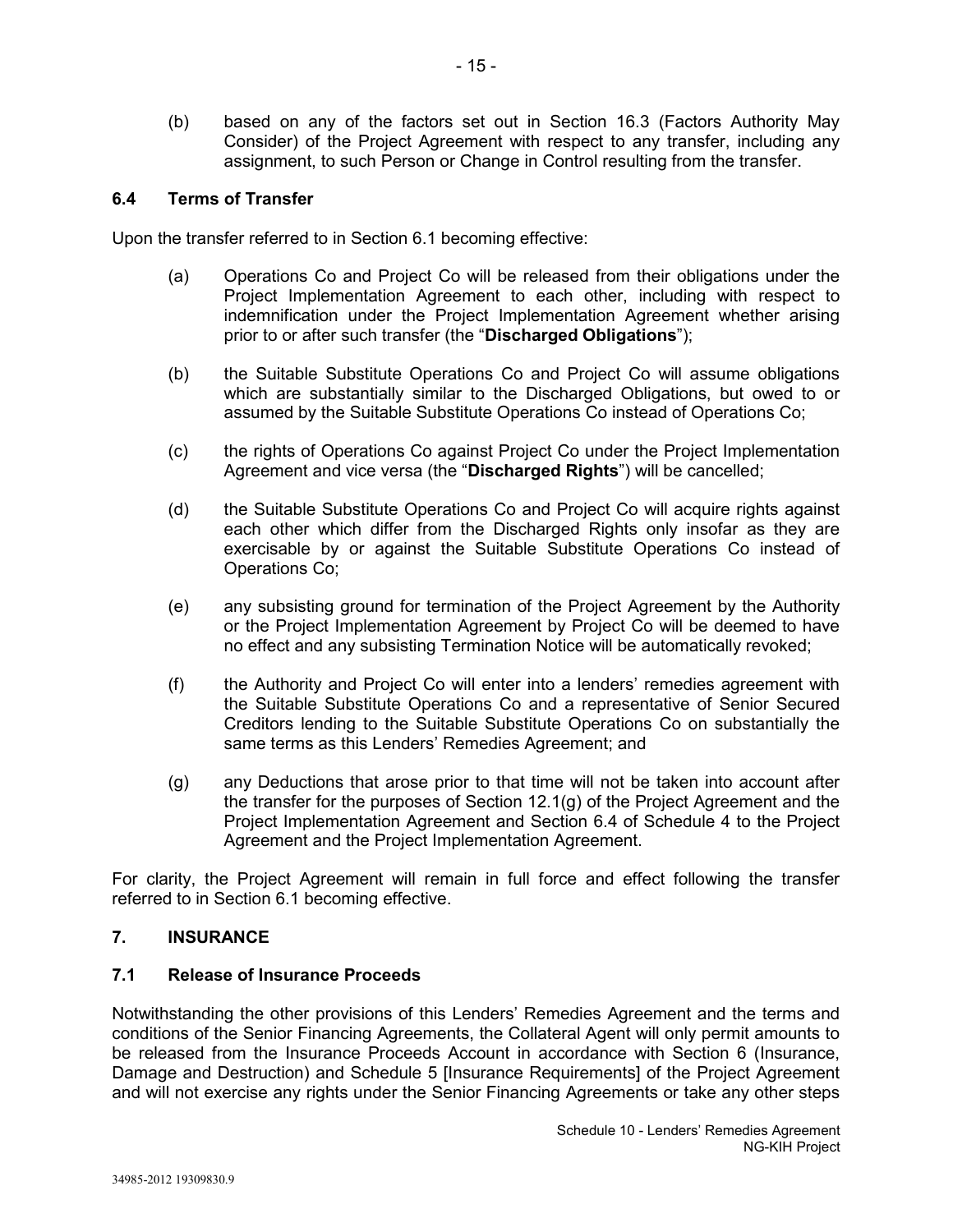to prevent amounts being released from the Insurance Proceeds Account in accordance with Section 6 (Insurance, Damage and Destruction) and Schedule 5 [Insurance Requirements] of the Project Agreement.

### **8. COVENANTS**

### **8.1 Authority Covenants**

The Authority agrees with the Collateral Agent that the Authority will:

- (a) as soon as is reasonably practicable, at Operations Co's or the Collateral Agent's expense, take whatever action the Collateral Agent, an Appointed Representative or a Suitable Substitute Operations Co taking a transfer in accordance with Section 6 may reasonably require for perfecting any transfer or release under this Lenders' Remedies Agreement, including the execution of any transfer or assignment, and the giving of any notice, order or direction and the making of any registration which, in each case, the Collateral Agent or Appointed Representative or Suitable Substitute Operations Co reasonably requires;
- (b) not, prior to the Senior Debt Discharge Date, unless the Collateral Agent has (acting reasonably) consented in writing:
	- (1) appoint an Insolvency Officer;
	- (2) commence any Bankruptcy Proceedings;
	- (3) sanction, by voting or failing to vote, any Bankruptcy Proceedings and will, if requested to do so by the Collateral Agent, vote against any Bankruptcy Proceedings;
	- (4) without prejudice to its rights of set-off under the Project Agreement, including rights to take amounts owing by Project Co into account in calculating termination compensation payable, claim or prove as creditor or otherwise in competition with any Senior Secured Creditor in respect of any monies owing to it by Project Co for or on account of Project Co's liabilities under the Project Documents in the event of any Bankruptcy Proceedings; or
	- (5) take any action authorizing, or which might result in or is in furtherance of, any of the prohibited matters referred to in Sections  $8.1(b)(1)$ ,  $(2)$ ,  $(3)$  or (4) above;
- (c) not take or fail to take any action (including amendments, waivers and enforcement action) with respect to any material agreement between the Authority and a third party, the effect of which would be reasonably likely to render the Authority unable to satisfy its obligations under the Project Agreement; and
- (d) not issue a Step-In Notice or Proposed Transfer Notice (as defined in the Design-Builder Collateral Agreement or the Service Provider Collateral Agreement, as applicable) under the Design-Builder Collateral Agreement or the Service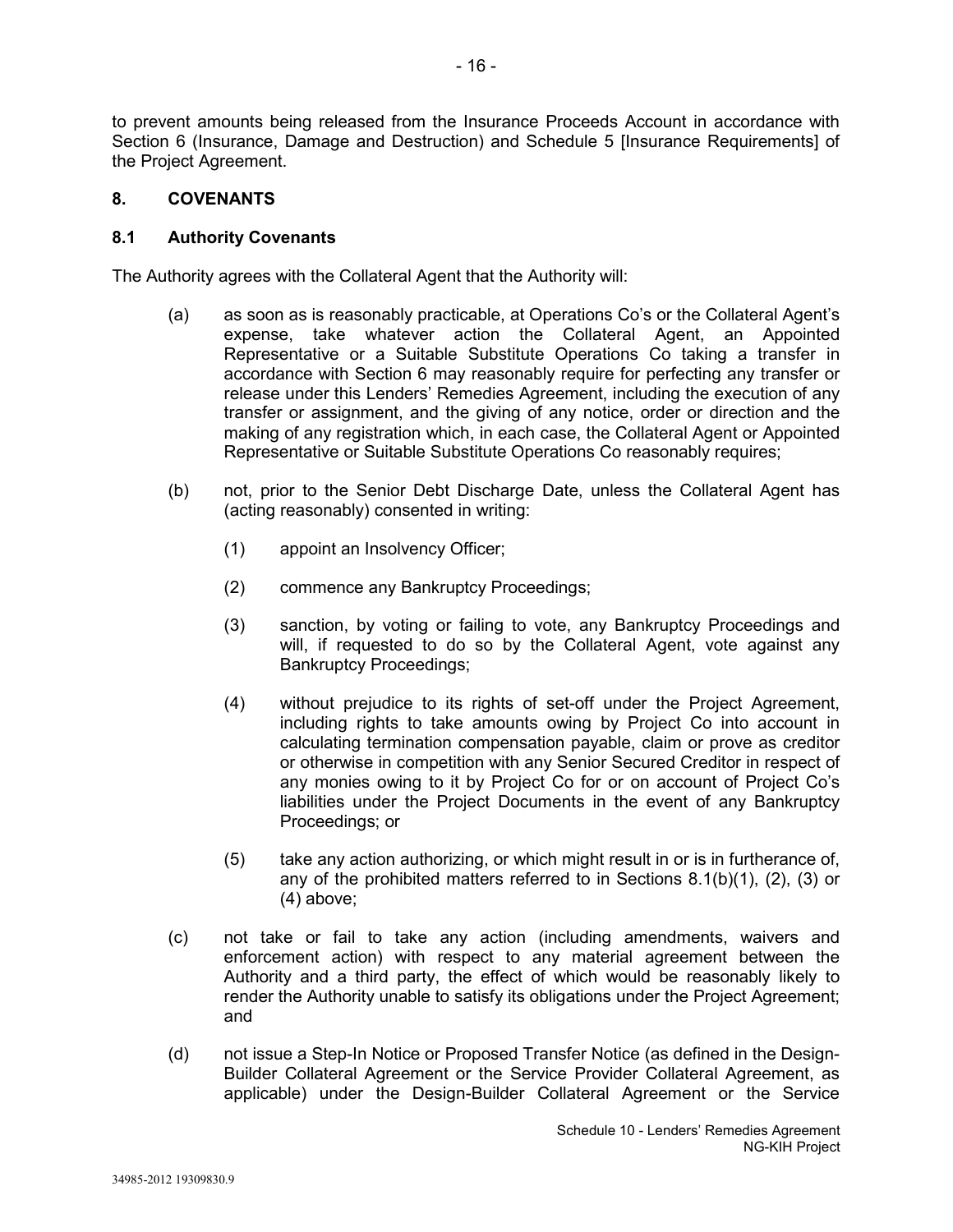Provider Collateral Agreement, as applicable, at any time that the Senior Secured Creditors are validly exercising under any Senior Financing Agreement any step-in rights with respect to the Design-Build Agreement or the Services Contract, as applicable.

### **8.2 Project Co Covenants**

Project Co agrees with the Collateral Agent that Project Co will:

- (a) as soon as is reasonably practicable, at Operations Co's or the Collateral Agent's expense, take whatever action the Collateral Agent, an Appointed Representative or a Suitable Substitute Operations Co taking a transfer in accordance with Section 6 may reasonably require for perfecting any transfer or release under this Lenders' Remedies Agreement, including the execution of any transfer or assignment, and the giving of any notice, order or direction and the making of any registration which, in each case, the Collateral Agent or Appointed Representative or Suitable Substitute Operations Co reasonably requires;
- (b) not, prior to the Senior Debt Discharge Date, unless the Collateral Agent has (acting reasonably) consented in writing:
	- (1) appoint an Insolvency Officer;
	- (2) commence any Bankruptcy Proceedings;
	- (3) sanction, by voting or failing to vote, any Bankruptcy Proceedings and will, if requested to do so by the Collateral Agent, vote against any Bankruptcy Proceedings;
	- (4) without prejudice to its rights of set-off under the Project Implementation Agreement, including rights to take amounts owing by Operations Co into account in calculating termination compensation payable, claim or prove as creditor or otherwise in competition with any Senior Secured Creditor in respect of any monies owing to it by Operations Co for or on account of Operations Co's liabilities under the Project Documents in the event of any Bankruptcy Proceedings; or
	- (5) take any action authorizing, or which might result in or is in furtherance of, any of the prohibited matters referred to in Sections 8.2(b)(1), 8.2(b)(2), 8.2(b)(3) or 8.2(b)(4) above; and
- (c) not take or fail to take any action (including amendments, waivers and enforcement action) with respect to any material agreement between Project Co and a third party, the effect of which would be reasonably likely to render Project Co unable to satisfy its obligations under the Project Implementation Agreement.

### **8.3 Collateral Agent Covenants**

The Collateral Agent will promptly: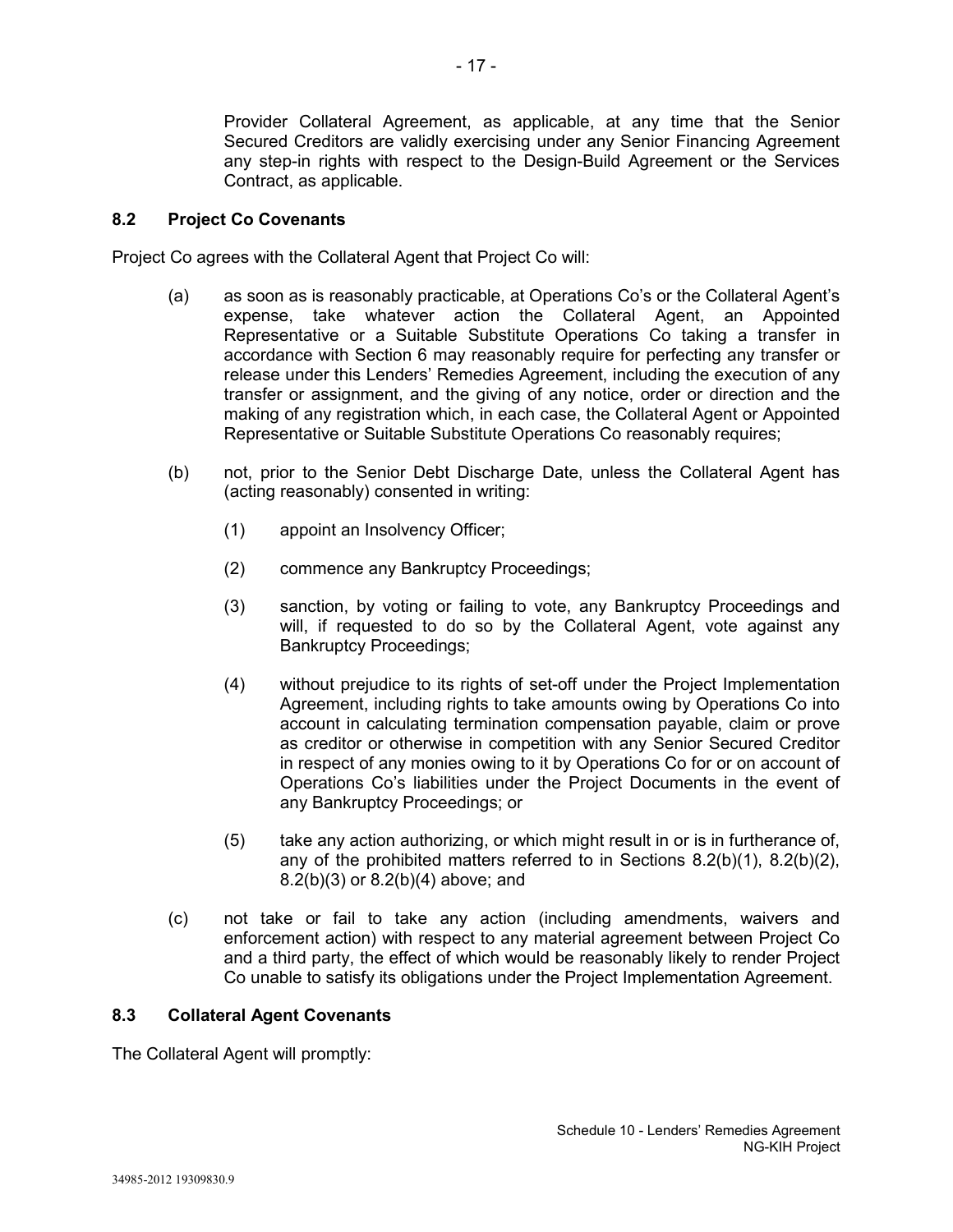- (a) notify the Authority when it believes the Senior Debt Discharge Date will occur or has occurred, and in any event will so notify no later than 20 Business Days after its occurrence;
- (b) prior to the taking of any such action, notify the Authority of any decision by the Senior Secured Creditors to take action under any acceleration rights, security enforcement rights, step-in rights or transfer rights provisions of the Collateral Agency and Account Agreement, including those rights under Section 13.2 (Rights and Remedies Upon Default) of the Collateral Agency and Account Agreement, together with reasonable details of any such action;
- (c) unless notice is already provided under the above provisions, notify the Authority of any decision by the Senior Secured Creditors to:
	- (1) appoint an Insolvency Officer;
	- (2) commence any Bankruptcy Proceedings;
	- (3) sanction, by voting or failing to vote, any Bankruptcy Proceedings; or
	- (4) take any action authorizing, or which might result in or is in furtherance of, any of the matters referred to in Sections 8.3(c)(1), (2) or (3) above; and
- (d) upon request by the Authority, cause all security on any real or personal property comprised in the NG-KIH System to be promptly discharged and released on the date requested by the Authority (which will be on or after the Termination Date).

# **8.4 Operations Co Covenant**

Operations Co acknowledges and consents to the arrangements set out in this Lenders' Remedies Agreement and agrees not to do or omit to do anything that may prevent any party from enforcing its rights under this Lenders' Remedies Agreement.

# **9. STEP-IN RIGHTS UNDER PROJECT CONTRACTS**

# **9.1 Priority of Step-In Rights under Project Contracts**

Subject to Sections 9.2 and 9.4, notwithstanding any provision in any Project Contractor Collateral Agreement, the Authority will not exercise any right it may have pursuant to a Project Contractor Collateral Agreement to step-in and assume or otherwise enforce (or cause a third party designated by the Authority to step-in and assume or otherwise enforce) Operations Co's rights and obligations under either of the Project Contracts (including the issuance of a step-in notice by the Authority pursuant to any Project Contractor Collateral Agreement), or to transfer or assign a Project Contract, unless:

(a) within 30 Business Days of delivery by the relevant Project Contractor to the Authority of a Termination Notice as contemplated in Section 2.1 of the relevant Project Contractor Collateral Agreement, the Authority has not received a copy of a step-in notice delivered under the terms of the lenders' direct agreement in respect of such Project Contract (a "**Lenders' Step-In Notice**"); or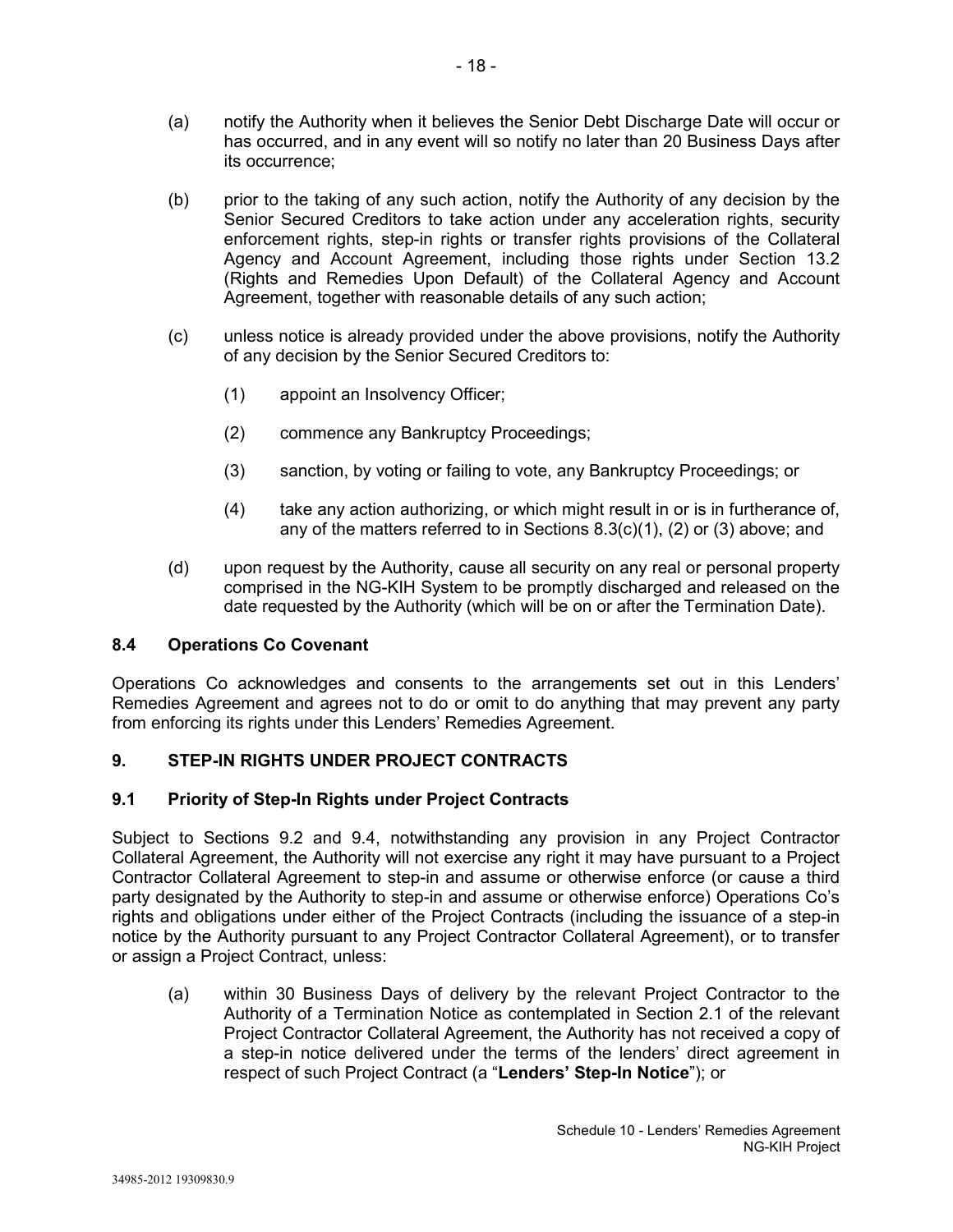(b) if (i) within 30 Business Days of delivery by the relevant Project Contractor to the Authority of a Termination Notice as contemplated in Section 2.1 of the relevant Project Contractor Collateral Agreement, the Authority has received a copy of a Lenders' Step-In Notice but (ii) within 60 Business Days of delivery by the relevant Project Contractor to the Authority of a Termination Notice as contemplated in Section 2.1 of the relevant Project Contractor Collateral Agreement, the Collateral Agent has not completed either a step-in and assumption of Operations Co's rights and obligations under the relevant Project Contract or a transfer or assignment thereof.

# **9.2 Step-in from Termination Date**

Subject to Section 9.4, from the Termination Date, provided that the Authority has (if applicable) complied with Section 3.7 and Section 4.5 in terminating the Project Agreement, the Authority will be free to exercise its rights under any Project Contractor Collateral Agreement to step-in and assume (or cause a third party designated by the Authority to step-in and assume) Operations Co's rights and obligations under, or to transfer or assign, any Project Contract in accordance with a Project Contractor Collateral Agreement.

### **9.3 Release of Security**

Subject to Section 9.4, the Collateral Agent will release and discharge (or cause to be released and discharged) at no cost to the Authority, and as soon as reasonably possible, all security in respect of each of the Project Contracts in respect of which any of Operations Co's rights or obligations thereunder are assumed, transferred or assigned by or to the Authority (or by or to a third party designated by the Authority) pursuant to a Project Contractor Collateral Agreement.

# **9.4 Retention of Security for Deficiency**

Until such time as any Deficiency has been determined and an amount equal to the Deficiency has been recovered by the Senior Secured Creditors, the Senior Secured Creditors will be entitled to retain the benefit of the security in respect of claims and losses that Operations Co has as against the Project Contractor under the relevant Project Contract (or as against any guarantor of such Project Contract) that arose prior to the date of the assumption, transfer or assignment of the relevant Project Contract (or guarantee in respect of such Project Contract) by or to the Authority (or by or to a third party designated by the Authority), provided that:

- (a) the Senior Secured Creditors will not, and will not be entitled to, exercise any rights or enforce any security in respect of any such claim during the period from the date on which such assumption, transfer or assignment occurs to the Termination Date; and
- (b) the rights in relation to the security retained by the Senior Secured Creditors pursuant to this Section 9.4 may only be exercised if and to the extent that the Termination Payment actually paid by the Authority pursuant to Section 2 or Section 3 of Schedule 9 to the Project Agreement is less than the Senior Debt (the amount by which the Termination Payment is (or, in the reasonable opinion of the Collateral Agent, is likely to be) less than the Senior Debt being herein referred to as the "**Deficiency**").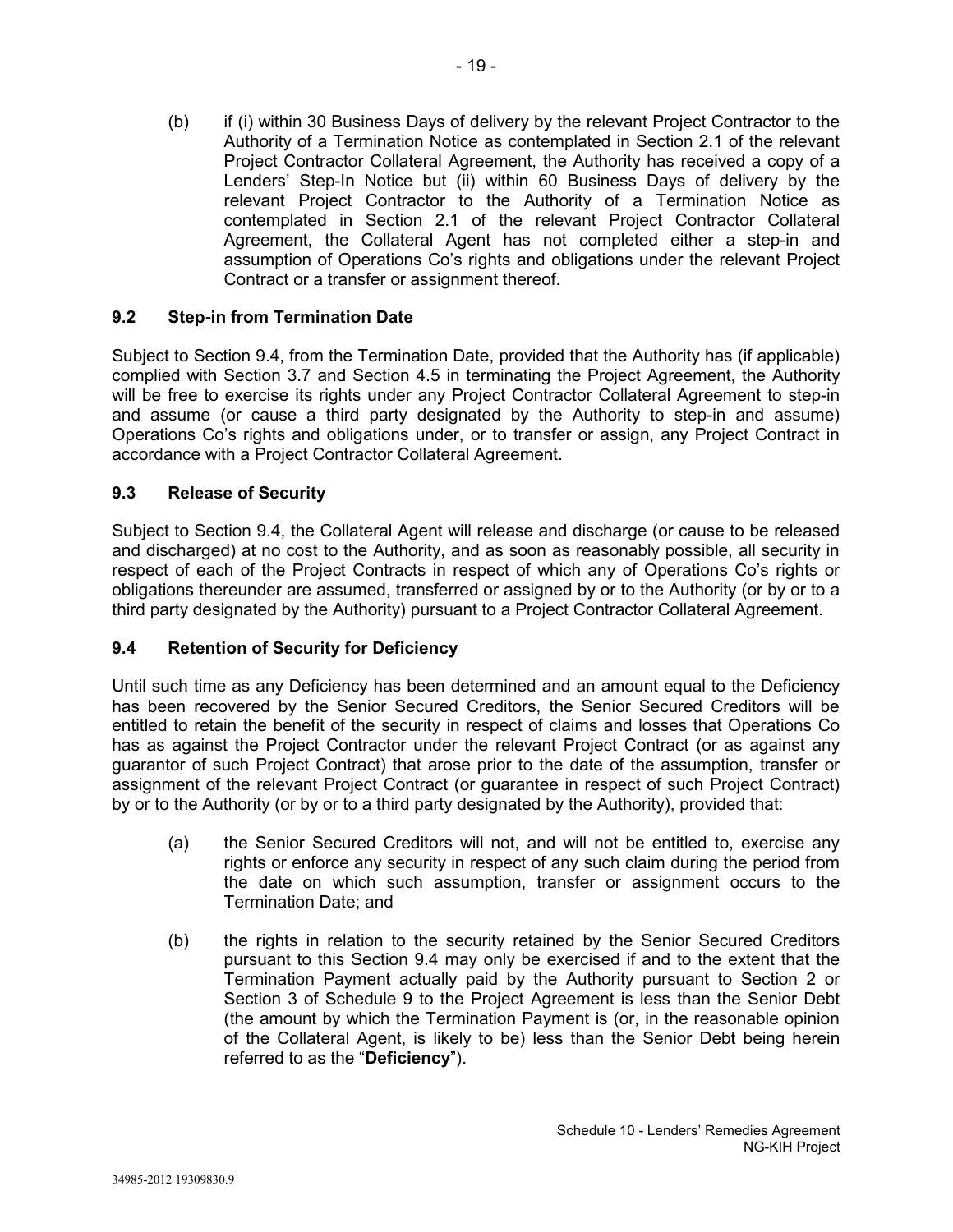Any amounts recovered by the Senior Secured Creditors pursuant to claims referred to in this Section 9.4, from the Termination Date to the date on which the Termination Payment and the amount of the Deficiency, if any, have been determined, will be held by the Collateral Agent in a segregated account on terms satisfactory to the Collateral Agent and the Authority, each acting reasonably, and, upon determination of the Termination Payment and the amount of the Deficiency, if any, such funds will be distributed to the Collateral Agent, to the extent of the Deficiency, if any, and the balance of such funds will be paid to the Authority.

# **9.5 Assignment of Project Contracts by Senior Secured Creditors**

The Senior Secured Creditors will not transfer or assign any Project Contract except to a Suitable Substitute Operations Co in conjunction with a permitted transfer or assignment of the Project Agreement to that Suitable Substitute Operations Co in accordance with Section 6.

# **10. NEW AGREEMENTS**

# **10.1 Applicability of Section 10**

The provisions of this Section 10 shall apply only if there occurs an Operations Co Event of Default under Section 12.1(b) of the Project Implementation Agreement.

### **10.2 Termination of Project Implementation Agreement and Replacement with New Agreements**

If this Section 10 is applicable and either (i) Project Co terminates the Project Implementation Agreement or (ii) Project Co receives notice that the Project Implementation Agreement is otherwise terminated, rejected, invalidated or rendered null and void by order of a bankruptcy court, then (a) Project Co shall deliver to the Collateral Agent notice of such event, and (b) the Collateral Agent, to the extent then permitted by Law, shall have the option to obtain from Project Co agreements to replace the Project Implementation Agreement, and, to the extent necessary, new ancillary agreements (together, the "**New Agreements**") in accordance with and upon the terms and conditions of this Section 10.

# **10.3 Deliveries to Project Co**

In order to exercise such option, the Collateral Agent or other Senior Secured Creditors' Representative must deliver to Project Co, within 60 days after Project Co delivers its notice of termination, (a) a request for New Agreements, (b) a written commitment that the Collateral Agent or other Senior Secured Creditors' Representative will enter into the New Agreements and pay all the amounts described in Section 10.5(a) and (c) below, and (c) originals of such New Agreements, duly executed and acknowledged by the Collateral Agent or other Senior Secured Creditors' Representative. If any of the foregoing is not delivered within such 60-day period, the option set forth in Section 10.2 in favor of the Collateral Agent and all other Senior Secured Creditors' Representatives shall automatically expire.

# **10.4 Authority to Enter into New Agreements**

Within 30 days after timely receipt of the written commitment and New Agreements duly executed by the Collateral Agent or other Senior Secured Creditors' Representative, Project Co shall enter into the New Agreements to which Project Co is a party with the Collateral Agent or other Senior Secured Creditors' Representative, subject to any extension of such 30-day period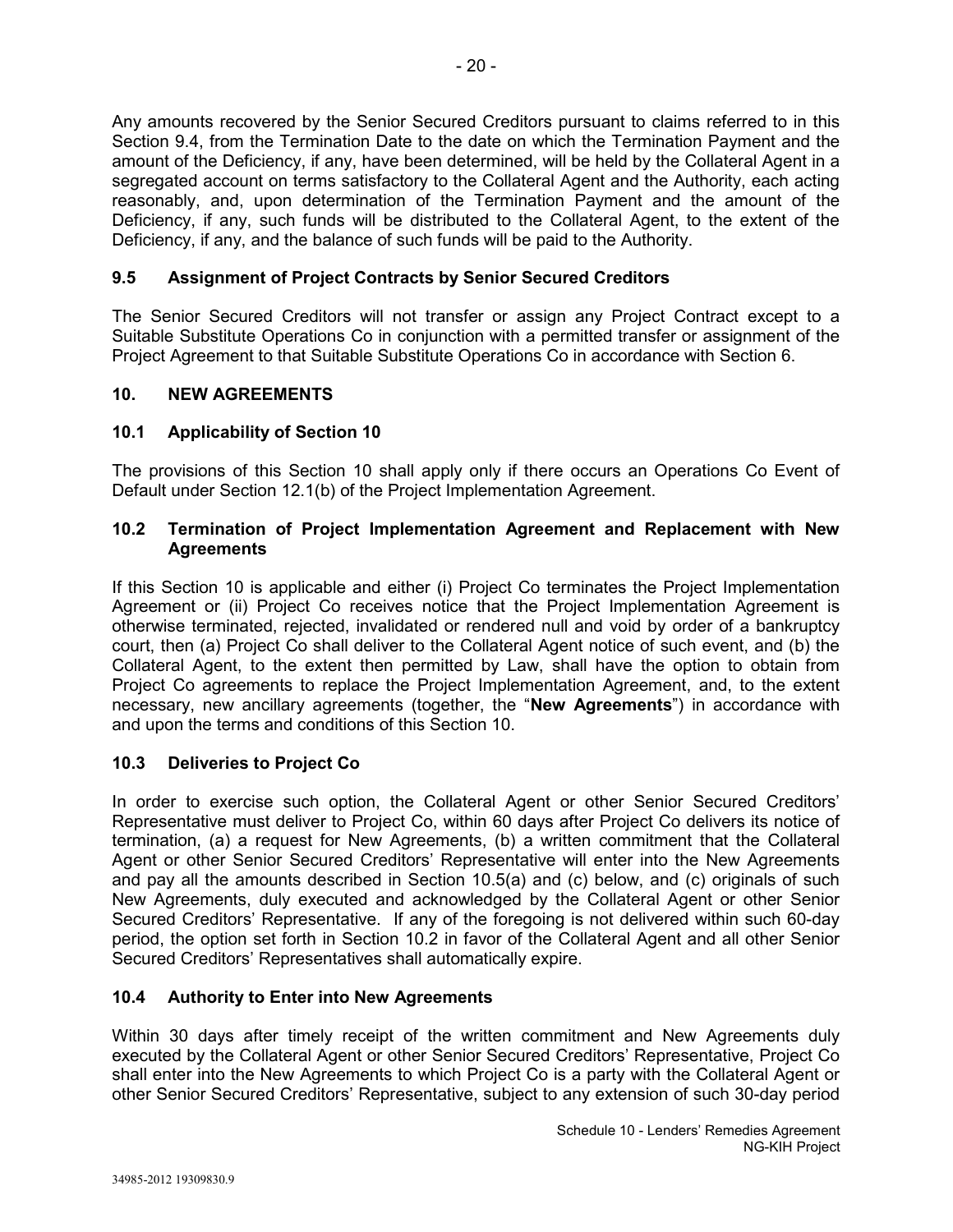as Project Co deems necessary to clear any claims of Operations Co to continued rights and possession, custody or control of the Project, or otherwise.

# **10.5 Conditions to New Agreements Becoming Effective**

Upon the execution by all parties and as conditions to the effectiveness of the New Agreements, the Collateral Agent or other Senior Secured Creditors' Representative shall perform all of the following:

- (a) pay to Project Co:
	- (1) any and all sums which would, at the time of the execution of the New Agreements, be due under the Project Implementation Agreement but for such termination; and
	- (2) the amount of any compensation on termination previously paid by Project Co under the Project Implementation Agreement, with interest thereon at the Prime Rate from the date the compensation on termination was paid until so reimbursed;
- (b) otherwise fully remedy any existing Operations Co Event of Default under the Project Implementation Agreement (provided, however, that any Operations Co Insolvency Event need not be remedied and with respect to any Operations Co Event of Default which cannot be cured until the Collateral Agent or other Senior Secured Creditors' Representative obtains possession, custody and control of the Project, it shall have such time, after it obtains such possession, custody and control as is necessary using all reasonable efforts to cure such Operations Co Event of Default); and
- (c) without duplication of amounts previously paid by Operations Co, pay to Project Co all reasonable costs, fees and expenses incurred by Project Co in connection with (i) such default and termination, (ii) the assertion of rights, interests and defenses in any bankruptcy or related proceeding, (iii) the recovery of possession, custody and control of the Project, (iv) all Project Co activities during its period of possession, custody and control of, and respecting, the Project, including permitting, design, acquisition, construction, equipping, maintenance, operation and management activities, minus the lesser of (A) the foregoing clause (iv) amount and (B) the amount of the Operations Co Payments, if any, that would have been paid during such period had the Project Implementation Agreement not been terminated and had there been no adjustments to such Operations Co Payments, and (v) the preparation, execution, and delivery of such New Agreements. Upon request of the Collateral Agent or other Senior Secured Creditors' Representative, Project Co will provide a written, documented statement of such costs, fees and expenses.

# **10.6 Assignment to Collateral Agent or other Senior Secured Creditors' Representative**

Upon execution of the New Agreements and payment of all sums due Project Co pursuant to Section 10.5(a) and (c), Project Co shall assign and deliver to the Collateral Agent or other Senior Secured Creditors' Representative, without warranty or representation, all the property,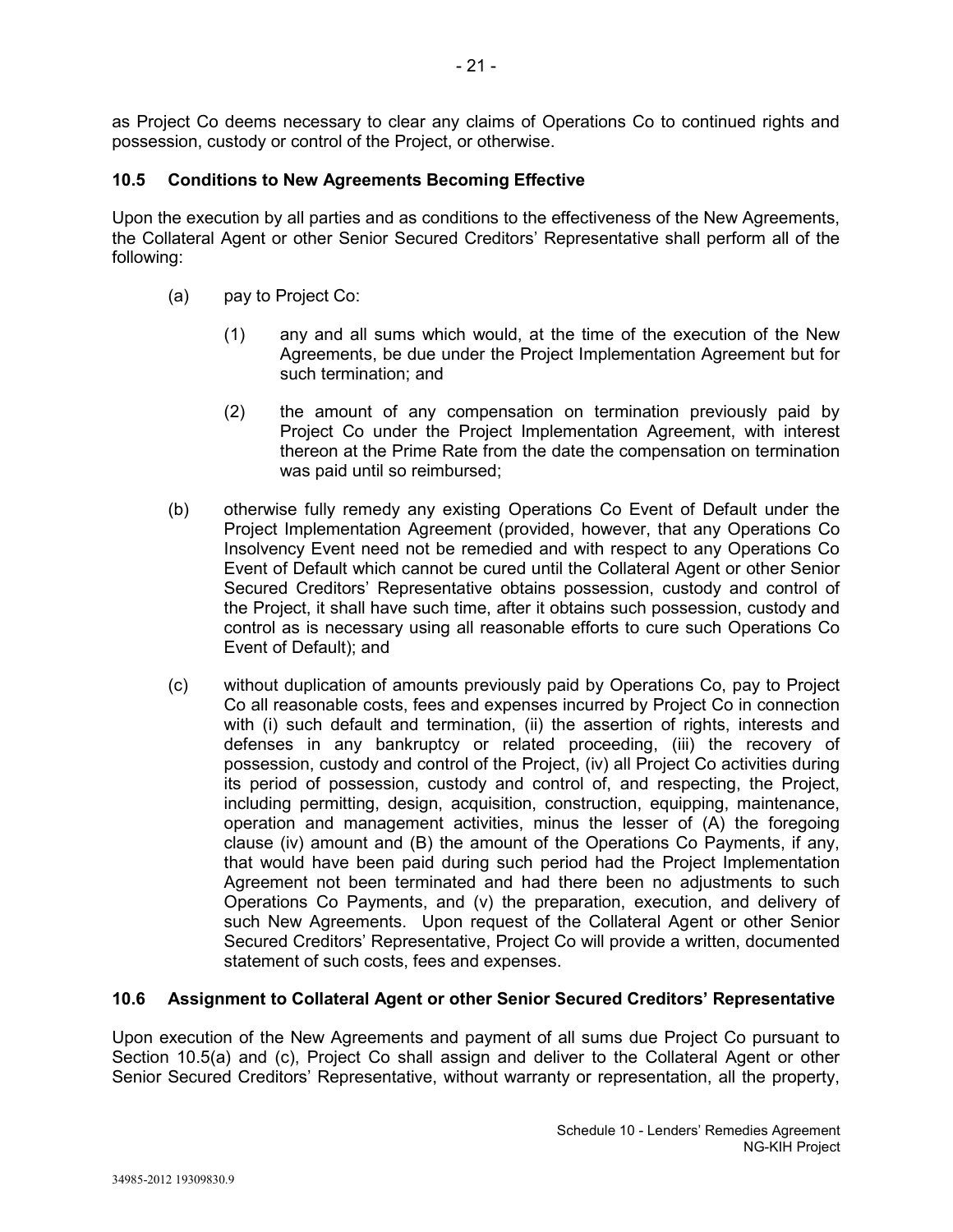contracts, documents and information that Operations Co may have assigned and delivered to Project Co upon termination of the Project Implementation Agreement.

# **10.7 Terms of New Agreements**

The New Agreements shall be effective as of the date of termination of the Project Implementation Agreement and shall run for the remainder of the Term. The New Agreements shall otherwise contain the same covenants, terms and conditions and limitations as the Project Implementation Agreement and ancillary agreements and documents that were binding on Project Co and Operations Co (except for any requirements which have been fulfilled by Operations Co prior to termination).

# **11. REPRESENTATIONS AND WARRANTIES**

### **11.1 Representations and Warranties by the Authority**

The Authority represents and warrants to the Collateral Agent that:

- (a) the Authority has full power and capacity to enter into, carry out the transactions contemplated by and duly perform all its obligations contained in this Lenders' Remedies Agreement, the Project Agreement and all other documents, instruments and agreements required to be executed and delivered by the Authority pursuant to this Lenders' Remedies Agreement or the Project Agreement;
- (b) the execution and delivery of this Lenders' Remedies Agreement, the Project Agreement and all other documents, instruments and agreements required to be executed and delivered by the Authority pursuant to this Lenders' Remedies Agreement or the Project Agreement, and the completion of the transactions contemplated by this Lenders' Remedies Agreement and the Project Agreement, have been duly authorized by all necessary action on the part of the Authority, and this Lenders' Remedies Agreement and the Project Agreement have been duly executed and delivered by the Authority and constitute legal, valid and binding obligations of the Authority enforceable in accordance with their terms, except to the extent that enforceability may be limited by bankruptcy, insolvency or other similar laws affecting creditors' rights from time to time in effect and equitable principles of general application;
- (c) as of the date of the execution of this Lenders' Remedies Agreement, there is no Authority Event of Default, the Authority is not aware of any Project Co Event of Default and there exists no event or condition of which the Authority is aware that would, with the giving of notice or passage of time or both, constitute an Authority Event of Default or a Project Co Event of Default;
- (d) the execution and delivery by the Authority of this Lenders' Remedies Agreement, and the performance by the Authority of its obligations hereunder, will not conflict with any Laws applicable to the Authority that are valid and in effect on the date of execution and delivery; and
- (e) as of the date of the execution of this Lenders' Remedies Agreement, there is no action, suit, proceeding, investigation or litigation pending and served on the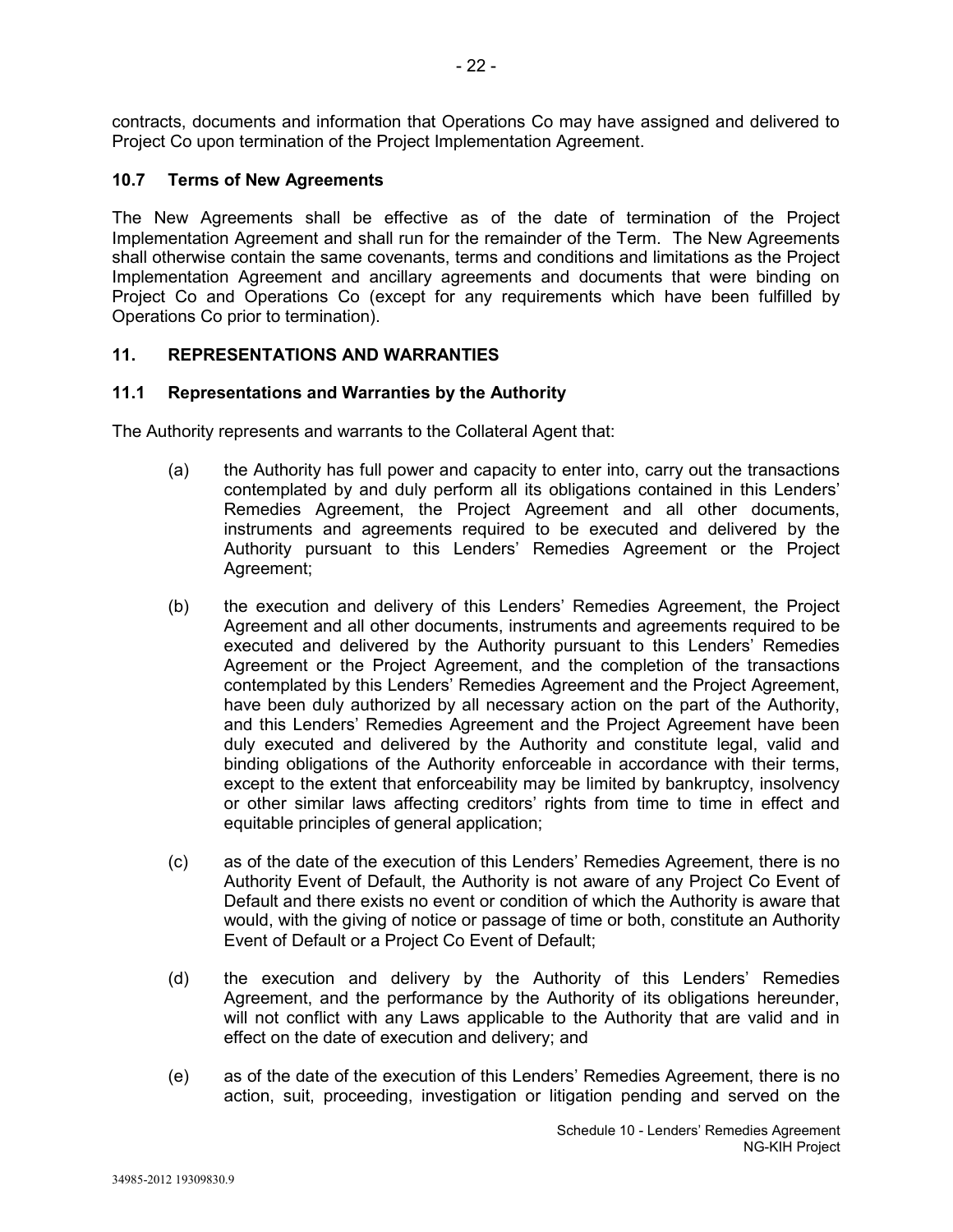Authority which challenges the Authority's authority to execute, deliver or perform, or the validity or enforceability of, this Lenders' Remedies Agreement.

### **11.2 Representations and Warranties by Project Co**

Project Co represents and warrants to the Collateral Agent that:

- (a) Project Co is a non-profit corporation duly created and validly existing under the laws of Kentucky and has full power and capacity to enter into, carry out the transactions contemplated by and duly perform all its obligations contained in this Lenders' Remedies Agreement, the Project Agreement, the Project Implementation Agreement and all other documents, instruments and agreements required to be executed and delivered by Project Co pursuant to this Lenders' Remedies Agreement, the Project Agreement or the Project Implementation Agreement;
- (b) the execution and delivery of this Lenders' Remedies Agreement, the Project Agreement, the Project Implementation Agreement and all other documents, instruments and agreements required to be executed and delivered by Project Co pursuant to this Lenders' Remedies Agreement, the Project Agreement or the Project Implementation Agreement, and the completion of the transactions contemplated by this Lenders' Remedies Agreement, the Project Agreement and the Project Implementation Agreement, have been duly authorized by all necessary action on the part of Project Co, and this Lenders' Remedies Agreement, the Project Agreement and the Project Implementation Agreement have been duly executed and delivered by Project Co and constitute legal, valid and binding obligations of Project Co enforceable in accordance with their terms, except to the extent that enforceability may be limited by bankruptcy, insolvency or other similar laws affecting creditors' rights from time to time in effect and equitable principles of general application; and
- (c) as of the date of the execution of this Lenders' Remedies Agreement, there is no Project Co Event of Default, Project Co is not aware of any Authority Event of Default or Operations Co Event of Default and there exists no event or condition of which Project Co is aware that would, with the giving of notice or passage of time or both, constitute a Project Co Event of Default, an Authority Event of Default or an Operations Co Event of Default.

### **11.3 Representations and Warranties by Operations Co**

Operations Co represents and warrants to the Collateral Agent that:

(a) Operations Co is a limited liability company duly created and validly existing under the laws of Delaware and has full power and capacity to enter into, carry out the transactions contemplated by and duly perform all its obligations contained in this Lenders' Remedies Agreement, the Project Implementation Agreement and all other documents, instruments and agreements required to be executed and delivered by Operations Co pursuant to this Lenders' Remedies Agreement or the Project Implementation Agreement;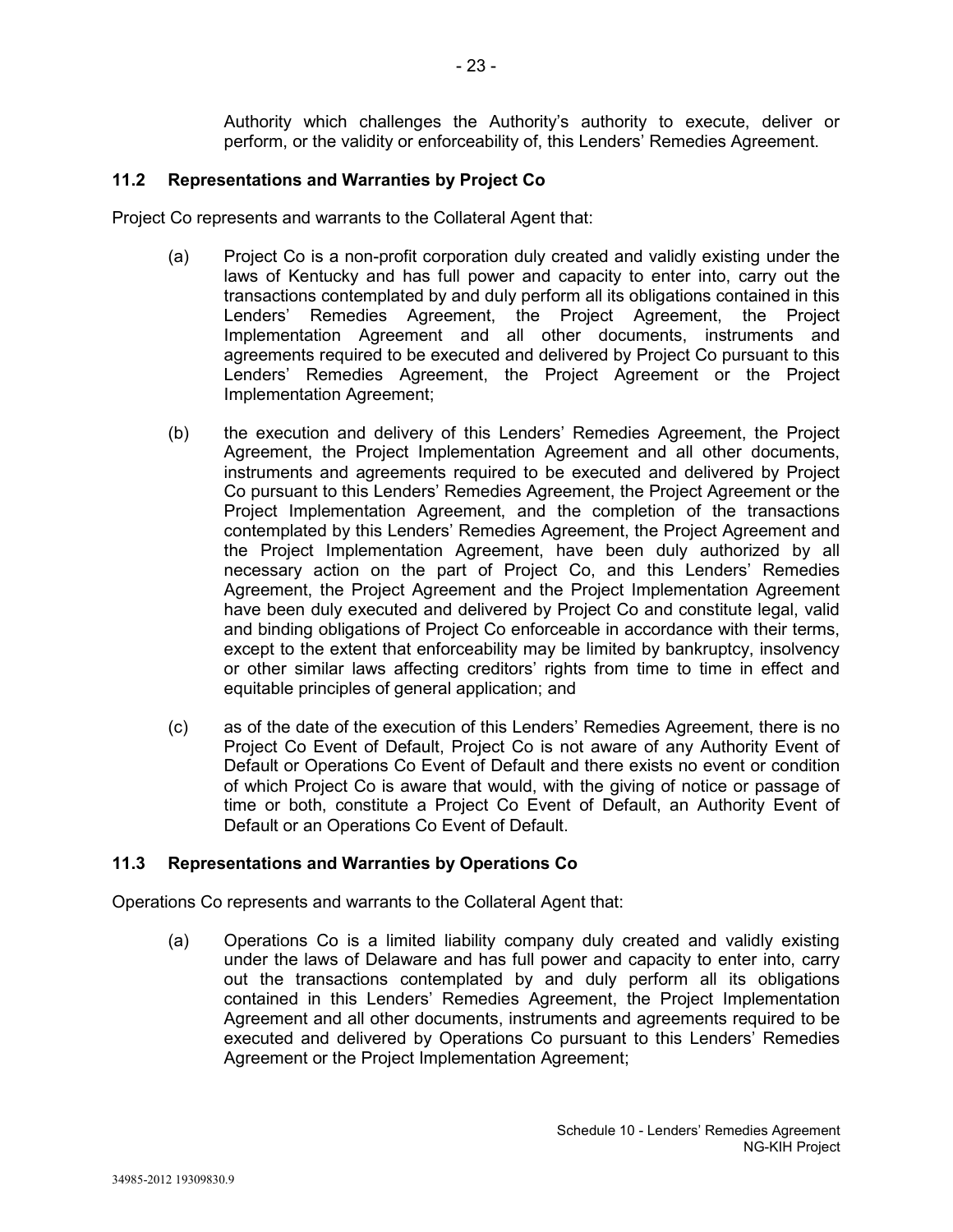- (b) the execution and delivery of this Lenders' Remedies Agreement, the Project Implementation Agreement and all other documents, instruments and agreements required to be executed and delivered by Operations Co pursuant to this Lenders' Remedies Agreement or the Project Implementation Agreement, and the completion of the transactions contemplated by this Lenders' Remedies Agreement and the Project Implementation Agreement, have been duly authorized by all necessary action on the part of Operations Co, and this Lenders' Remedies Agreement and the Project Implementation Agreement have been duly executed and delivered by Operations Co and constitute legal, valid and binding obligations of Operations Co enforceable in accordance with their terms, except to the extent that enforceability may be limited by bankruptcy, insolvency or other similar laws affecting creditors' rights from time to time in effect and equitable principles of general application; and
- (c) as of the date of the execution of this Lenders' Remedies Agreement, there is no Operations Co Event of Default, Operations Co is not aware of any Project Co Event of Default and there exists no event or condition of which Operations Co is aware that would, with the giving of notice or passage of time or both, constitute an Operations Co Event of Default or an Project Co Event of Default.

### **11.4 Representations and Warranties by the Collateral Agent**

The Collateral Agent represents and warrants to the Authority, Project Co and Operations Co that:

- (a) the Collateral Agent has full power and capacity to enter into, carry out the transactions contemplated by and duly perform all its obligations contained in this Lenders' Remedies Agreement and all other documents, instruments and agreements required to be executed and delivered by the Collateral Agent pursuant to this Lenders' Remedies Agreement;
- (b) this Lenders' Remedies Agreement has been duly executed and delivered by the Collateral Agent and constitutes a legal, valid and binding obligation of the Collateral Agent enforceable in accordance with its terms, except to the extent that its enforceability may be limited by bankruptcy, insolvency or other similar laws affecting creditors' rights from time to time in effect and equitable principles of general application; and
- (c) the Collateral Agent:
	- (1) has no ownership interest in any other party to this Lenders' Remedies Agreement or either Project Contractor; and
	- (2) does not Control, is not Controlled by and is not under common Control with any other party to this Lenders' Remedies Agreement or either Project Contractor.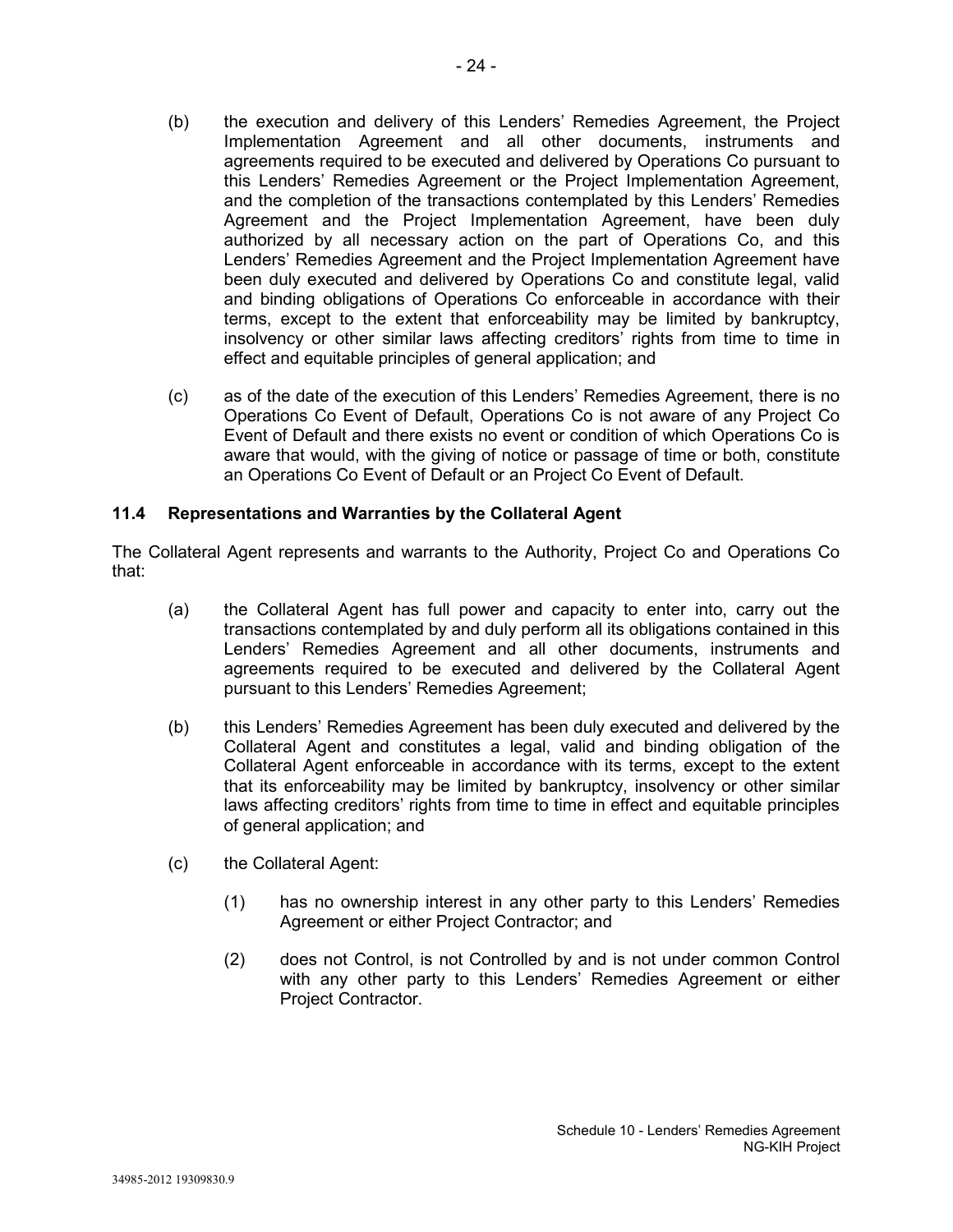# **12.1 Restriction on Assignment**

No party to this Lenders' Remedies Agreement may assign or transfer all or any part of its rights or obligations under this Lenders' Remedies Agreement except as provided in this Section 12.

# **12.2 Assignment by Collateral Agent**

The Collateral Agent may assign or transfer its rights and obligations under this Lenders' Remedies Agreement to a successor Collateral Agent in accordance with the Senior Financing Agreements without the consent of the Authority, provided that the Collateral Agent delivers to the Authority not less than 10 Business Days prior to such assignment or transfer a notice setting out such contact information regarding the assignee or transferee as the Authority may reasonably require and provided the assignee or transferee is not a Restricted Person.

# **12.3 Assignment by Senior Secured Creditors**

Any Senior Secured Creditor may assign or transfer its rights and obligations under the Senior Financing Agreements in accordance with the terms of the Senior Financing Agreements without the consent of the Authority, provided the assignee or transferee is not a Restricted Person.

# **12.4 Assignment by Authority**

The Authority will assign or transfer its rights and obligations under this Lenders' Remedies Agreement to any permitted assignee of its interest in the Project Agreement in accordance with Section 16.4 of the Project Agreement, concurrently with the assignment of the Project Agreement to such assignee, and the Collateral Agent and the Senior Secured Creditors will cooperate with the Authority in completing the formalities of any transfer or assignment including by executing any additional documents as may be reasonably required by the Authority.

### **12.5 New Agreement**

If Section 12.2 applies in relation to the Collateral Agent, the Authority, Project Co and Operations Co will, upon request by the new Collateral Agent, enter into a new lenders' remedies agreement with the new Collateral Agent on substantially the same terms as this Lenders' Remedies Agreement.

### **13. GENERAL**

### **13.1 Term**

This Lenders' Remedies Agreement will remain in effect until the earlier of:

- (a) the Senior Debt Discharge Date; and
- (b) subject to compliance with Section 6.4(f) above, the date of transfer of Operations Co's rights and liabilities under the Project Implementation Agreement to a Suitable Substitute Operations Co pursuant to Section 6.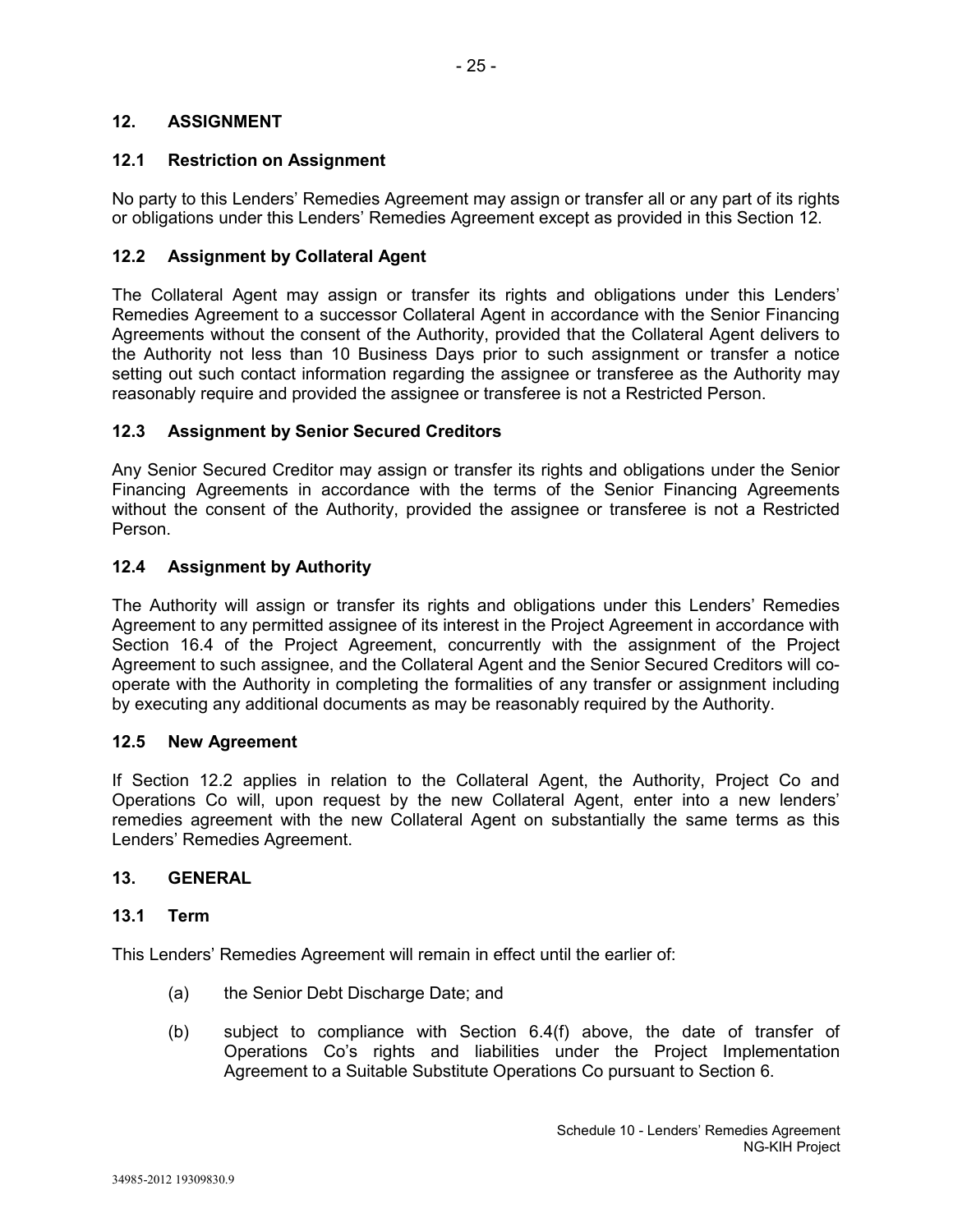# **13.2 Conflict or Inconsistency**

If there is any conflict or inconsistency between the provisions of this Lenders' Remedies Agreement and the Project Agreement, as between the Collateral Agent and the Authority, the provisions of this Lenders' Remedies Agreement will prevail. If there is any conflict or inconsistency between the provisions of this Lenders' Remedies Agreement and the Project Implementation Agreement, as between the Collateral Agent and Project Co, the provisions of this Lenders' Remedies Agreement will prevail.

# **13.3 Entire Agreement**

Unless otherwise stated in this Lenders' Remedies Agreement, this Lenders' Remedies Agreement constitutes the entire agreement between the parties in connection with its subject matter and supersedes all prior representations, communications, negotiations and understandings concerning the subject matter of this Lenders' Remedies Agreement. No party has relied on any representation except as expressly set out in this Lenders' Remedies Agreement.

### **13.4 Waiver**

The failure of any party to exercise any contractual right or remedy will not constitute a waiver thereof and no waiver will be effective, unless it is communicated in writing to the other party. A waiver of any right or remedy arising from a breach of this Lenders' Remedies Agreement will not constitute a waiver of any right or remedy arising from any other breach of this Lenders' Remedies Agreement.

# **13.5 Counterparts**

This Lenders' Remedies Agreement may be executed in any number of counterparts, each of which will be deemed to be an original, and this has the same effect as if the signatures on the counterparts were on a single copy of this Lenders' Remedies Agreement so that it will not be necessary in making proof of this Lenders' Remedies Agreement to produce or account for more than one such counterpart.

# **13.6 Confidentiality**

The Collateral Agent will be bound to comply with the confidentiality obligations on the part of Project Co contained in the Project Agreement in relation to all information matters obtained from any other party under or in connection with the Project.

# **13.7 Notices**

Any notice or communication required or permitted to be given under this Lenders' Remedies Agreement will be in writing and will be considered to have been sufficiently given if delivered by hand or transmitted by electronic transmission to the address or electronic mail address of each party set out below:

If to the Authority:

The Commonwealth of Kentucky Office of the Secretary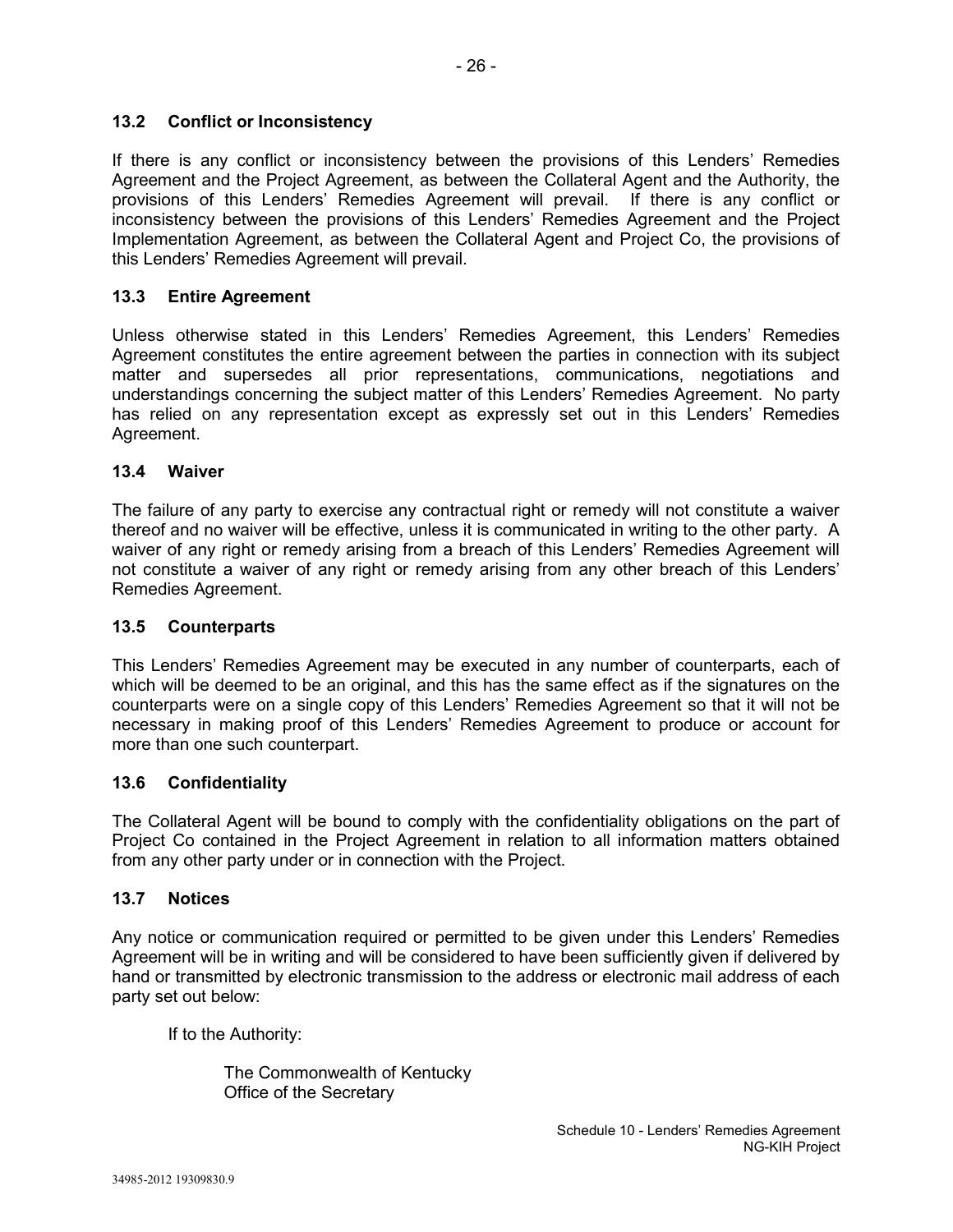Finance and Administration Cabinet 702 Capitol Avenue Capitol Annex Room 383 Frankfort, KY 40601

Attention: Secretary of the Finance and Administration Cabinet

with a copy to:

Office of Procurement Services Finance and Administration Cabinet 702 Capitol Avenue Capitol Annex Room 096 Frankfort, KY 40601

Attention: Stephanie Williams, Buyer Email: StephanieR.Williams@ky.gov

If to the Collateral Agent:

U.S. Bank National Association Global Corporate Trust Services One Financial Square Louisville, KY 40202

| Attention: | Amy Anders, Vice President |
|------------|----------------------------|
| Email:     | amy.anders@usbank.com      |

If to Project Co:

KentuckyWired Infrastructure Company, LLC

Email:

Attention: Lori Hudson Flanery, Director

with a copy to:

Office of Financial Management Finance and Administration Cabinet 702 Capitol Avenue Capitol Annex Room 076 Frankfort, KY 40601

Attention: Ryan Barrow, Executive Director Email: Ryan.Barrow@ky.gov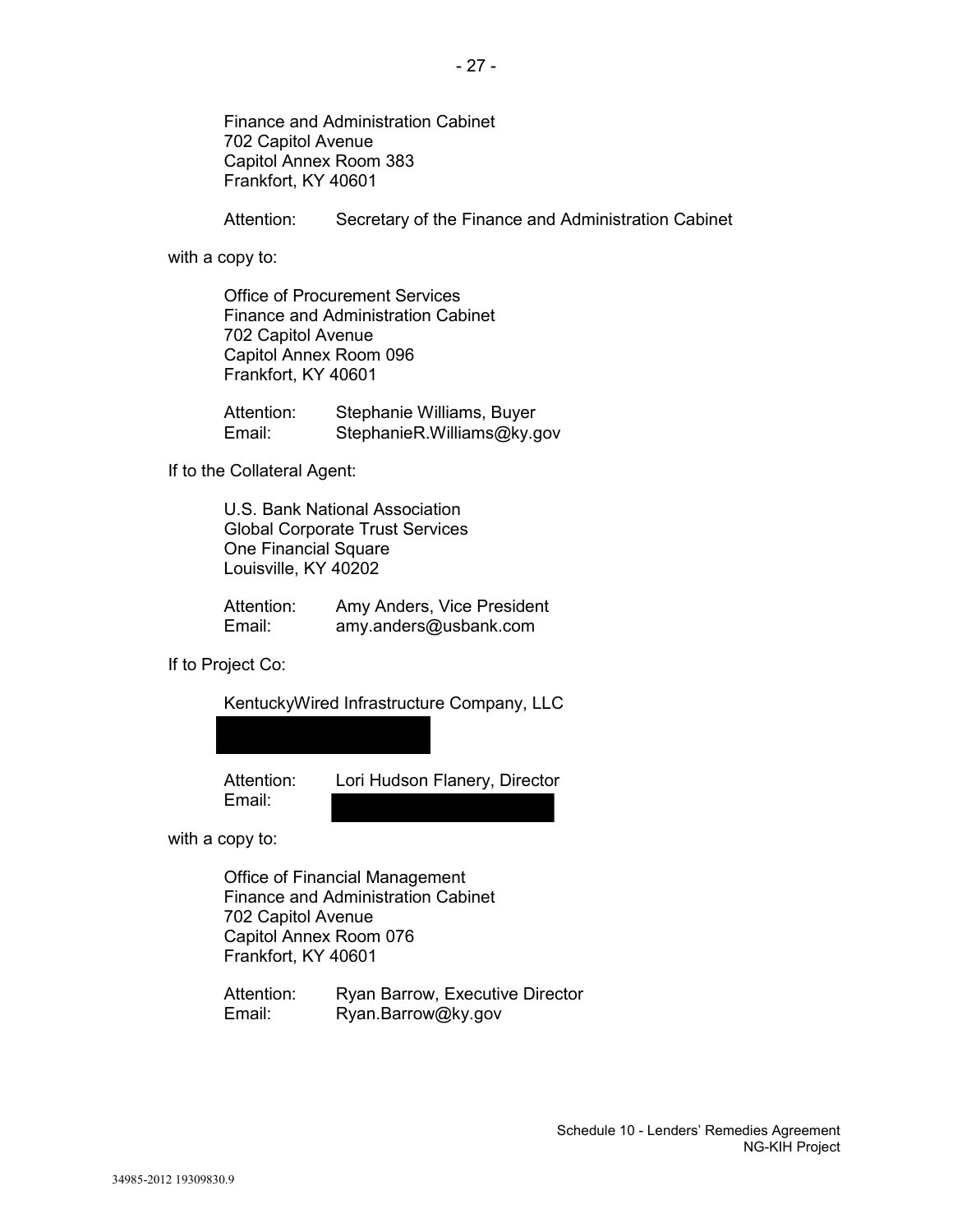KentuckyWired Operations Company, LLC c/o Macquarie Infrastructure Developments LLC Level 16, 125 West 55th Street New York, NY 10019

Attention: Nicholas Hann Email: Nick.Hann@macquarie.com

or to such other address or electronic mail address as any party may, from time to time, designate in the manner set out above.

Any such notice or communication will be considered to have been received:

- (a) if delivered by hand during business hours (and in any event, at or before 3:00 pm local time in the place of receipt) on a Business Day, upon receipt by a responsible representative of the receiver, and if not delivered during business hours, upon the commencement of business hours on the next Business Day; and
- (b) if delivered by electronic mail during business hours (and in any event, at or before 3:00 pm local time in the place of receipt) on a Business Day, upon receipt, and if not delivered during business hours, upon the commencement of business hours on the next Business Day provided that:
	- (1) the receiving party has, by electronic mail or by hand delivery, acknowledged to the notifying party that it has received such notice; or
	- (2) within 24 hours after sending the notice, the notifying party has also delivered a copy of such notice to the receiving party by hand delivery.

# **13.8 No Partnership or Agency**

Nothing in this Lenders' Remedies Agreement will be construed as creating a partnership or as constituting the Senior Secured Creditors, the Collateral Agent, the Appointed Representative, any other Senior Secured Creditors' Representative or a Suitable Substitute Operations Co as an agent of the Authority. No such person will hold itself out as having any authority or power to bind the Authority in any way.

# **13.9 Remedies Cumulative**

The rights and remedies under this Lenders' Remedies Agreement are cumulative and are in addition to and not in substitution for any other rights and remedies available at law or in equity or otherwise. No single or partial exercise by a party of any right or remedy precludes or otherwise affects the exercise of any other right or remedy to which that party may be entitled.

### **13.10 Disputes**

Any dispute between any of the parties with respect to any of the subject matters of this Lenders' Remedies Agreement will be resolved in accordance with, and the parties will comply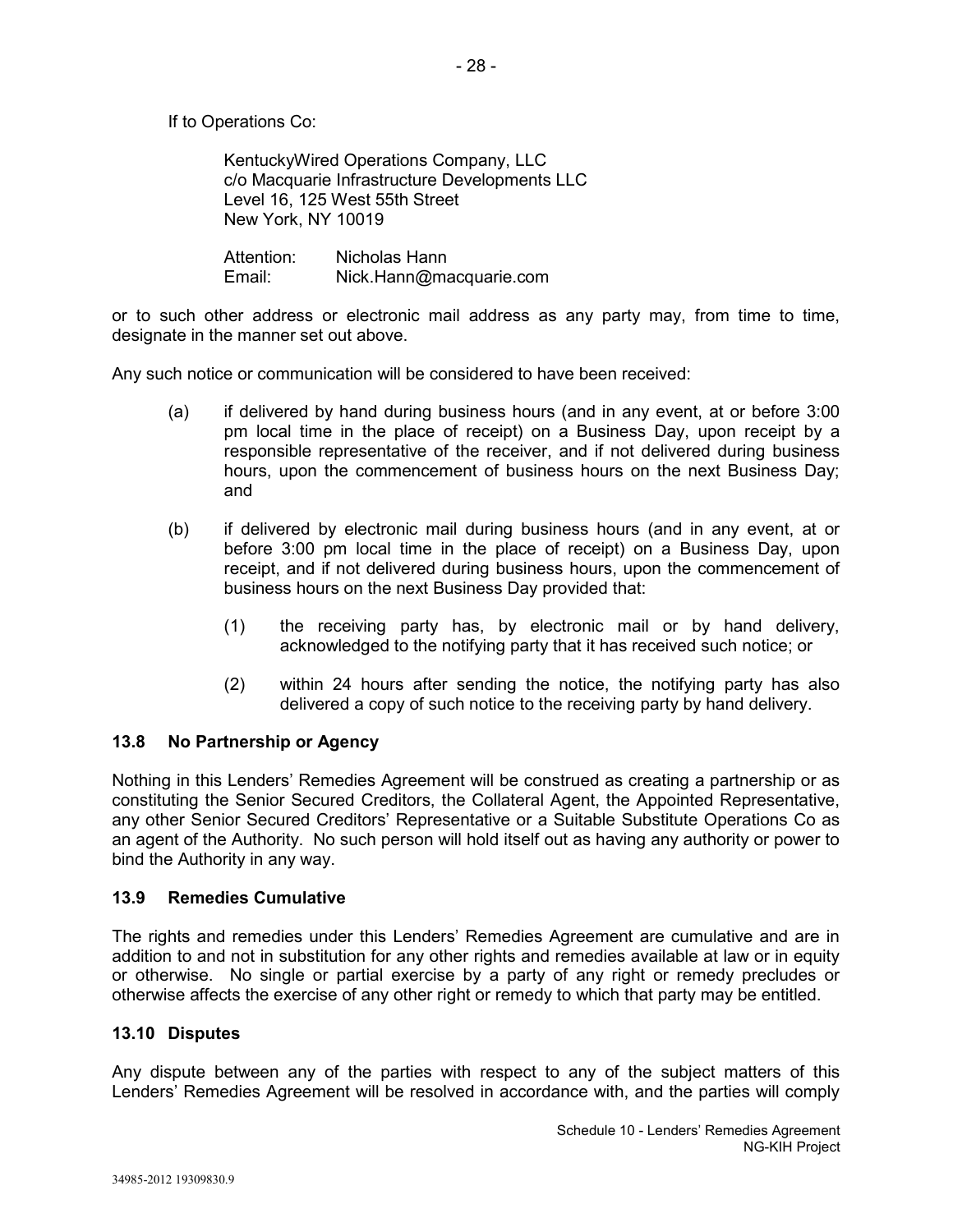with, the Dispute Resolution Procedure, and Schedule 13 [Dispute Resolution Procedure] of the Project Agreement is deemed to be incorporated, *mutatis mutandis*, in this Lenders' Remedies Agreement.

- 29 -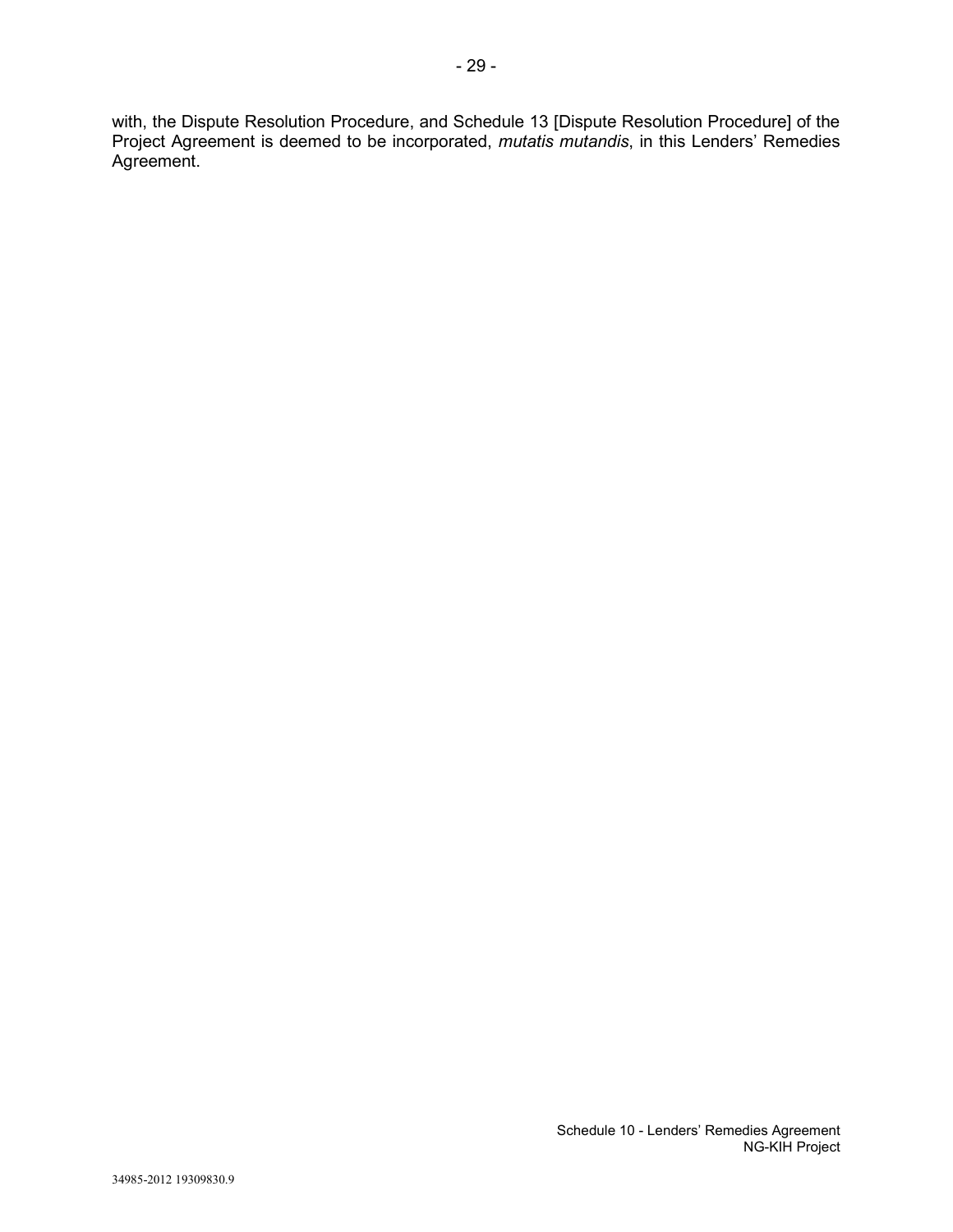IN WITNESS WHEREOF the parties hereto have executed this Lenders' Remedies Agreement as of the day and year first above written.

### **THE COMMONWEALTH OF KENTUCKY**

Per:

Name: Title:

Per:

Name:

Title:

I/We have the authority to bind the Commonwealth.

# **U.S. BANK NATIONAL ASSOCIATION**

Per:

Name: Title:

Per:

Name:

Title:

I/We have the authority to bind the corporation.

### **KENTUCKYWIRED INFRASTRUCTURE COMPANY, INC.**

Per:

Name: Title:

Per:

Name:

Title:

I/We have the authority to bind the corporation.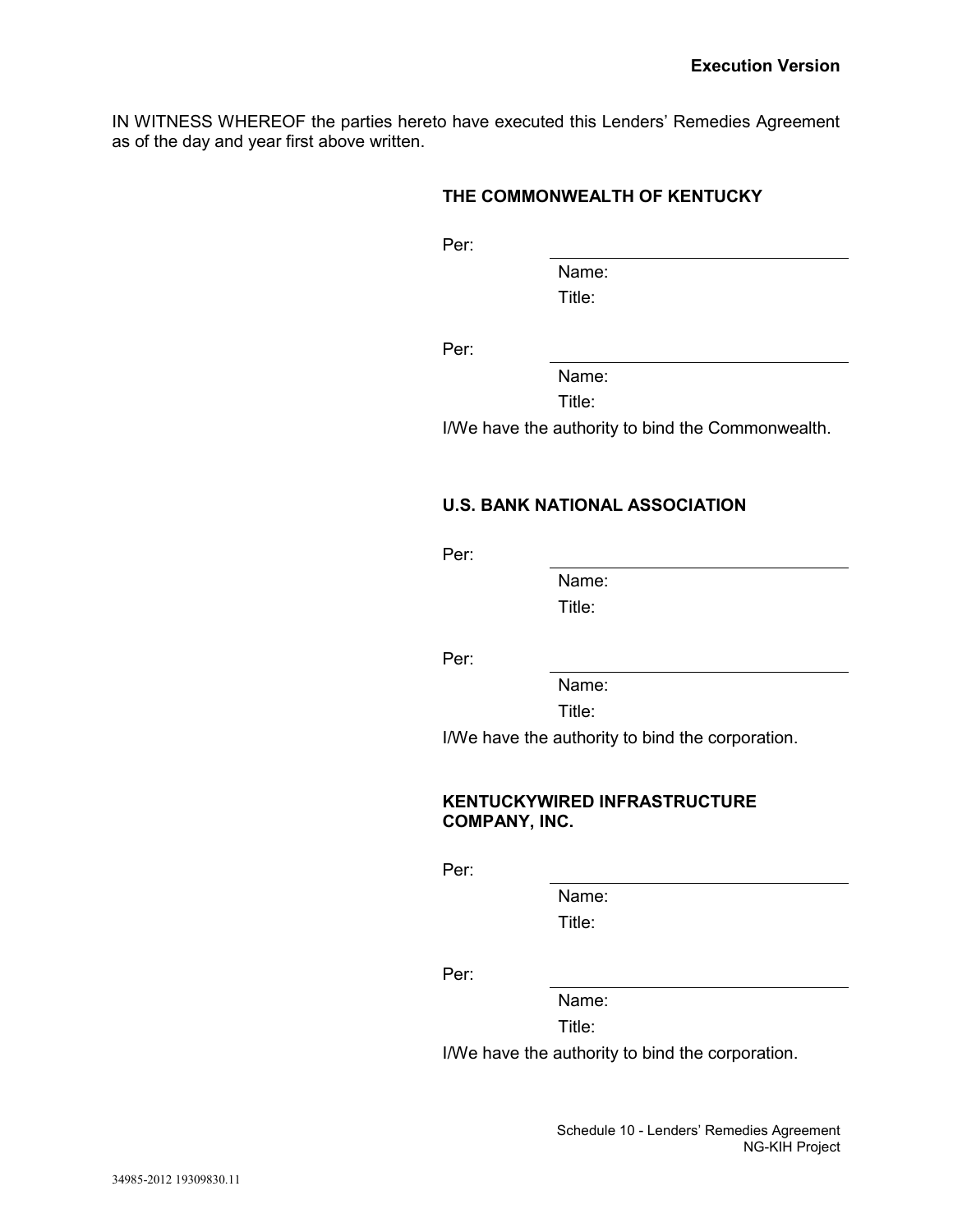# **KENTUCKYWIRED OPERATIONS COMPANY, LLC**

Per:

Name:

Title:

Per:

Name:

Title:

I/We have the authority to bind the corporation.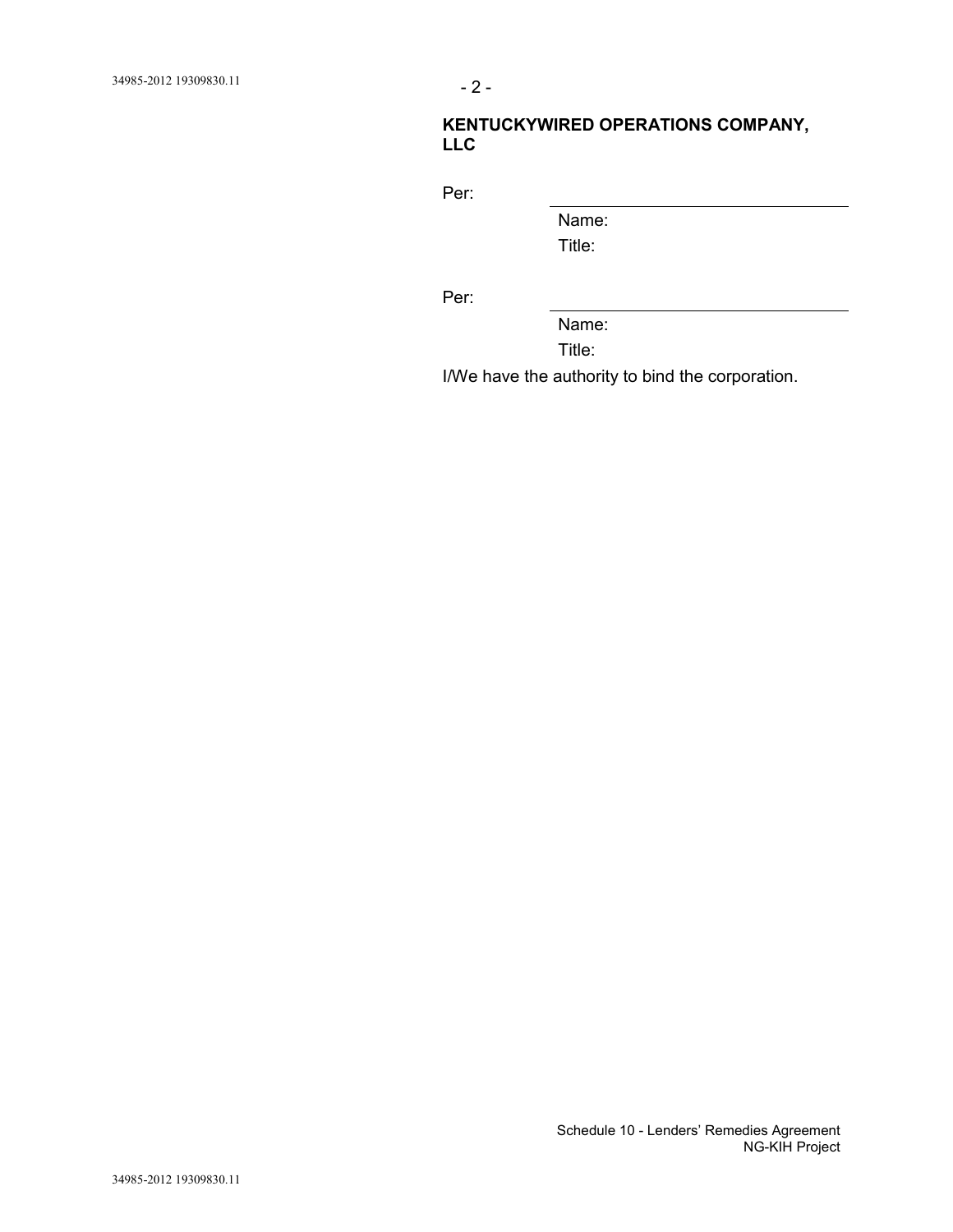# **SCHEDULE 11**

# **DESIGN-BUILDER COLLATERAL AGREEMENT**

# **NEXT GENERATION KENTUCKY INFORMATION HIGHWAY PROJECT**

**The Commonwealth of Kentucky**

**(the "Authority")**

**and**

**NG-KIH Design-Build LLC**

**(the "Design-Builder")**

**and**

**KentuckyWired Infrastructure Company, Inc.**

**("Project Co")**

**and**

**KentuckyWired Operations Company, LLC**

**("Operations Co")**

**Dated: September 3, 2015**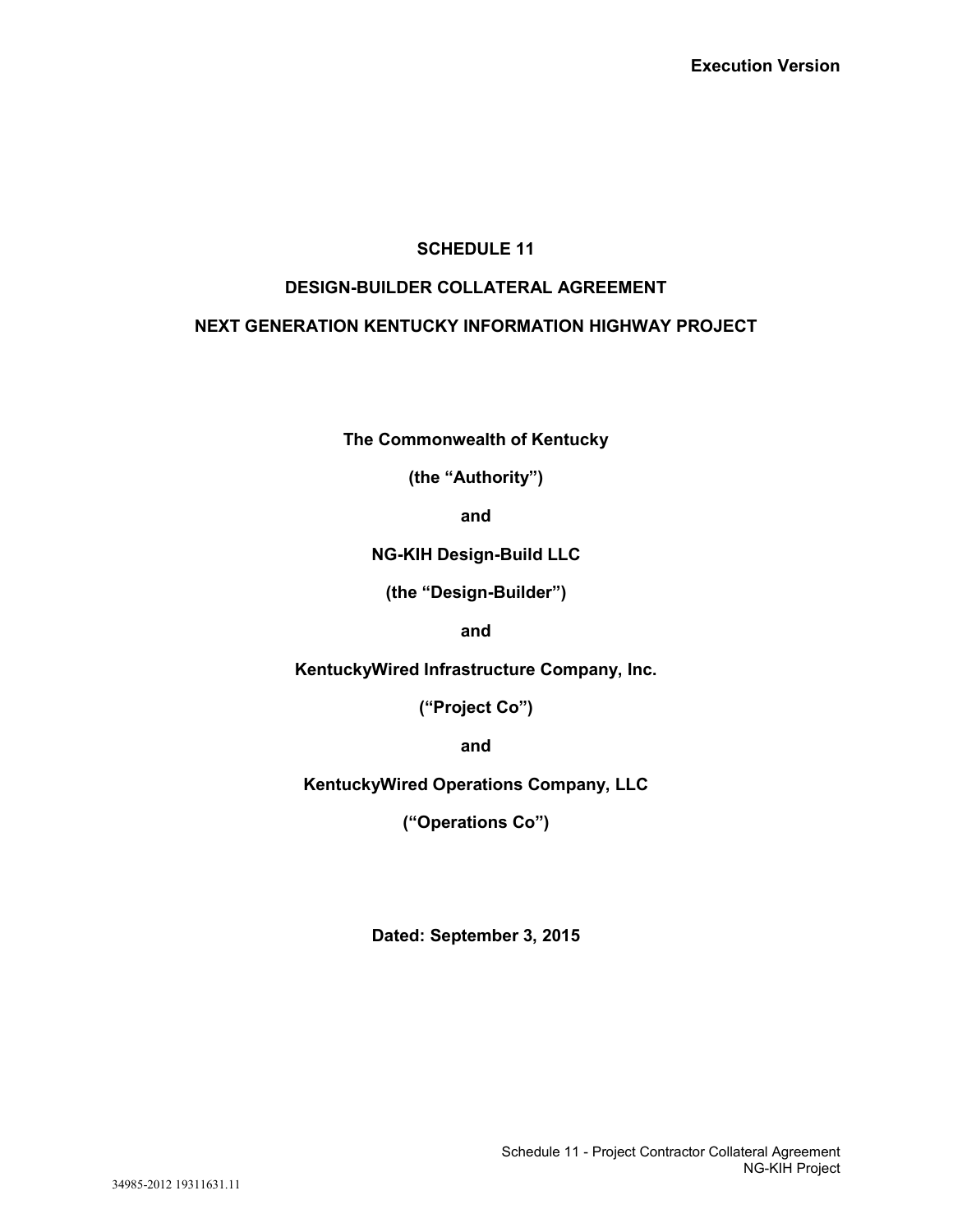# **TABLE OF CONTENTS**

| 1 <sub>1</sub> |                                                                             |  |  |
|----------------|-----------------------------------------------------------------------------|--|--|
|                | 1.1<br>1.2<br>1.3<br>1.4                                                    |  |  |
| 2.             |                                                                             |  |  |
|                | 2.1<br>2.2<br>2.3                                                           |  |  |
| 3.             |                                                                             |  |  |
|                | 3.1<br>3.2<br>3.3<br>3.4<br>3.5<br>3.6<br>3.7<br>3.8<br>3.9<br>3.10<br>3.11 |  |  |
| 4.             |                                                                             |  |  |
|                | 4.1<br>4.2<br>4.3<br>4.4<br>4.5<br>4.6<br>4.7                               |  |  |
| 5.             | RIGHTS AND OBLIGATIONS UNDER THE DESIGN-BUILD AGREEMENT  10                 |  |  |
|                | 5.1<br>5.2                                                                  |  |  |
| 6.             |                                                                             |  |  |
| 7.             |                                                                             |  |  |
|                | 7.1<br>7.2                                                                  |  |  |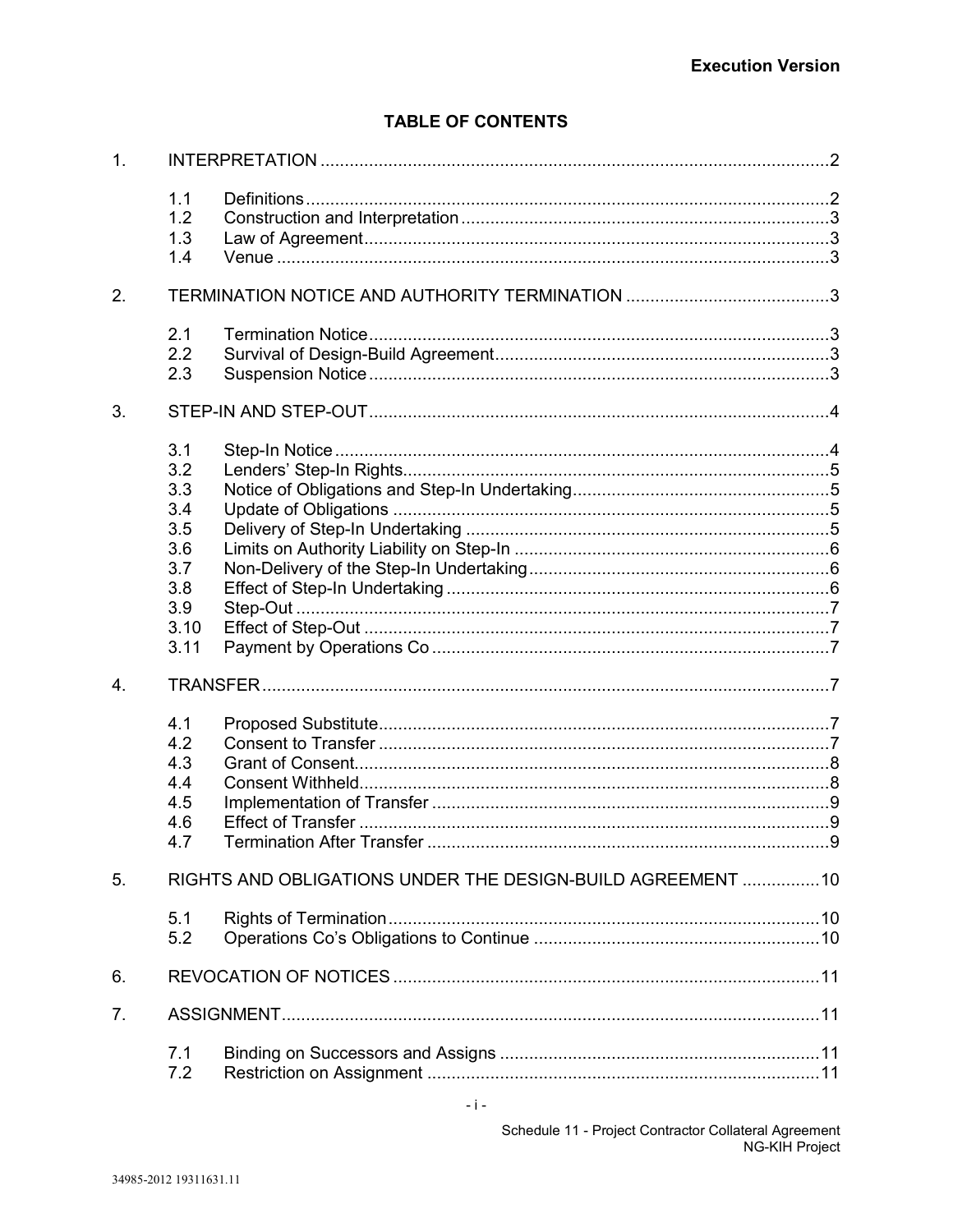| 8. |     |  |  |
|----|-----|--|--|
|    | 81  |  |  |
|    | 82  |  |  |
|    | 83  |  |  |
|    | 84  |  |  |
|    | 8.5 |  |  |
|    | 86  |  |  |
|    | 87  |  |  |
|    | 88  |  |  |

 $\sim$ ii  $\sim$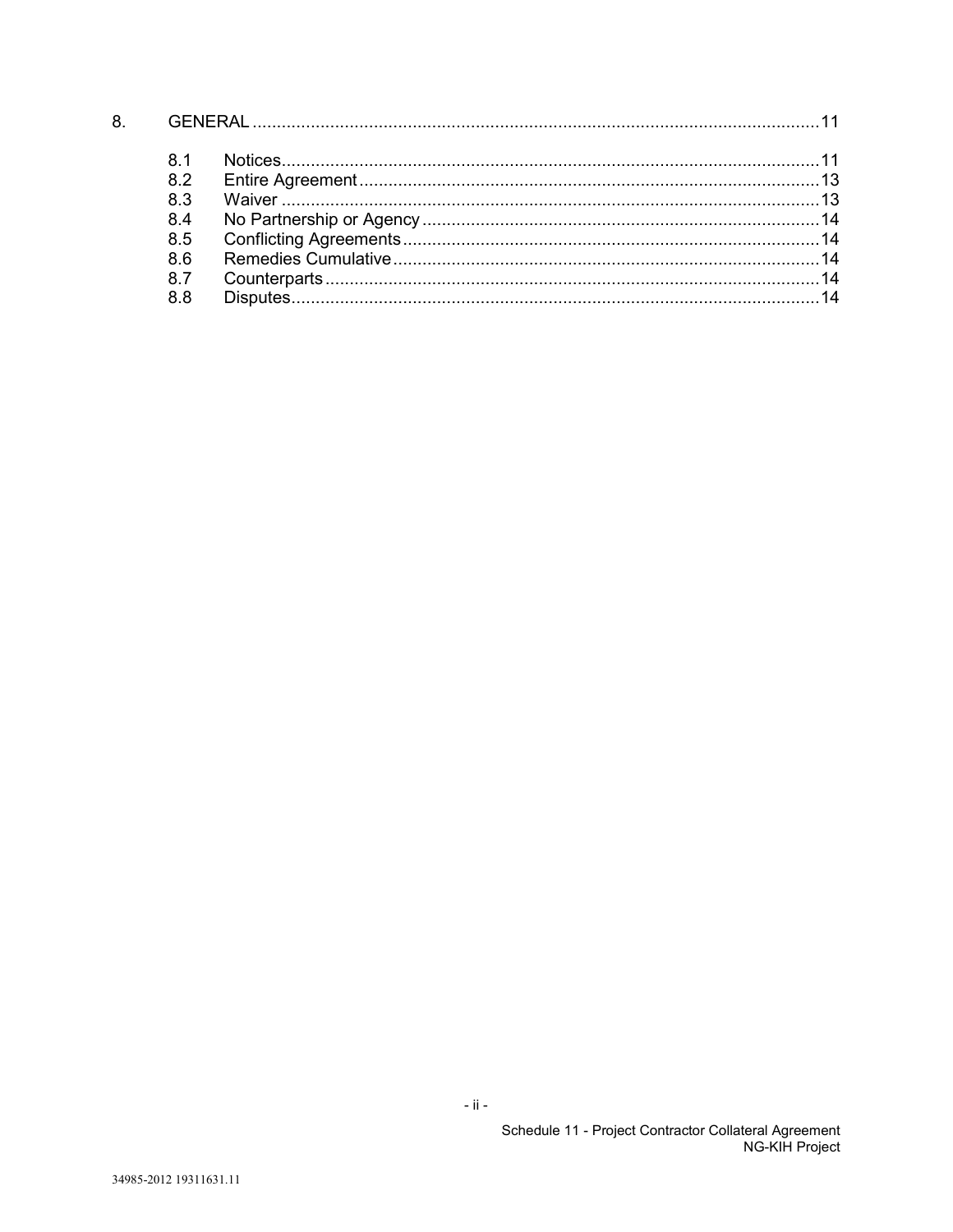### **SCHEDULE 11 DESIGN-BUILDER COLLATERAL AGREEMENT**

**THIS DESIGN-BUILDER COLLATERAL AGREEMENT** dated as of September 3, 2015 is entered into:

#### **BETWEEN:**

**The Commonwealth of Kentucky**

(the "**Authority**")

### **AND:**

**NG-KIH Design-Build LLC**

(the "**Design-Builder**")

### **AND:**

**KentuckyWired Infrastructure Company, Inc.**

("**Project Co**")

### **AND:**

**KentuckyWired Operations Company, LLC**

("**Operations Co**")

# **WHEREAS:**

- A. The Authority and Project Co have entered into an agreement dated as of September 3, 2015 (the "**Project Agreement**") whereby Project Co has agreed to design, build, finance, operate and maintain the NG-KIH System (the "**Project**"), all as more particularly described in the Project Agreement.
- B. Project Co and Operations Co have entered into an agreement dated as of September 3, 2015 (the "**Project Implementation Agreement**") whereby Operations Co has agreed to design, build, operate and maintain the NG-KIH System, all as more particularly described in the Project Implementation Agreement.
- C. Operations Co and the Design-Builder have entered into an agreement dated as of September 3, 2015 (the "**Design-Build Agreement**") whereby the Design-Builder has agreed to carry out the Design and the Construction.
- D. It is a condition of the Design-Build Agreement that the Design-Builder enter into this Design-Builder Collateral Agreement with the Authority, Project Co and Operations Co.
- E. The Authority and Project Co have agreed under the terms of the Project Agreement to execute and deliver this Design-Builder Collateral Agreement.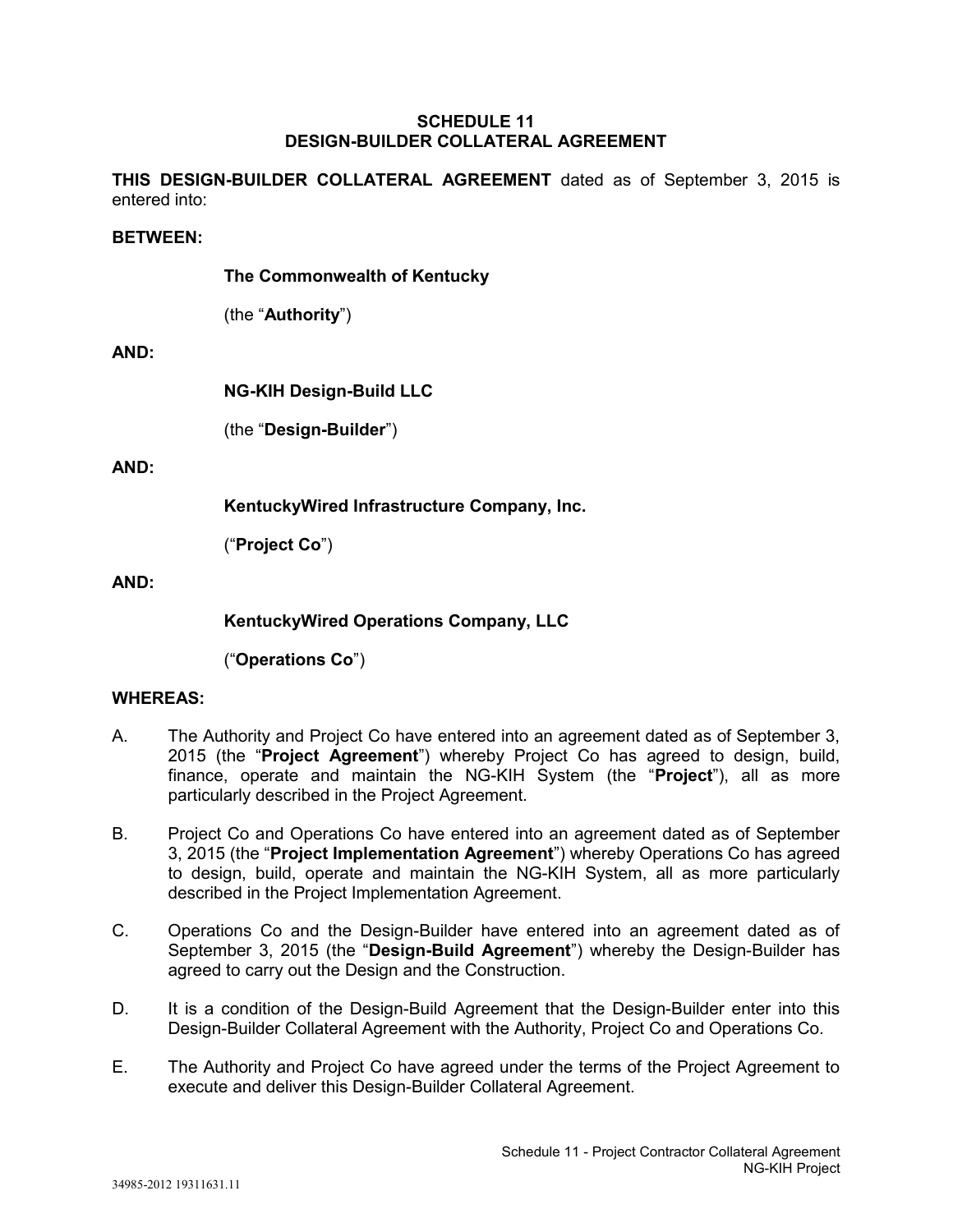F. Project Co and Operations Co have agreed under the terms of the Project Implementation Agreement to execute and deliver this Design-Builder Collateral Agreement.

**NOW THEREFORE THIS DESIGN-BUILDER COLLATERAL AGREEMENT WITNESSES THAT**, in consideration of the mutual covenants herein contained and other good and valuable consideration, the receipt and sufficiency of which are hereby expressly acknowledged by each of the parties hereto, the parties hereto agree as follows:

# **1. INTERPRETATION**

# **1.1 Definitions**

Unless otherwise specified or the context otherwise requires, capitalized but otherwise undefined terms in this Design-Builder Collateral Agreement will have the respective meanings given to such terms in the Project Agreement and:

"**Design-Build Agreement**" has the meaning set out in Recital C;

"**Design-Builder Collateral Agreement**" means this agreement, as amended, supplemented or restated from time to time;

"**Project**" has the meaning set out in Recital A;

"**Project Agreement**" has the meaning set out in Recital A;

"**Project Implementation Agreement**" has the meaning set out in Recital B;

"**Proposed Transfer Date**" has the meaning set out in Section 4.1;

"**Proposed Transfer Notice**" has the meaning set out in Section 4.1;

"**Proposed Step-In Date**" has the meaning set out in Section 3.1;

"**Proposed Substitute**" has the meaning set out in Section 4.1;

"**Step-In Date**" means the date the Authority delivers the Step-In Undertaking;

"**Step-In Notice**" has the meaning set out in Section 3.1;

"**Step-In Period**" means the period commencing on the Step-In Date and ending on the earliest of:

- (a) the Step-Out Date;
- (b) the Transfer Effective Date; and
- (c) the termination date of the Design-Build Agreement as permitted under Section 3.8;

"**Step-In Undertaking**" has the meaning set out in Section 3.5;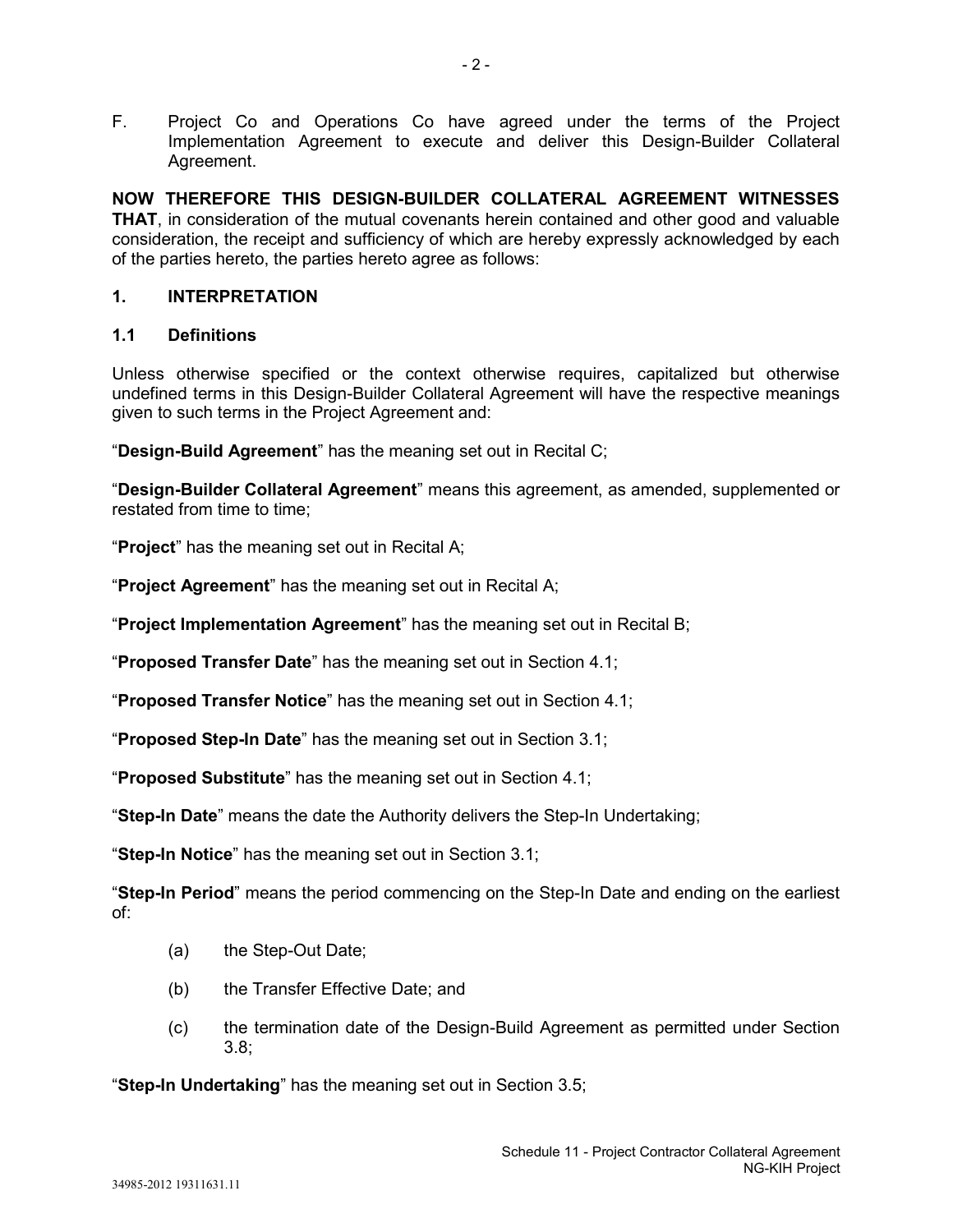"**Step-Out Date**" has the meaning set out in Section 3.9;

"**Termination Notice**" has the meaning set out in Section 2.1;

"**Transfer Agreement**" has the meaning set out in Section 4.5(b); and

"**Transfer Effective Date**" means the effective date of the Transfer Agreement.

# **1.2 Construction and Interpretation**

Unless otherwise specified or the context otherwise requires, this Design-Builder Collateral Agreement will be interpreted according to the provisions set out in Sections 2 and 3(b) of Schedule 1 [Definitions and Interpretation] to the Project Agreement, except that references in such section to Project Co will also be deemed to be references to Operations Co and the Design-Builder.

# **1.3 Law of Agreement**

This Design-Builder Collateral Agreement is subject to the laws of the Commonwealth of Kentucky and any applicable federal laws and will be governed by and construed in accordance with such laws.

### **1.4 Venue**

Any legal actions or proceedings brought by any party hereto against any other party shall be brought in state court in Franklin County, Kentucky in accordance with KRS 45A.245. Each party acknowledges the competence of such court and the convenience and propriety of the venue and agrees to be bound by any judgment thereof and not to seek, and hereby waive, review of its merits by the courts of any other jurisdiction.

# **2. TERMINATION NOTICE AND AUTHORITY TERMINATION**

# **2.1 Termination Notice**

The Design-Builder will not terminate the Design-Build Agreement without first giving the Authority at least 45 days' notice specifying the grounds for such termination (the "**Termination Notice**").

# **2.2 Survival of Design-Build Agreement**

Notwithstanding any provision of the Design-Build Agreement to the contrary, on termination of the Project Agreement by the Authority, the parties agree that the Design-Build Agreement will not come to an end, except in accordance with the terms of this Design-Builder Collateral Agreement.

# **2.3 Suspension Notice**

The Design-Builder will not exercise any right it may have under the Design-Build Agreement to temporarily suspend its performance thereunder, unless:

(a) the Design-Builder first delivers a notice (a "**Suspension Notice**") to the Authority detailing the event that has occurred that entitles it to exercise such

- 3 -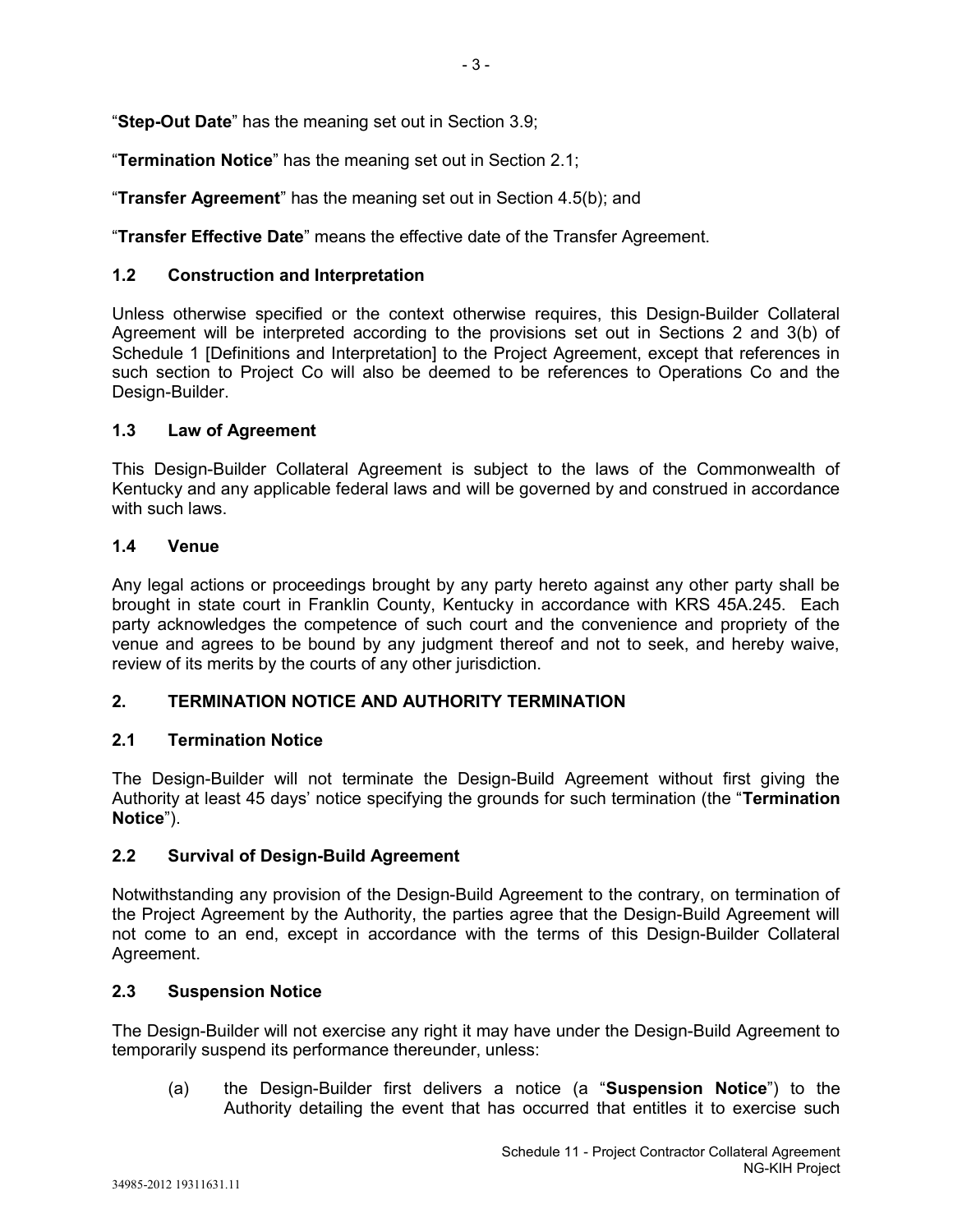right and stating that it intends to exercise such suspension right, together with details of any sums which are due and payable but unpaid by Operations Co and any other material obligations or liabilities which should have been performed or discharged by Operations Co under the Design-Build Agreement, in each case as at the date of such Suspension Notice; and

- (b) both:
	- (1) the Design-Builder has confirmed in writing to the Authority that the Senior Secured Creditors have not agreed to pay the Design-Builder in accordance with the Design-Build Agreement for work performed by it during the period commencing on the date (the "**Suspension Date**") when it, but for the provisions of this Section 2.3, would have been entitled to suspend its performance under the Design-Build Agreement and ending no sooner than 45 days after the Suspension Date; and
	- (2) within 5 Business Days of receipt of confirmation from the Design-Builder pursuant to Section 2.3(b)(1), the Authority has not agreed, by written notice to the Design-Builder, to pay the Design-Builder in accordance with the Design-Build Agreement for work performed by it during the period (the "**No Suspension Period**") commencing on the Suspension Date and ending on the earliest to occur of:
		- (A) the date on which the Senior Secured Creditors exercise any of their step-in or transfer rights pursuant to and in accordance with, respectively, Section 4 or Section 6 of the Lenders' Remedies Agreement;
		- (B) the date from which the Senior Secured Creditors agree to pay the Design-Builder as contemplated under Section 2.3(b)(1); and
		- (C) the Step-In Date,

except that, if the Authority provides a written notice to the Design-Builder pursuant to Section 2.3(b)(2) and thereafter fails to make payment to the Design-Builder of any undisputed amount payable pursuant to and in accordance with the Design-Build Agreement for work performed by the Design-Builder during the No Suspension Period, the No Suspension Period will terminate and the Design-Builder may thereafter exercise any right it may have to temporarily suspend its performance under the Design-Build Agreement.

### **3. STEP-IN AND STEP-OUT**

### **3.1 Step-In Notice**

Subject to Section 3.2, if the Authority has terminated the Project Agreement in accordance with its terms or if the Authority has received a Termination Notice, the Authority may give notice to the Design-Builder (a "**Step-In Notice**") of the intention of the Authority to issue a Step-In Undertaking on a specified date (the "**Proposed Step-In Date**") provided that such Proposed Step-In Date is: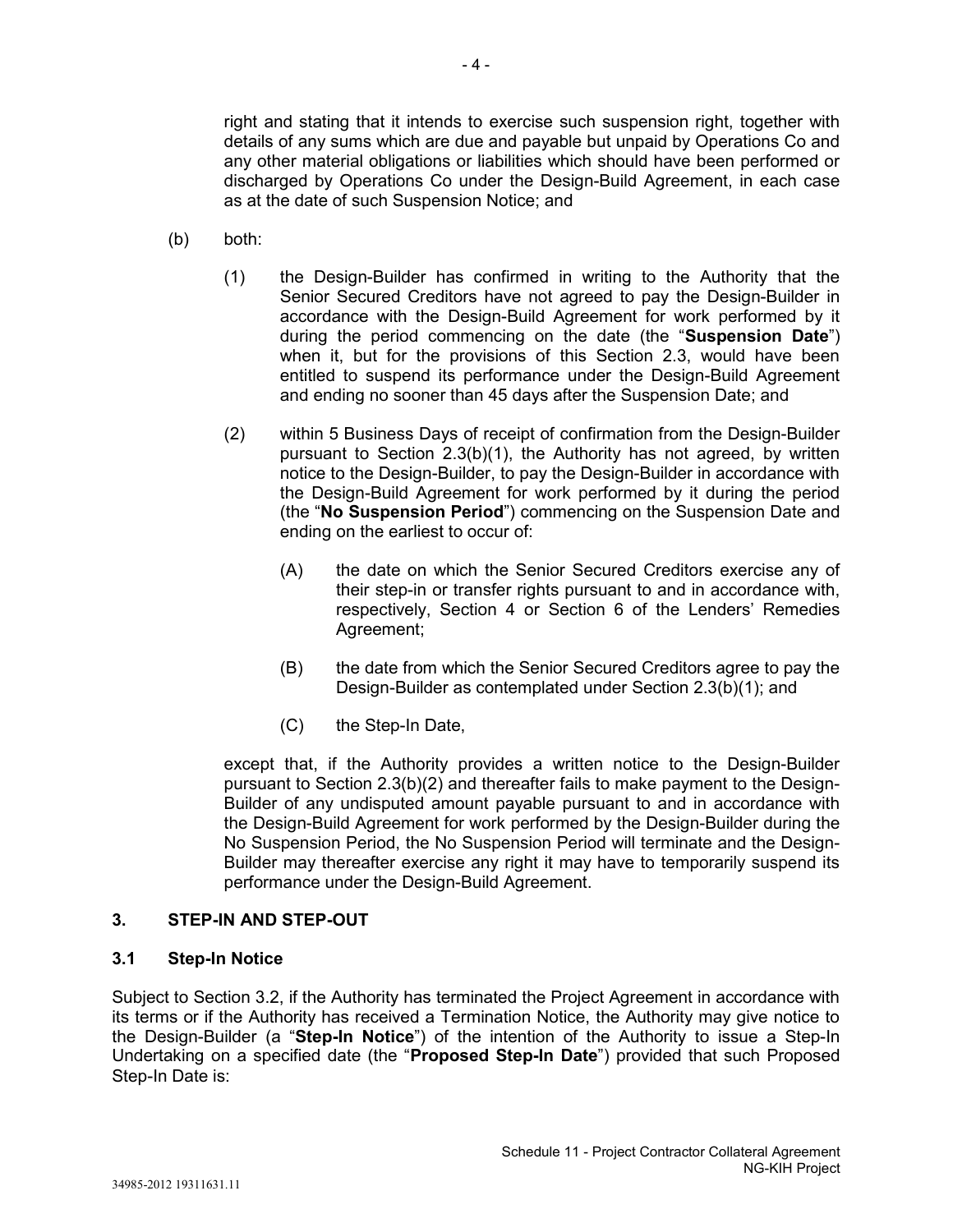- (a) no later than 30 days after termination of the Project Agreement if the Project Agreement was terminated by the Authority; and
- (b) no later than 30 days after delivery of the Termination Notice to the Authority.

# **3.2 Lenders' Step-In Rights**

The Authority will not issue a Step-In Notice at any time that the Senior Secured Creditors are validly exercising any Step-In rights with respect to the Project under:

- (a) the Lenders' Remedies Agreement;
- (b) any Senior Financing Agreement; or
- (c) any direct agreement entered into between the Design-Builder and the Senior Secured Creditors with respect to the Design-Build Agreement,

and the running of all notice periods and timelines set out in Section 3.1 will be suspended until such time as the Senior Secured Creditors are no longer exercising, or are no longer permitted to exercise, such rights under the Lenders' Remedies Agreement, any Senior Financing Agreement or any such direct agreement. The Design-Builder will provide copies of all relevant notices delivered by it to, or to it by, the Senior Secured Creditors in respect of the exercise of such rights so as to enable the Authority and the Design-Builder to determine, in accordance with this Section 3.2 the notice periods and timelines set out in Section 3.1.

# **3.3 Notice of Obligations and Step-In Undertaking**

Not less than 5 Business Days prior to the Proposed Step-In Date, the Design-Builder will give notice to the Authority of any sums that are due and payable but unpaid by Operations Co and of any other material obligations or liabilities that should have been performed or discharged by Operations Co under the Design-Build Agreement, in each case as at the date of the Step-In Notice.

# **3.4 Update of Obligations**

Not less than 2 Business Days prior to the Proposed Step-In Date, the Design-Builder will give notice to the Authority of any change in such sums, obligations or liabilities referred to in Section 3.3.

# **3.5 Delivery of Step-In Undertaking**

On or before the Proposed Step-In Date, the Authority may deliver to the Design-Builder a written undertaking to the Design-Builder (the "**Step-In Undertaking**") undertaking to the Design-Builder to:

(a) pay or procure the payment to the Design-Builder, within 15 Business Days of demand by the Design-Builder, of any sum due and payable or accruing due and payable but unpaid by Operations Co to the Design-Builder under the Design-Build Agreement before the Step-In Date, provided that the Design-Builder has notified the Authority of such amounts in accordance with Sections 3.3 and 3.4;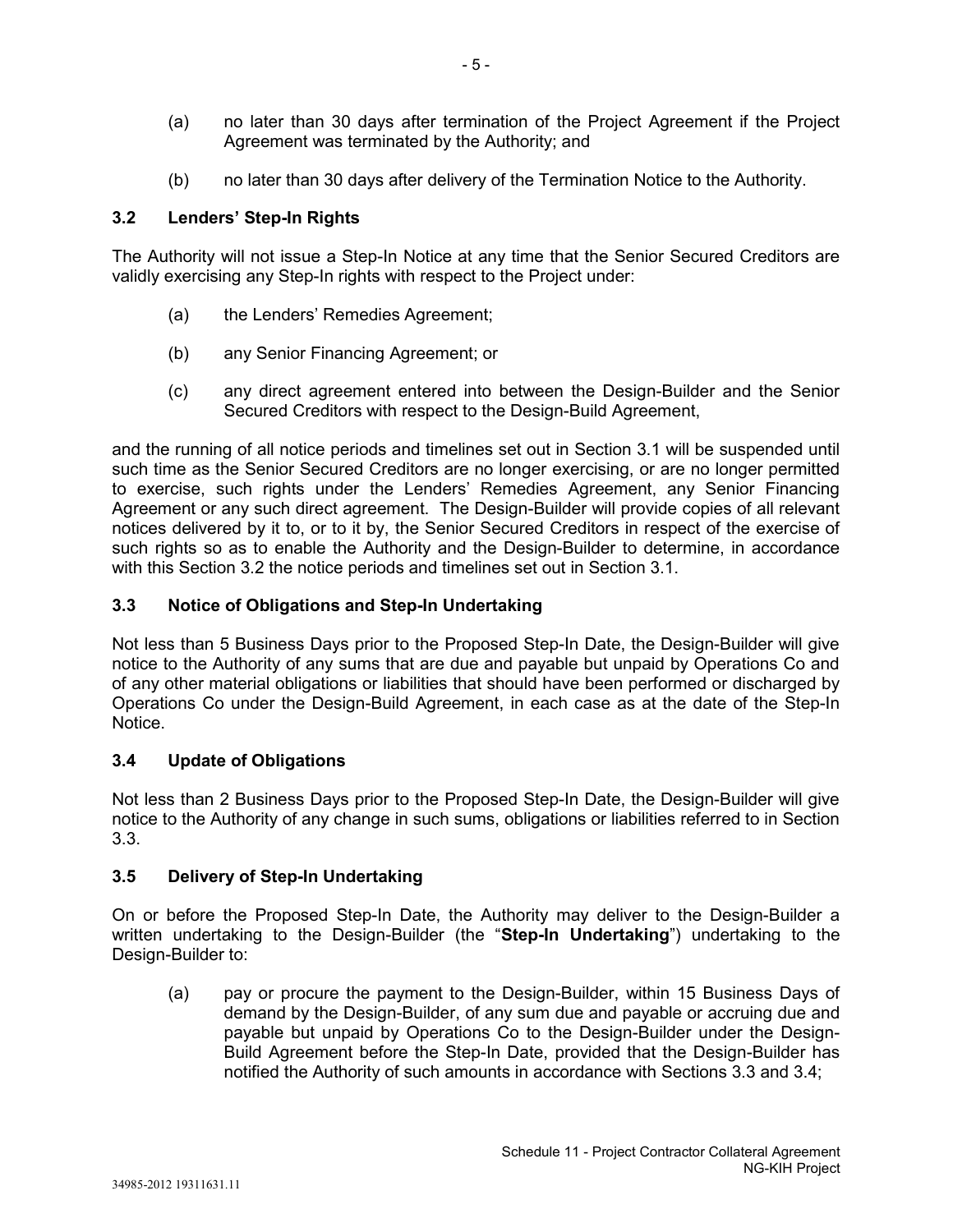- (b) perform or discharge or procure the performance or discharge of any unperformed or undischarged obligations of Operations Co under the Design-Build Agreement that will have fallen due for performance or discharge before the Step-In Date and of which the Authority has been notified by the Design-Builder in accordance with Sections 3.3 and 3.4;
- (c) pay or procure the payment of any sum due and payable by Operations Co under the Design-Build Agreement as a result of either any work or services performed during the Step-In Period or any act or omission occurring during the Step-In Period which arises from any act or omission occurring after the Step-In Date; and
- (d) perform or discharge or procure the performance or discharge of any obligations of Operations Co under the Design-Build Agreement as a result of any act or omission occurring during the Step-In Period that arises from any act or omission occurring after the Step-In Date.

# **3.6 Limits on Authority Liability on Step-In**

The Authority will not be required to assume any liability under a Step-In Undertaking for any outstanding obligations or liabilities of Operations Co to the Design-Builder:

- (a) that existed as of the Step-In Date; and
- (b) of which the Authority has not been notified pursuant to Sections 3.3 and 3.4.

# **3.7 Non-Delivery of the Step-In Undertaking**

If the Authority does not deliver the Step-In Undertaking on or before the Proposed Step-In Date, the Step-In Notice will be deemed to have been withdrawn and the rights and obligations of the parties will be construed as if the Step-In Notice had not been given.

# **3.8 Effect of Step-In Undertaking**

During any Step-In Period, the Design-Builder will continue to observe and perform its duties and obligations under the Design-Build Agreement and will only be entitled to exercise its rights of termination under the Design-Build Agreement:

- (a) by reference to a default under the Design-Build Agreement arising during the Step-In Period (other than to the extent that an Operations Co Insolvency Event constitutes such a default), provided that no event of default by Project Co under the Project Agreement or Operations Co under the Project Implementation Agreement will entitle the Design-Builder to exercise such rights of termination during the Step-In Period;
- (b) if the Authority fails to pay when due any amount owed to the Design-Builder or fails to perform or discharge when falling due for performance or discharge any obligation under the Step-In Undertaking; or
- (c) if such rights of termination arise in circumstances where there is no default under the Design-Build Agreement by the Authority or the Design-Builder.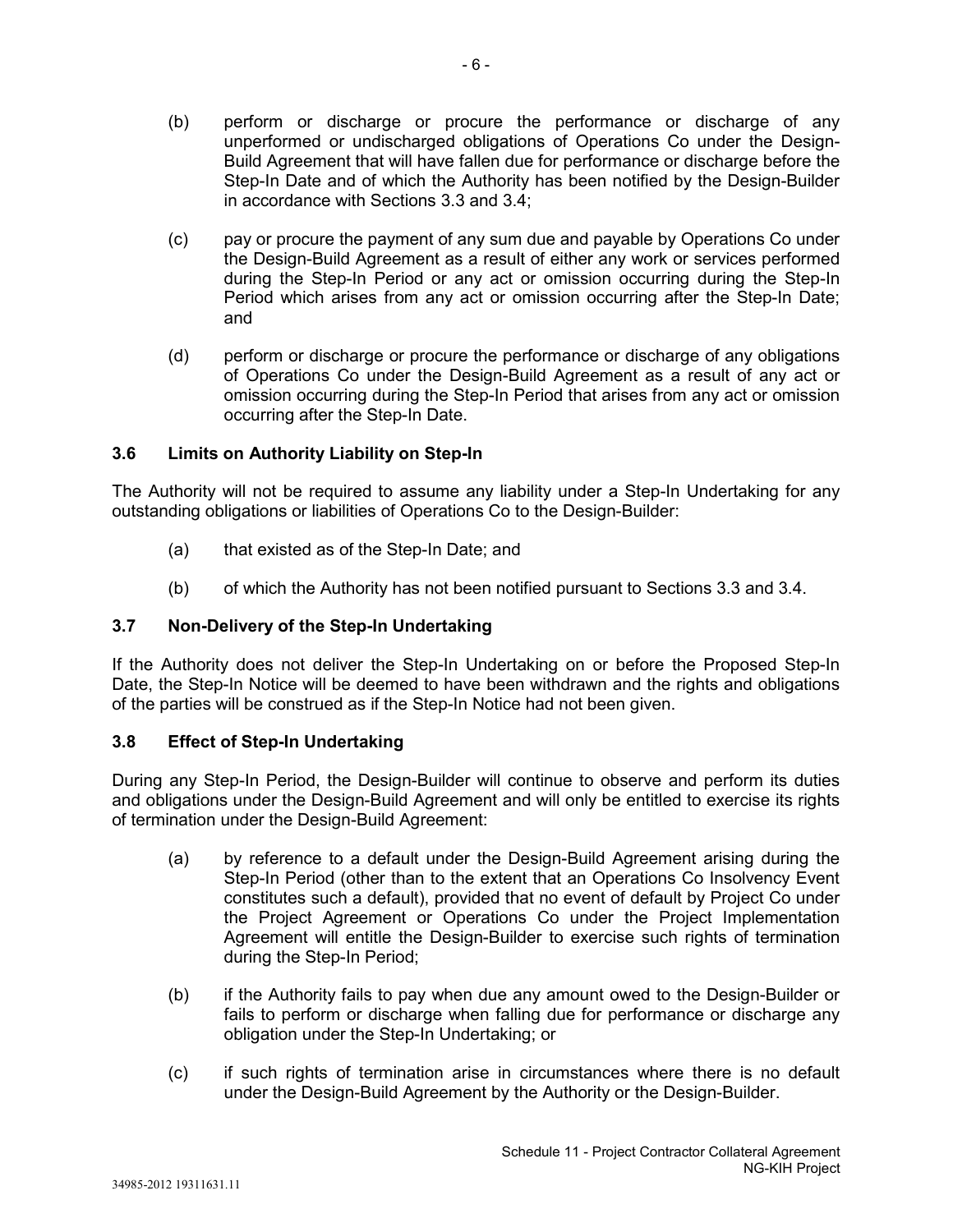### **3.9 Step-Out**

The Authority may, at any time, terminate the Step-In Period by giving the Design-Builder at least 20 Business Days' notice specifying the date on which the Step-In Period will terminate (the "**Step-Out Date**").

- 7 -

### **3.10 Effect of Step-Out**

The Authority will be released from the Step-In Undertaking on the expiration or termination of the Step-In Period, provided that the Authority has performed and discharged in full, or procured the performance and discharge in full, of any of the Authority's obligations under the Step-In Undertaking arising on or before the expiration or termination of the Step-In Period.

### **3.11 Payment by Operations Co**

Operations Co will pay to the Authority on demand any amounts of which the Authority has been notified by the Design-Builder pursuant to Sections 3.3 and 3.4 and that were paid by the Authority or a Proposed Substitute to the Design-Builder pursuant to this Design-Builder Collateral Agreement. Any such amounts will constitute amounts due and payable by Operations Co to the Authority under this Design-Builder Collateral Agreement.

### **4. TRANSFER**

### **4.1 Proposed Substitute**

At any time that the Authority is entitled to give a Step-In Notice pursuant to Section 3.1 or at any time during the Step-In Period, the Authority may give notice (a "**Proposed Transfer Notice**") to the Design-Builder that it wishes itself or another person (a "**Proposed Substitute**") to assume, by way of sale, assignment, transfer or other disposal, the rights and obligations of Operations Co under the Design-Build Agreement and specifying a date (the "**Proposed Transfer Date**"):

- (a) if the Authority has terminated the Project Agreement but has not given a Step-In Notice, no later than 15 Business Days after termination of the Project Agreement;
- (b) if the Design-Builder has given a Termination Notice but the Authority has not given a Step-In Notice, no later than expiration of the Termination Notice; and
- (c) if the Authority has given a Step-In Notice (whether or not the Step-In Period has commenced), no later than 20 Business Days after the date of the Proposed Transfer Notice.

Subject to Section 3, the Design-Builder will not be entitled to terminate the Design-Build Agreement during the notice period specified in a Proposed Transfer Notice.

### **4.2 Consent to Transfer**

If the Proposed Transfer Notice specifies the Authority as the Proposed Substitute, the Design-Builder's consent to the transfer will be deemed to have automatically been given. If the Proposed Substitute is not the Authority, a transfer in accordance with a Proposed Transfer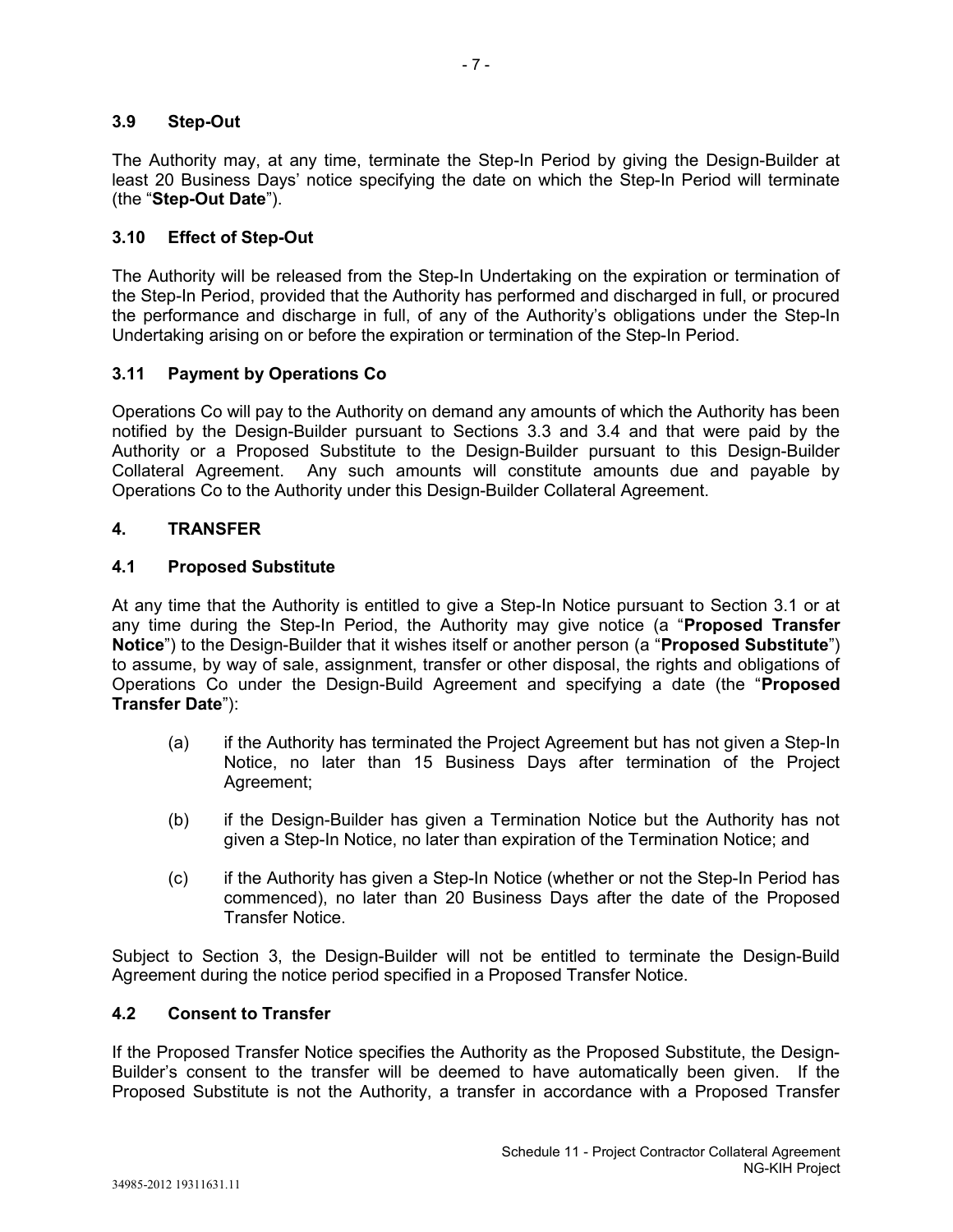Notice will only be effective if the Design-Builder consents to that transfer in writing in accordance with Section 4.3, and the Authority will (as soon as practicable) supply the Design-Builder with the following information:

- (a) the name and registered address of the Proposed Substitute;
- (b) the names of the shareholders in the Proposed Substitute and the share capital owned by each of them;
- (c) the names of the directors and the secretary of the Proposed Substitute;
- (d) details of the means by which it is proposed to finance the Proposed Substitute (including the extent to which such finance is committed and any conditions precedent as to its availability for drawing); and
- (e) details of the technical competence of the Proposed Substitute and the resources (including contractual arrangements) which are to be available to the Proposed Substitute to enable it to perform its obligations under the Design-Build Agreement.

### **4.3 Grant of Consent**

The Design-Builder may withhold or delay consent to a transfer only if the Proposed Substitute is not the Authority and the Authority has failed to show to the Design-Builder's satisfaction (acting reasonably) that:

- (a) the Proposed Substitute has the legal capacity, power and authority to become a party to and perform the obligations of Operations Co under the Design-Build Agreement; and
- (b) the technical competence and financial standing of, and the technical and financial resources available to, the Proposed Substitute are sufficient to perform the obligations of Operations Co under the Design-Build Agreement.

Within 5 Business Days of the receipt of a Proposed Transfer Notice and all information required under Section 4.2, the Design-Builder will notify the Authority in writing that it has consented to the transfer or, if the Design-Builder has not consented, will provide to the Authority an explanation of its reasons to withhold its consent.

### **4.4 Consent Withheld**

If the Design-Builder withholds its consent to a Proposed Transfer Notice, the Authority may give one or more subsequent Proposed Transfer Notices, pursuant to the provisions of Section 4.1, containing changed particulars relating to the same Proposed Substitute or particulars relating to another Proposed Substitute that the Authority reasonably believes would fulfill the requirements of Sections 4.3, provided that only one Proposed Transfer Notice may be outstanding at any one time, and provided further that:

(a) if a Step-In Notice has not been issued, any revised Proposed Transfer Date will be a date falling no later than the date specified in Section 4.1(a) or 4.1(b), as the case may be; and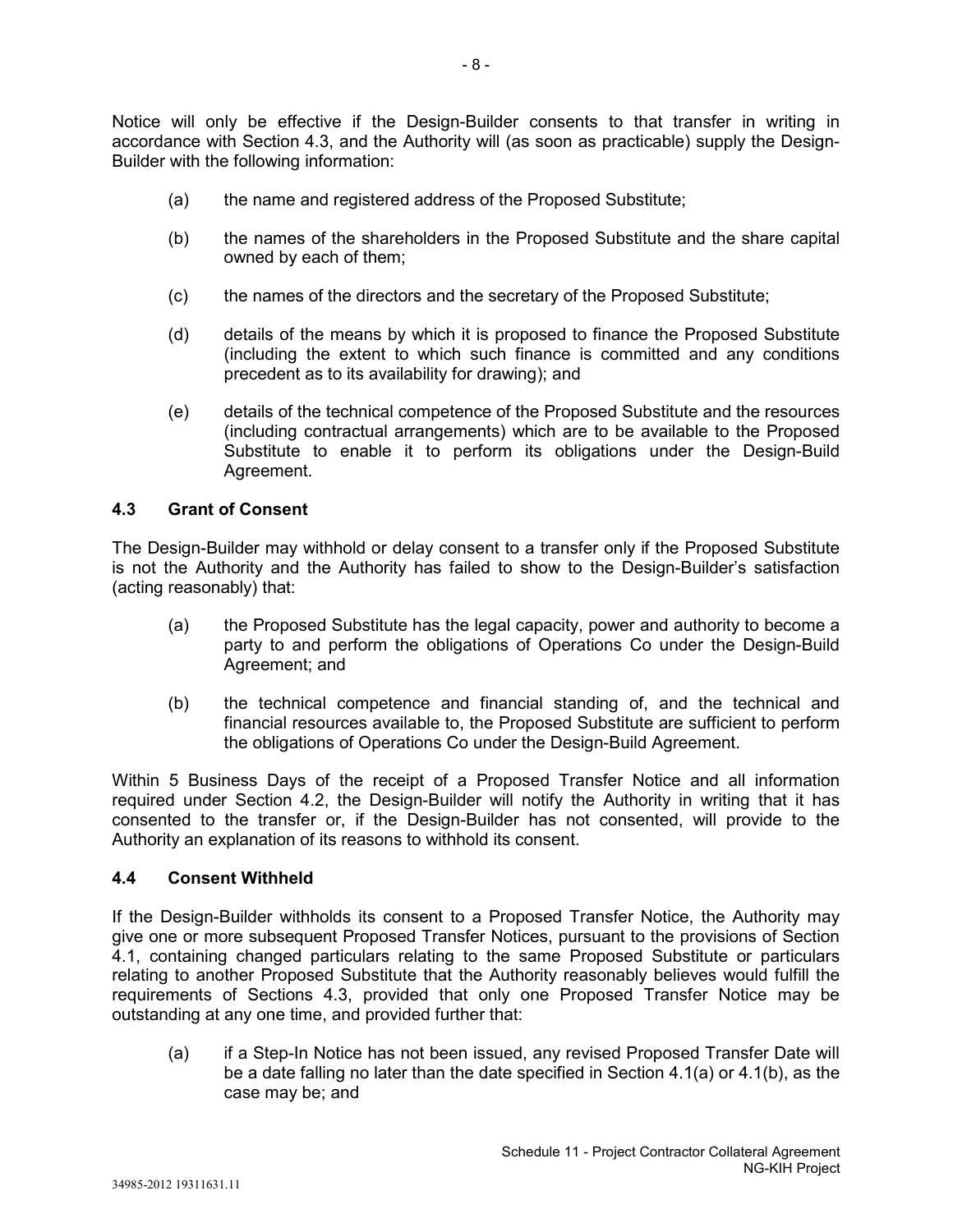(b) if a Step-In Notice has been issued, any revised Proposed Transfer Date will be a date falling no later than the date specified in Section 4.1(c).

## **4.5 Implementation of Transfer**

If the Design-Builder consents or is deemed to have consented to a transfer pursuant to a Proposed Transfer Notice, then on the Proposed Transfer Date:

- (a) the Proposed Substitute will become a party to the Design-Build Agreement in place of Operations Co and, thereafter, will be treated as if it was and had always been named as a party to the Design-Build Agreement in place of Operations Co; and
- (b) the Design-Builder, Operations Co and the Proposed Substitute will enter into a transfer agreement (the "**Transfer Agreement**") and any other requisite agreements, in form and substance satisfactory to the Design-Builder, acting reasonably, pursuant to which:
	- (1) the Proposed Substitute will be granted all of the rights of Operations Co under the Design-Build Agreement; and
	- (2) the Proposed Substitute will assume all of the obligations and liabilities of Operations Co under the Design-Build Agreement.

### **4.6 Effect of Transfer**

On and after the Transfer Effective Date:

- (a) the Design-Builder will owe its obligations under the Design-Build Agreement, whether arising before, on or after such date, to the Proposed Substitute; and
- (b) if the Authority has entered into a Step-In Undertaking, the Authority will be released from the Step-In Undertaking, provided that all obligations of the Authority under the Step-In Undertaking that have accrued up to the Transfer Effective Date have been fully and unconditionally discharged.

The Authority and the Design-Builder will use reasonable efforts to agree to any amendments to the Design-Build Agreement reasonably necessary to reflect the fact that the Project Agreement may have terminated at the time of the Transfer Effective Date.

### **4.7 Termination After Transfer**

After the Transfer Effective Date, the Design-Builder will only be entitled to exercise its rights of termination under the Design-Build Agreement:

- (a) in respect of any Operations Co Event of Default arising after that date in accordance with the Design-Build Agreement; or
- (b) if the Proposed Substitute does not discharge the obligations and liabilities referred to in Section 4.5(b)(2) assumed by it under the Transfer Agreement that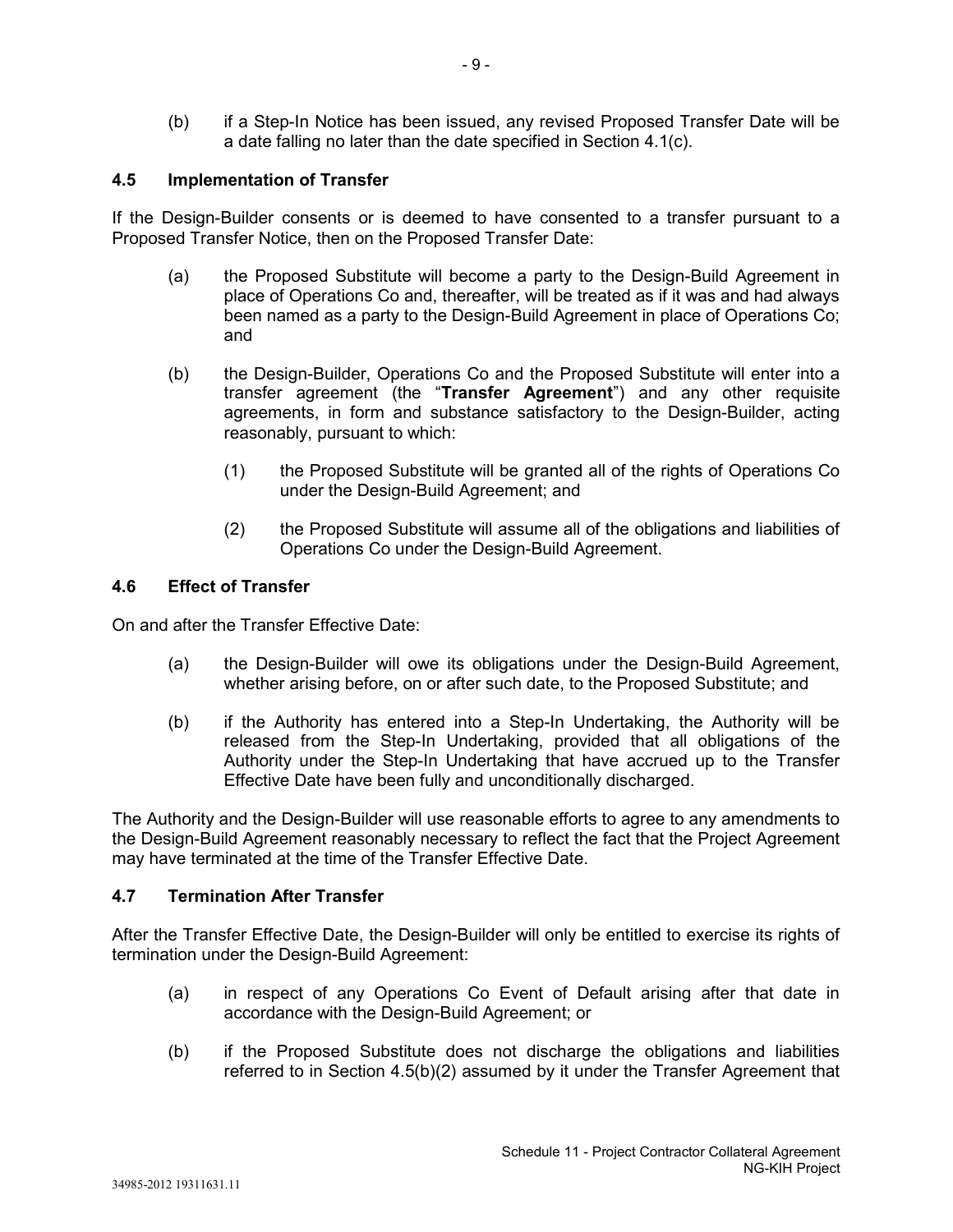relate to matters arising prior to the end of any Step-In Period within 15 Business Days following the Transfer Effective Date.

# **5. RIGHTS AND OBLIGATIONS UNDER THE DESIGN-BUILD AGREEMENT**

### **5.1 Rights of Termination**

If:

- (a) no Step-In Notice or Proposed Transfer Notice is given before a Termination Notice expires or within 15 Business Days after termination of the Project Agreement by the Authority;
- (b) a Step-In Undertaking is not issued on or before the Proposed Step-In Date;
- (c) the Step-In Notice is withdrawn or, pursuant to Section 3.7, is deemed to have been withdrawn;
- (d) the Step-In Period ends before the occurrence of the Transfer Effective Date;
- (e) in the absence of a Step-In Undertaking, the Design-Builder reasonably withholds its consent to a transfer pursuant to a Proposed Transfer Notice, in accordance with Section 4.3, and does not subsequently grant consent to a transfer in accordance with Section 4.4 on or before the Proposed Transfer Date;
- (f) in the absence of a Step-In Undertaking, a Transfer Agreement is not entered into on the Proposed Transfer Date;
- (g) the Design-Builder is entitled to terminate the Design-Build Agreement under Section 3.8 or 4.7; or
- (h) the Authority exercises its right to Step-Out under Section 3.9, then on the Step-Out Date,

the Design-Builder may:

- (i) exercise all of its rights under the Design-Build Agreement and act upon any and all grounds for termination available to it in relation to the Design-Build Agreement whenever occurring; and
- (j) pursue any and all claims and exercise any and all rights and remedies against Operations Co.

### **5.2 Operations Co's Obligations to Continue**

Until completion of a transfer pursuant to Section 4.5, Operations Co will continue to be liable for all its obligations and liabilities, whenever occurring, under or arising from the Design-Build Agreement notwithstanding:

(a) the service of a Step-In Notice or the issue of a Step-In Undertaking or the expiration of the Step-In Period or the release of a Step-In Undertaking;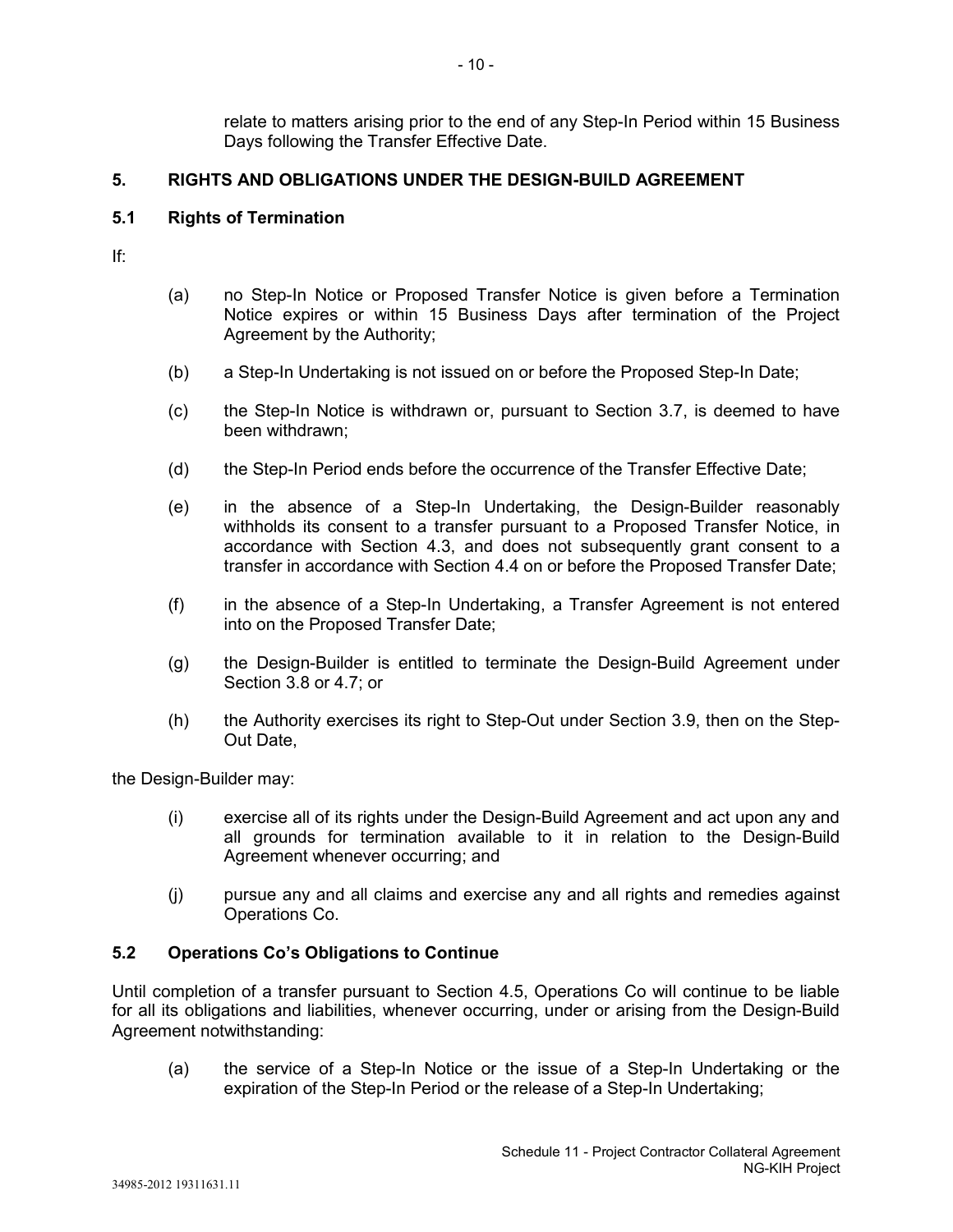- (b) the service of a Proposed Transfer Notice; or
- (c) any other provision of this Design-Builder Collateral Agreement.

# **6. REVOCATION OF NOTICES**

A Termination Notice and a Step-In Notice may each be revoked (in writing to the recipient) by the party giving them before the expiration of their respective notice periods. Upon any such revocation, the rights and obligations of the parties will be construed as if the relevant notice had not been given.

# **7. ASSIGNMENT**

# **7.1 Binding on Successors and Assigns**

This Design-Builder Collateral Agreement will be binding on and will enure to the benefit of the parties and their respective successors and permitted assigns.

# **7.2 Restriction on Assignment**

No party will assign or transfer any part of its respective rights or obligations under this Design-Builder Collateral Agreement without the prior consent of the other parties hereto (such consent not to be unreasonably withheld or delayed), provided that:

- (a) the Authority will be entitled, without the consent of any other party, to transfer all its rights and obligations hereunder to any person to whom it assigns or otherwise disposes of the benefit of the Project Agreement in accordance with Section 16.4 of the Project Agreement; and
- (b) the Design-Builder will assign or transfer all its rights and obligations under this Design-Builder Collateral Agreement to any person to whom it assigns or transfers all its rights and obligations under the Design-Build Agreement in accordance with the terms of the Design-Build Agreement and the Project Agreement.

# **8. GENERAL**

### **8.1 Notices**

Any notice or communication required or permitted to be given under this Design-Builder Collateral Agreement will be in writing and will be considered to have been sufficiently given if delivered by hand or transmitted by electronic transmission to the address or electronic mail address of each party set out below:

If to the Authority:

The Commonwealth of Kentucky Office of the Secretary Finance and Administration Cabinet 702 Capitol Avenue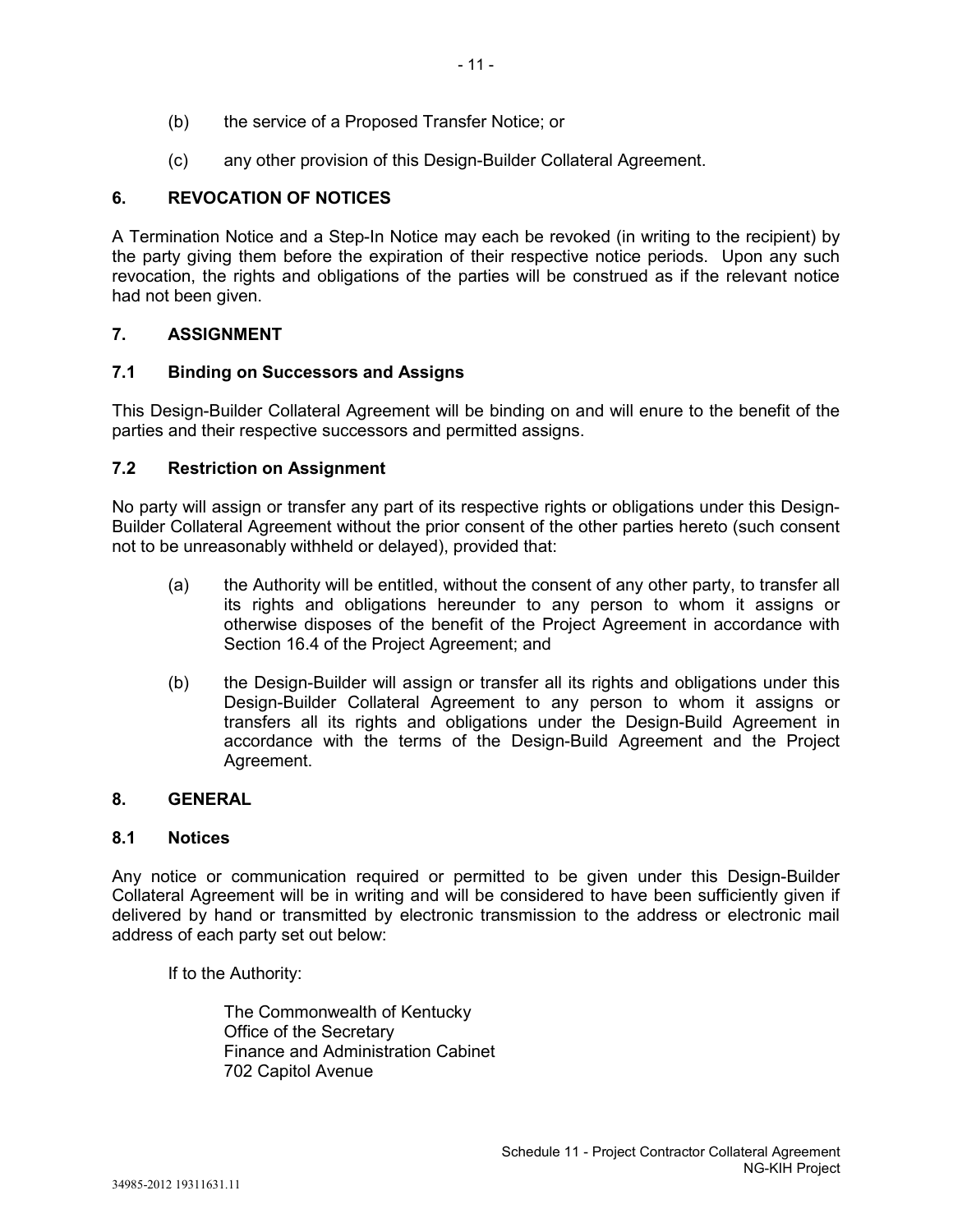Capitol Annex Room 383 Frankfort, KY 40601

Attention: Secretary of the Finance and Administration Cabinet

with a copy to:

Office of Procurement Services Finance and Administration Cabinet 702 Capitol Avenue Capitol Annex Room 096 Frankfort, KY 40601

Attention: Stephanie Williams, Buyer<br>Email: StephanieR.Williams@kv.o StephanieR.Williams@ky.gov

If to the Design-Builder:

NG-KIH Design-Build LLC c/o Overland Contracting Inc. 10950 Grandview #34 Overland Park, KS 66210

Attention: Dean Siegrist<br>Email: siegristDA@by siegristDA@bv.com

with a copy to:

LTS Solutions (USA) LLC 9330 Corporate Drive, Suite 407 Selma, TX 78108

Attention: Allen Hemrich<br>Fmail: Allen Hemrich Allen.Hemrich@ledcor.com

If to Project Co:

KentuckyWired Infrastructure Company, LLC

Email:

Attention: Lori Hudson Flanery, Director

with a copy to:

Office of Financial Management Finance and Administration Cabinet 702 Capitol Avenue Capitol Annex Room 076 Frankfort, KY 40601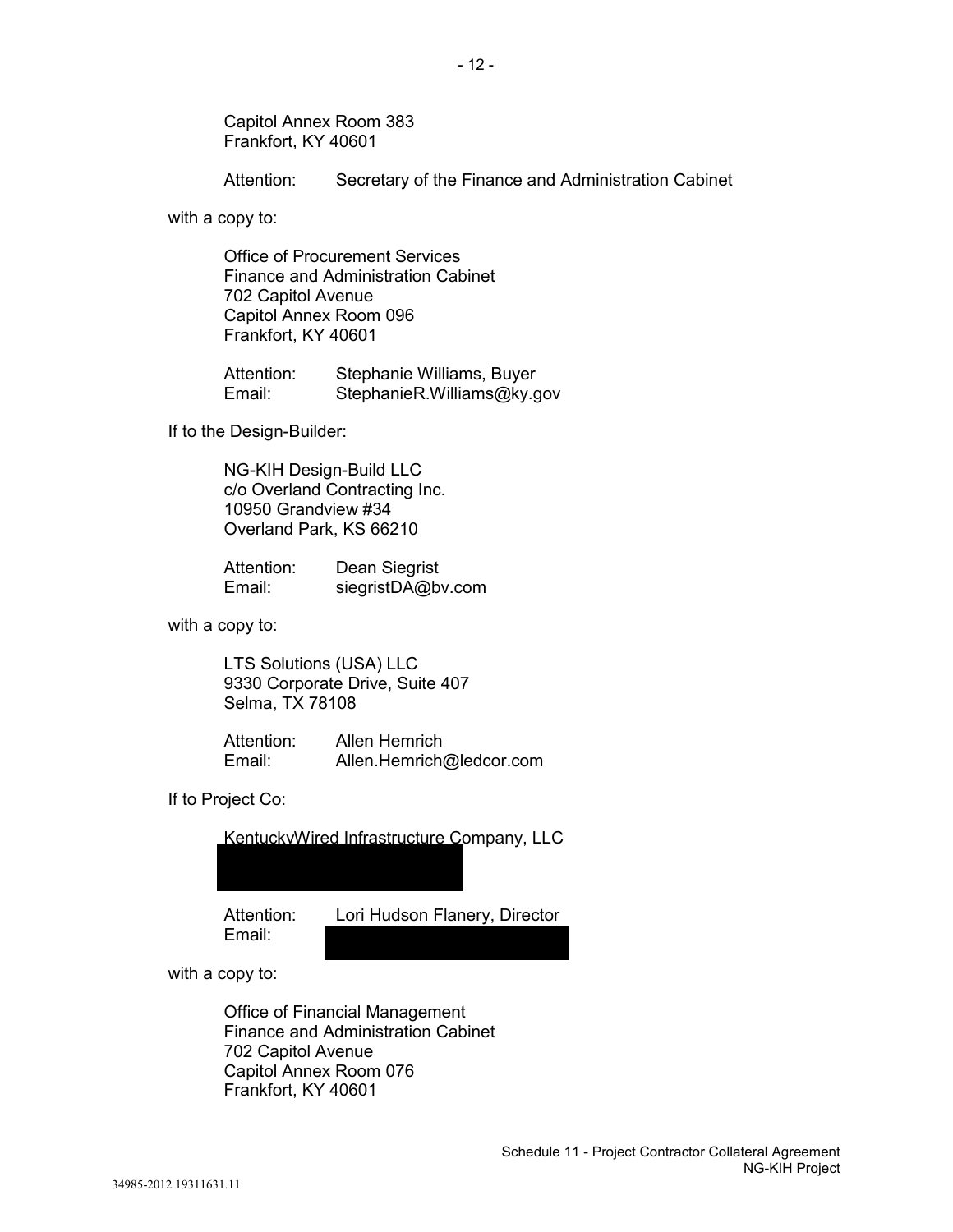Attention: Ryan Barrow, Executive Director<br>
Fmail: Ryan Barrow@ky.gov Ryan.Barrow@ky.gov

If to Operations Co:

KentuckyWired Operations Company, LLC c/o Macquarie Infrastructure Developments LLC Level 16, 125 West 55th Street New York, NY 10019

Attention: Nicholas Hann<br>Fmail: Nick Hann@ma Nick.Hann@macquarie.com

or to such other address or electronic mail address as any party may, from time to time, designate in the manner set out above.

Any such notice or communication will be considered to have been received:

- (a) if delivered by hand during business hours (and in any event, at or before 3:00 pm local time in the place of receipt) on a Business Day, upon receipt by a responsible representative of the receiver, and if not delivered during business hours, upon the commencement of business hours on the next Business Day; and
- (b) if delivered by electronic mail during business hours (and in any event, at or before 3:00 pm local time in the place of receipt) on a Business Day, upon receipt, and if not delivered during business hours, upon the commencement of business hours on the next Business Day provided that:
	- (1) the receiving party has, by electronic mail or by hand delivery, acknowledged to the notifying party that it has received such notice; or
	- (2) within 24 hours after sending the notice, the notifying party has also delivered a copy of such notice to the receiving party by hand delivery.

### **8.2 Entire Agreement**

Unless otherwise stated in this Design-Builder Collateral Agreement, this Design-Builder Collateral Agreement constitutes the entire agreement between the parties in connection with its subject matter and supersedes all prior representations, communications, negotiations and understandings concerning the subject matter of this Design-Builder Collateral Agreement. No party has relied on any representation except as expressly set out in this Design-Builder Collateral Agreement.

### **8.3 Waiver**

The failure of any party to exercise any contractual right or remedy will not constitute a waiver thereof, and no waiver will be effective unless it is communicated in writing to the other party. A waiver of any right or remedy arising from a breach of this Design-Builder Collateral Agreement will not constitute a waiver of any right or remedy arising from any other breach of this Design-Builder Collateral Agreement.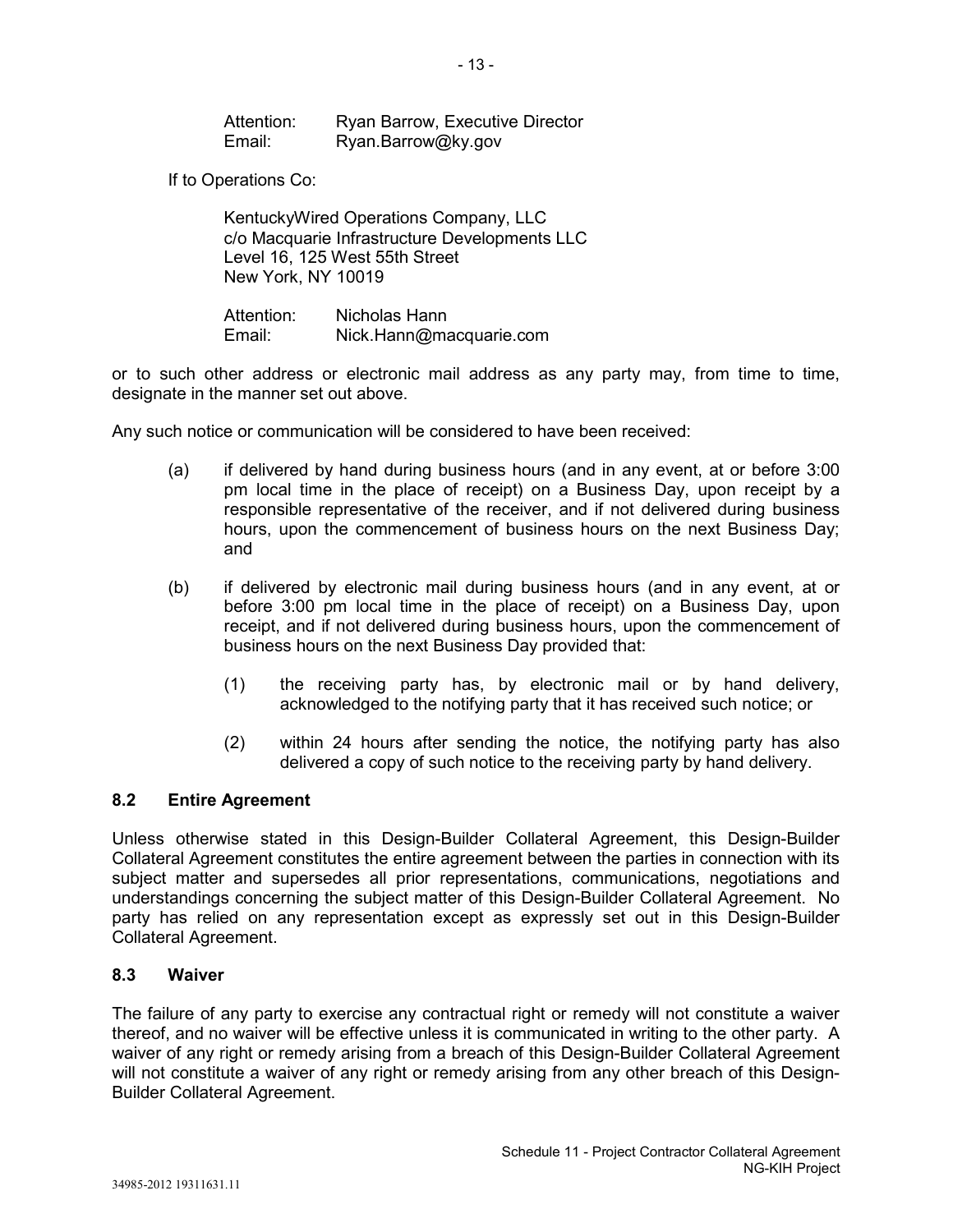# **8.4 No Partnership or Agency**

Nothing in this Design-Builder Collateral Agreement will be construed as creating a partnership or as constituting the Design-Builder as an agent of the Authority. The Design-Builder will not hold itself out as having any authority or power to bind the Authority in any way.

### **8.5 Conflicting Agreements**

If there is any conflict or inconsistency between the provisions of this Design-Builder Collateral Agreement and the Project Agreement, the provisions of the Project Agreement will prevail.

# **8.6 Remedies Cumulative**

The rights and remedies under this Design-Builder Collateral Agreement are cumulative and are in addition to and not in substitution for any other rights and remedies available at law or in equity or otherwise. No single or partial exercise by a party of any right or remedy precludes or otherwise affects the exercise of any other right or remedy to which that party may be entitled.

### **8.7 Counterparts**

This Design-Builder Collateral Agreement may be executed in any number of counterparts, each of which will be deemed to be an original, and this has the same effect as if the signatures on the counterparts were on a single copy of this Design-Builder Collateral Agreement so that it will not be necessary in making proof of this Design-Builder Collateral Agreement to produce or account for more than one such counterpart.

### **8.8 Disputes**

Any dispute between any of the parties with respect to any of the subject matters of this Design-Builder Collateral Agreement or any disagreement between any of the parties with respect to any matter that, by the express terms of this Design-Builder Collateral Agreement, is to be agreed upon by the parties will be resolved in accordance with, and the parties will comply with, the Dispute Resolution Procedure set out in the Project Agreement, provided that, for greater certainty, the parties acknowledge that, during a Step-In Period or after the Transfer Effective Date, any dispute with respect to any of the subject matters of the Design-Build Agreement will be resolved in accordance with the applicable dispute resolution procedure thereunder.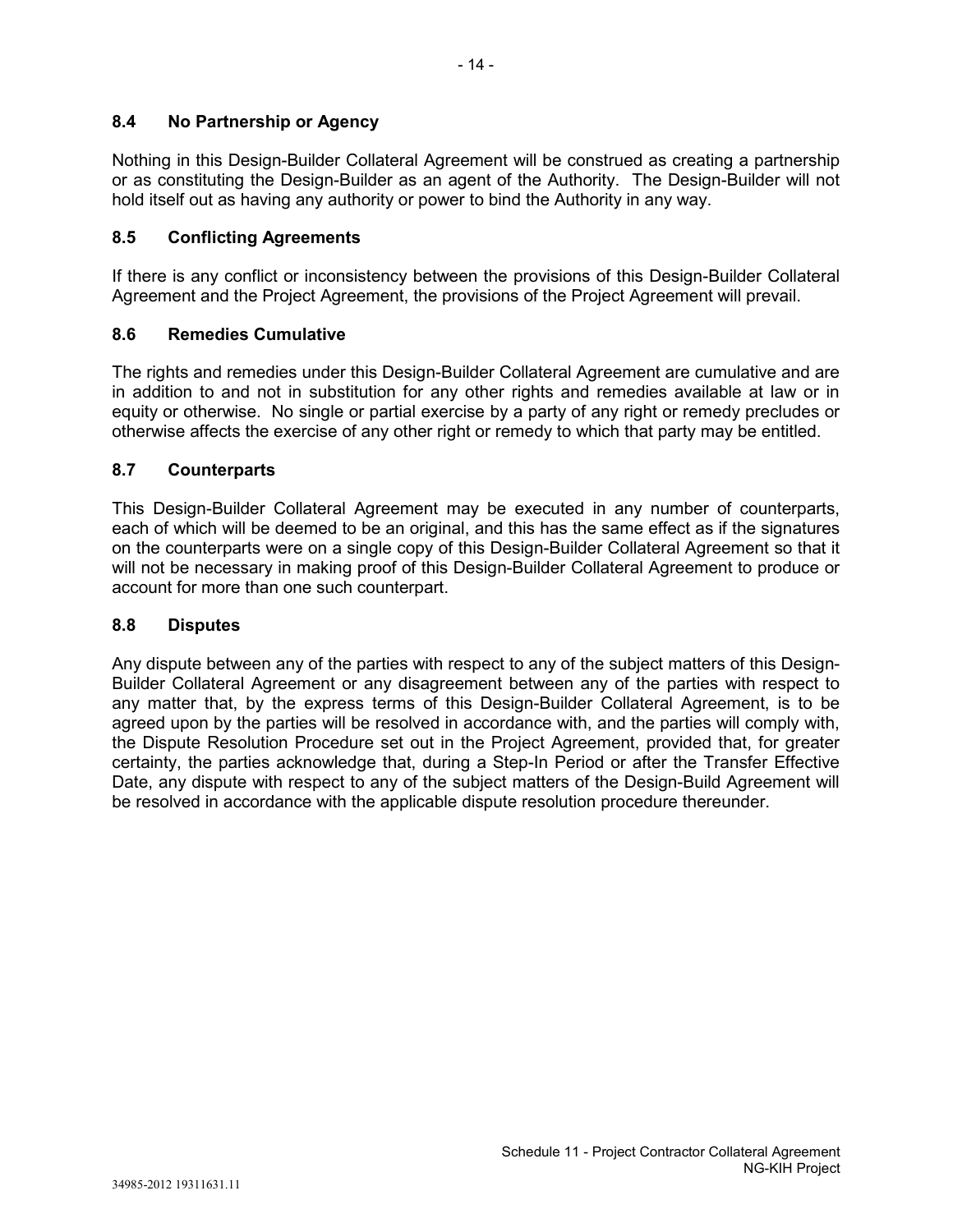IN WITNESS WHEREOF the parties have executed this Design-Builder Collateral Agreement as of the day and year first above written.

# **THE COMMONWEALTH OF KENTUCKY**

Per:

Name: Title:

Per:

Name:

Title:

I/We have the authority to bind the Commonwealth.

## **NG-KIH DESIGN-BUILD LLC**

Per:

Name: Title:

Per:

Name:

Title:

I/We have the authority to bind the corporation.

### **KENTUCKYWIRED INFRASTRUCTURE COMPANY, INC.**

Per:

Name: Title:

Per:

Name:

Title:

I/We have the authority to bind the corporation.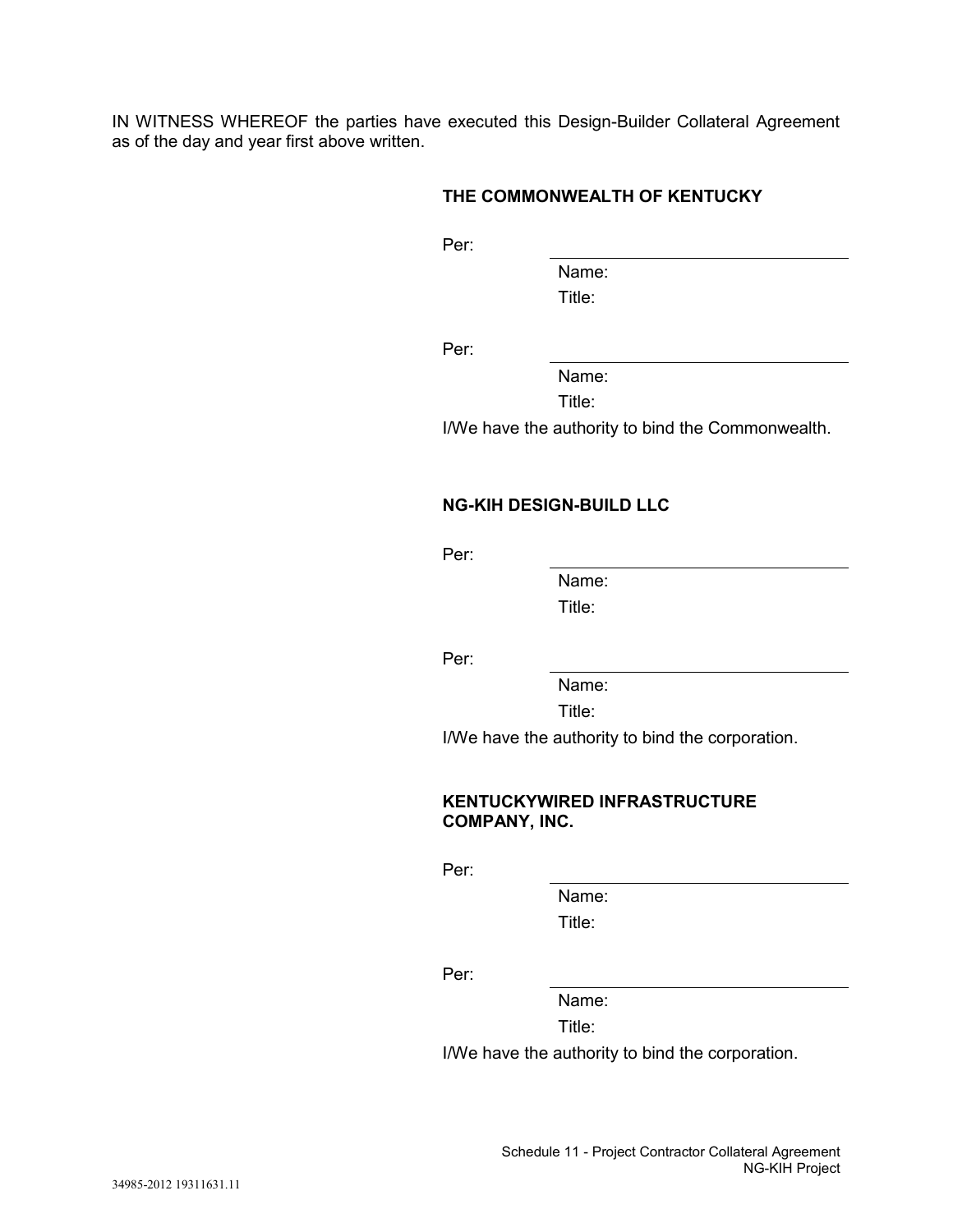# **KENTUCKYWIRED OPERATIONS COMPANY, LLC**

Per:

Name:

Title:

Per:

Name:

Title:

I/We have the authority to bind the corporation.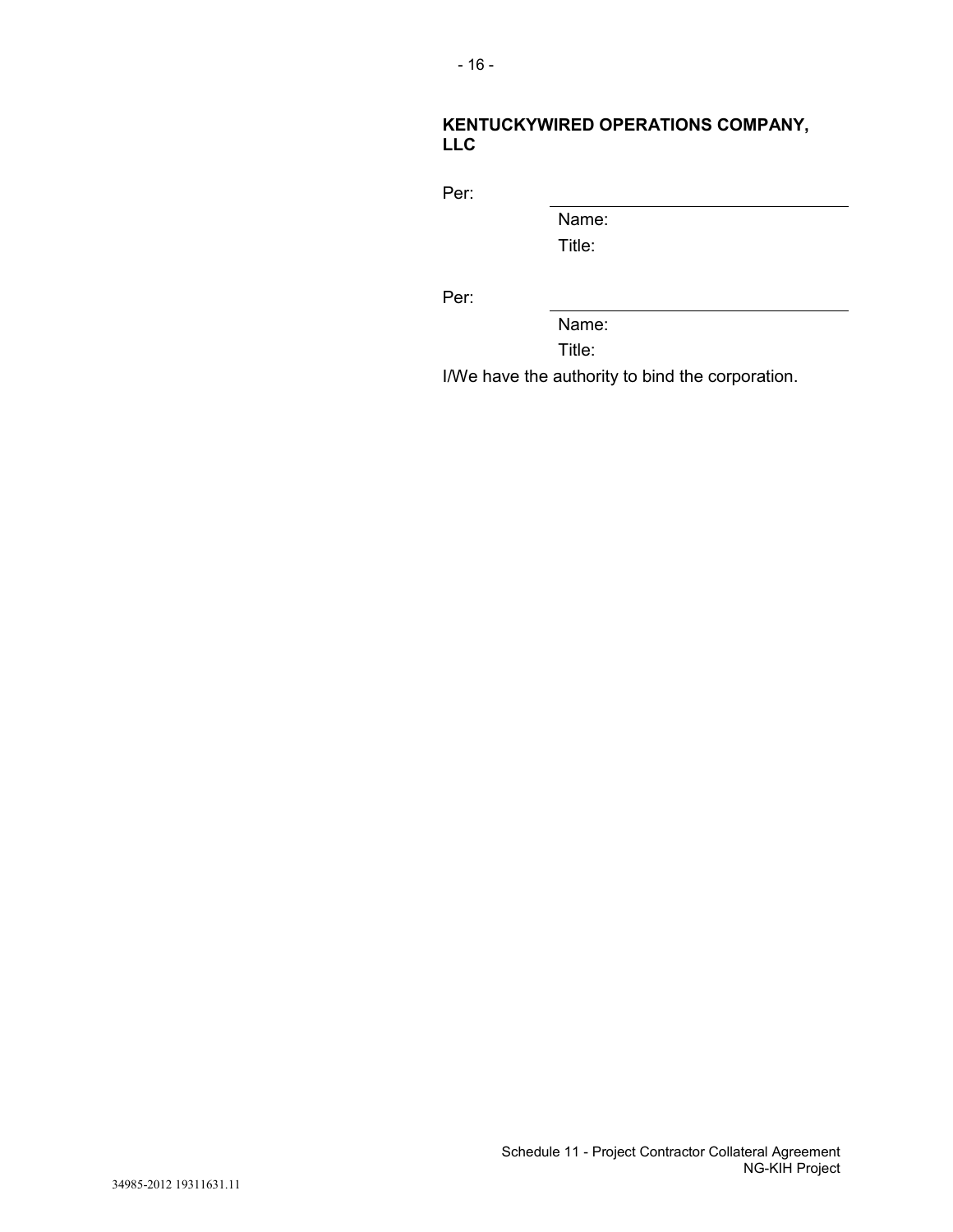### **SCHEDULE 12 PROJECT CO'S OWNERSHIP INFORMATION**

Project Co represents and warrants that the following information is true and correct as of the date of this Project Agreement:

| 1. | Name:                                                                                                                                                                                   | KentuckyWired Infrastructure Company, Inc.    |
|----|-----------------------------------------------------------------------------------------------------------------------------------------------------------------------------------------|-----------------------------------------------|
| 2. | Date of Incorporation:                                                                                                                                                                  | June 24, 2015                                 |
| 3. | Incorporation Number:                                                                                                                                                                   | 0925724.09                                    |
| 4. | Jurisdiction of Incorporation:                                                                                                                                                          | Commonwealth of Kentucky                      |
| 5. | Members:                                                                                                                                                                                | None                                          |
| 6. | Directors:                                                                                                                                                                              | Lori Hudson Flanery                           |
|    |                                                                                                                                                                                         | <b>Steve Rucker</b>                           |
|    |                                                                                                                                                                                         | Robin Fields Kinney                           |
| 7. | Summary<br>of any constitutional,<br>contractual or other special voting<br>rights, restrictions on powers of<br>directors or similar matters relevant to<br>the control of Project Co: | Refer to Articles of Incorporation and Bylaws |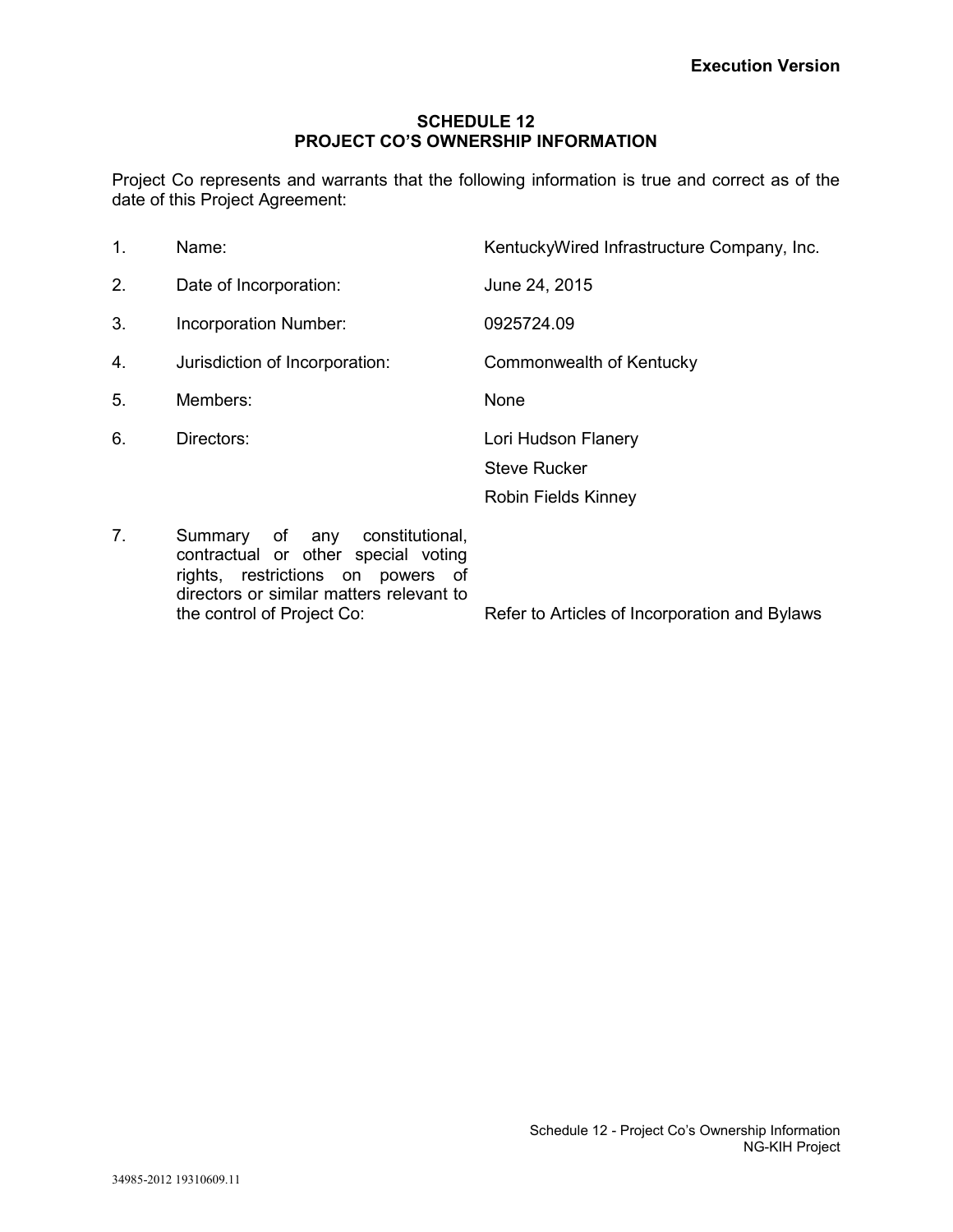### **SCHEDULE 13 DISPUTE RESOLUTION PROCEDURE**

# **1. DEFINITIONS**

In this Schedule 13, in addition to the terms defined in Schedule 1 [Definitions and Interpretation]:

"**Dispute Notice**" has the meaning set out in Section 2.2 of this Schedule 13;

"**Dispute Resolution Procedure**" has the meaning set out in Section 2.1 of this Schedule 13;

"**Referee**" has the meaning set out in Section 2.5 of this Schedule 13;

"**Referee Agreement**" has the meaning set out in Section 2.5(c) of this Schedule 13;

"**Referee Notice**" has the meaning set out in Section 2.5 of this Schedule 13; and

"**Senior Executive**" means an executive who is in a position of authority above that of the party's Representative and, subject only to approval of the board of directors or similar governing body, has full authority to resolve and settle a Dispute.

# **2. DISPUTE RESOLUTION**

# **2.1 Procedure**

Unless both parties otherwise agree, all Disputes will be resolved in accordance with the provisions of this Schedule 13 (the "**Dispute Resolution Procedure**"), provided that the decision of the Independent Certifier that Site Completion has been achieved in respect of any Site is final and binding on the parties solely in respect of determining the commencement of Availability Payments. Except for the foregoing, any other Dispute related to the decision of the Independent Certifier that Site Completion has been achieved in respect of any Site may be the subject of a Dispute and may be subject to the Dispute Resolution Procedure.

# **2.2 Dispute Notice**

The Dispute Resolution Procedure may be commenced by either party giving written notice to the other party (the "**Dispute Notice**") briefly setting out the pertinent facts, the remedy or relief sought and the grounds on which such remedy or relief is sought.

# **2.3 Project Representative Negotiation**

Within 5 Business Days of one party receiving a Dispute Notice from the other, or such longer period as the parties may agree, a Representative of each party will meet and make good faith efforts to resolve the Dispute by without prejudice negotiations.

# **2.4 Senior Executive Negotiation**

If the Dispute is not resolved pursuant to Section 2.3 of this Schedule 13 within 5 Business Days (or such longer period as the parties may agree) of the first meeting of the Representatives, a Senior Executive of each party will meet and make good faith efforts to resolve the Dispute by without prejudice negotiations.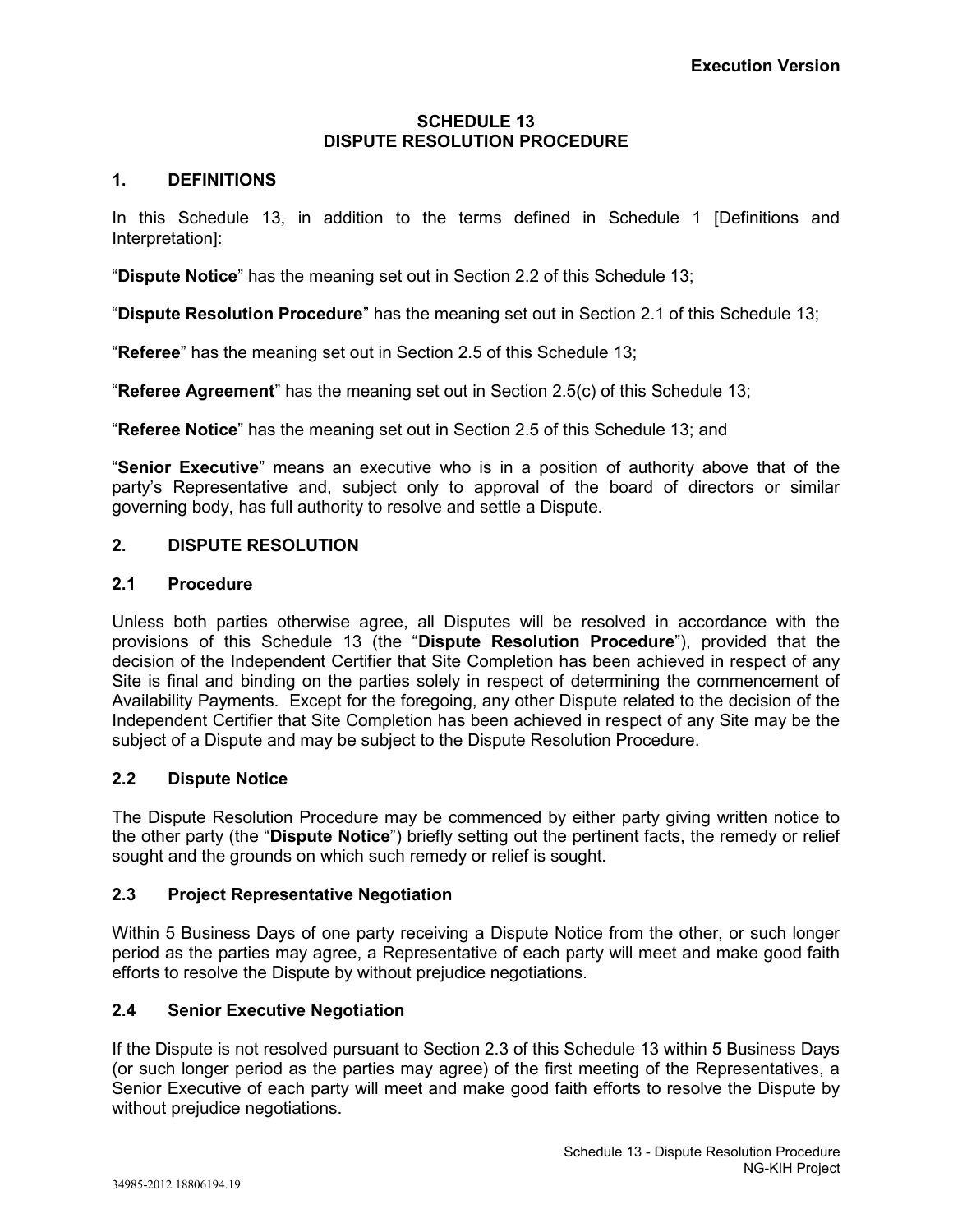### **2.5 Fast Track Referee Process**

If the Dispute is not resolved pursuant to Section 2.4 of this Schedule 13 within 5 Business Days (or such longer period as the parties may agree) of the first meeting of the Senior Executives, either party may, by written notice to the other party (a "**Referee Notice**"), request the appointment of a referee (the "**Referee**") as provided under the terms of this Section 2.5. The Referee will be appointed as an expert to resolve the Dispute and will participate in the resolution of the Dispute as set out below:

- (a) if the Referee Notice is given during the Construction Period, then the Independent Certifier will, as of the end of the 2nd Business Day following the delivery of the Referee Notice, be deemed the Referee unless:
	- (1) within 2 Business Days of the delivery of the Referee Notice, either (i) the parties agree that another person would be more suitable considering the nature of the Dispute, or (ii) either party gives written notice that it objects to the Independent Certifier acting as Referee in relation to the Dispute; or
	- (2) for any reason the Independent Certifier is unable to perform the duties of the Referee,

and, in either case, the Referee will be appointed in the manner described in Section 2.5(b) of this Schedule 13;

- (b) if the Dispute Notice is given during the Operating Period or Section 2.5(a) of this Schedule 13 requires that this Section 2.5(b) applies, the parties will appoint a Referee in the following manner:
	- (1) within 2 Business Days of the delivery of a Referee Notice, each party will submit in writing to the other party the names of no more than 2 candidates for Referee who are independent of the parties, experienced in the resolution of similar disputes and immediately available to perform the role of Referee in respect of the Dispute at hand;
	- (2) if a party has an objection to a proposed candidate, it will give written notice of such objection with reasons to the other party; and
	- (3) if, for any reason, within 3 Business Days of the delivery of a Referee Notice, a Referee has not been appointed, then either party or both parties may apply to a judge of the state court in Franklin County, Kentucky to select a Referee in relation to the Dispute;
- (c) the parties will enter into an agreement with the Referee generally in the form attached as Appendix 13A (the "**Referee Agreement**"), such agreement to be entered into no later than 2 Business Days after the Referee's appointment;
- (d) the Referee's fees and expenses will be shared equally by the Authority and Project Co, provided that the Authority will pay the full amount of the Referee's fees and expenses on the day that such fees and expenses are due (including any advances on fees and expenses) in accordance with the Referee Agreement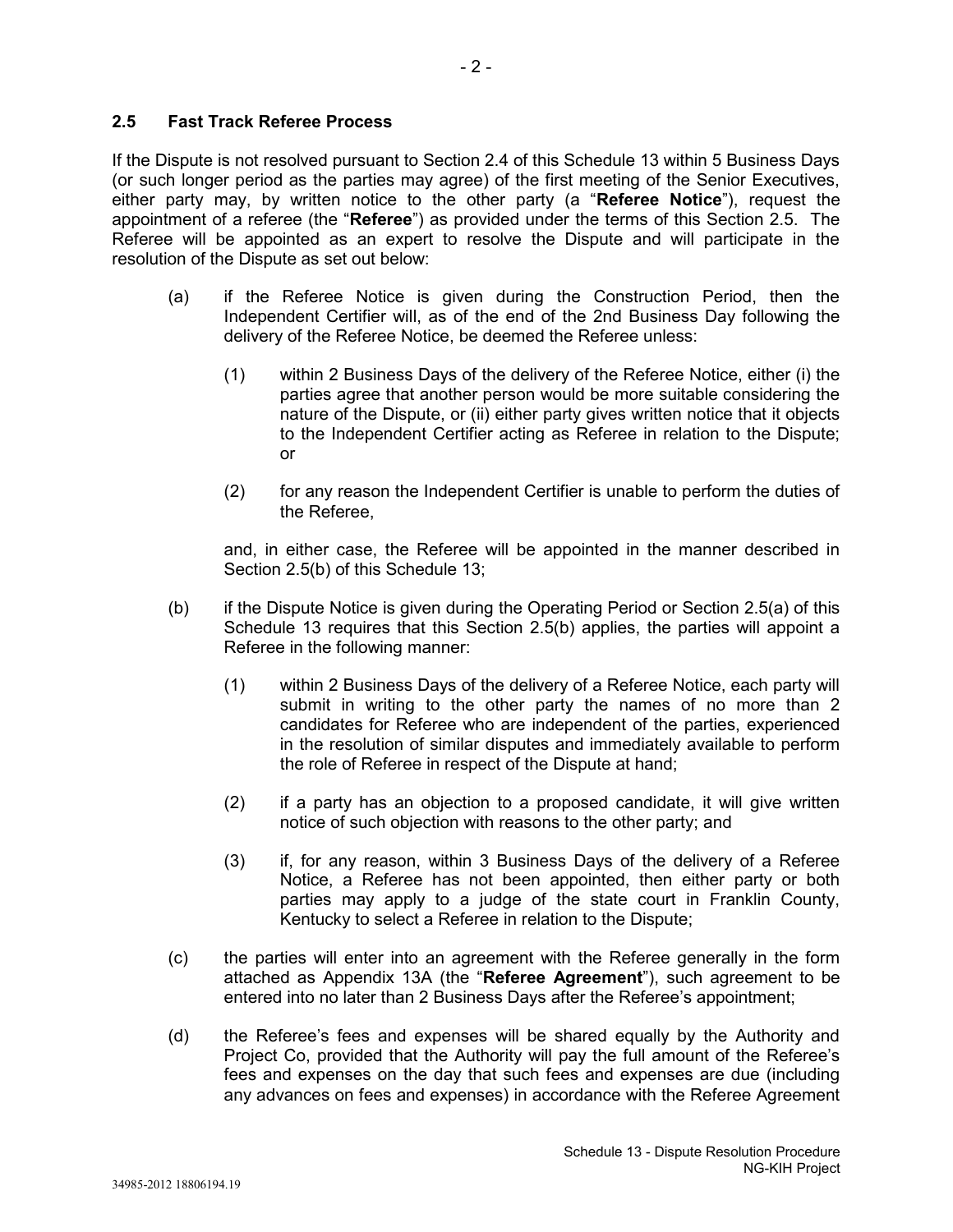and Project Co will reimburse the Authority for Project Co's share of all such fees and expenses within 5 Business Days of receipt of a written demand from the Authority, failing which the Authority will be entitled to deduct the amount of Project Co's share of the Referee's fees and expenses from amounts otherwise due to Project Co under the provisions of this Project Agreement;

- (e) the Referee will conduct an impartial review of the Dispute in such manner as the Referee thinks fit, including carrying out on-site inspections and interviews with any persons that the Referee thinks fit;
- (f) the parties will comply with all reasonable requests from the Referee for additional information, documents and access to personnel which the Referee considers necessary for the review;
- (g) any submission or documentation in respect of the Dispute provided to the Referee by a party will also be provided to the other party;
- (h) the Referee may, with the written approval of both parties, retain other professional persons or experts to assist with the review and will pay due regard to any request by either party for him to retain such other professional persons or experts;
- (i) the Referee will not be obliged to conduct his inquiries in the presence of the parties or receive submissions from the parties, except to the extent that the Referee thinks fit, and may render his decision notwithstanding the failure of a party to participate in the proceedings;
- (j) the Referee will render a brief, written, reasoned and impartial decision on the Dispute, with copies to both parties within 5 Business Days of the signing by the Referee and both parties of the Referee Agreement referred to in Section 2.5(c) of this Schedule 13, or such longer period as agreed to in writing by both parties;
- (k) the Referee's decision will be in the form of a proposed determination of the rights of the parties having regard to the Referee's understanding of the relevant contractual provisions, the applicable law and the facts as agreed by the parties or as best the Referee is able to determine them;
- (l) each party acknowledges the value of having the Referee render a timely decision regarding the Dispute and, if the Referee is unable to render his decision within the time set or as extended by mutual agreement of the parties, then the parties will request that the Referee provide to the parties within such time such analysis of the Dispute as the Referee is able to make within that time and describe the further work the Referee recommends would be required in order to arrive at a reasoned decision;
- (m) subject to the provisions of Section 3.3 of this Schedule 13, a decision of a Referee is not binding on the parties but is intended to assist the parties to reach agreement with respect to the Dispute;
- (n) the proceedings under this Section 2.5 will be confidential and all information, data or documentation disclosed or delivered by either party to the Referee as a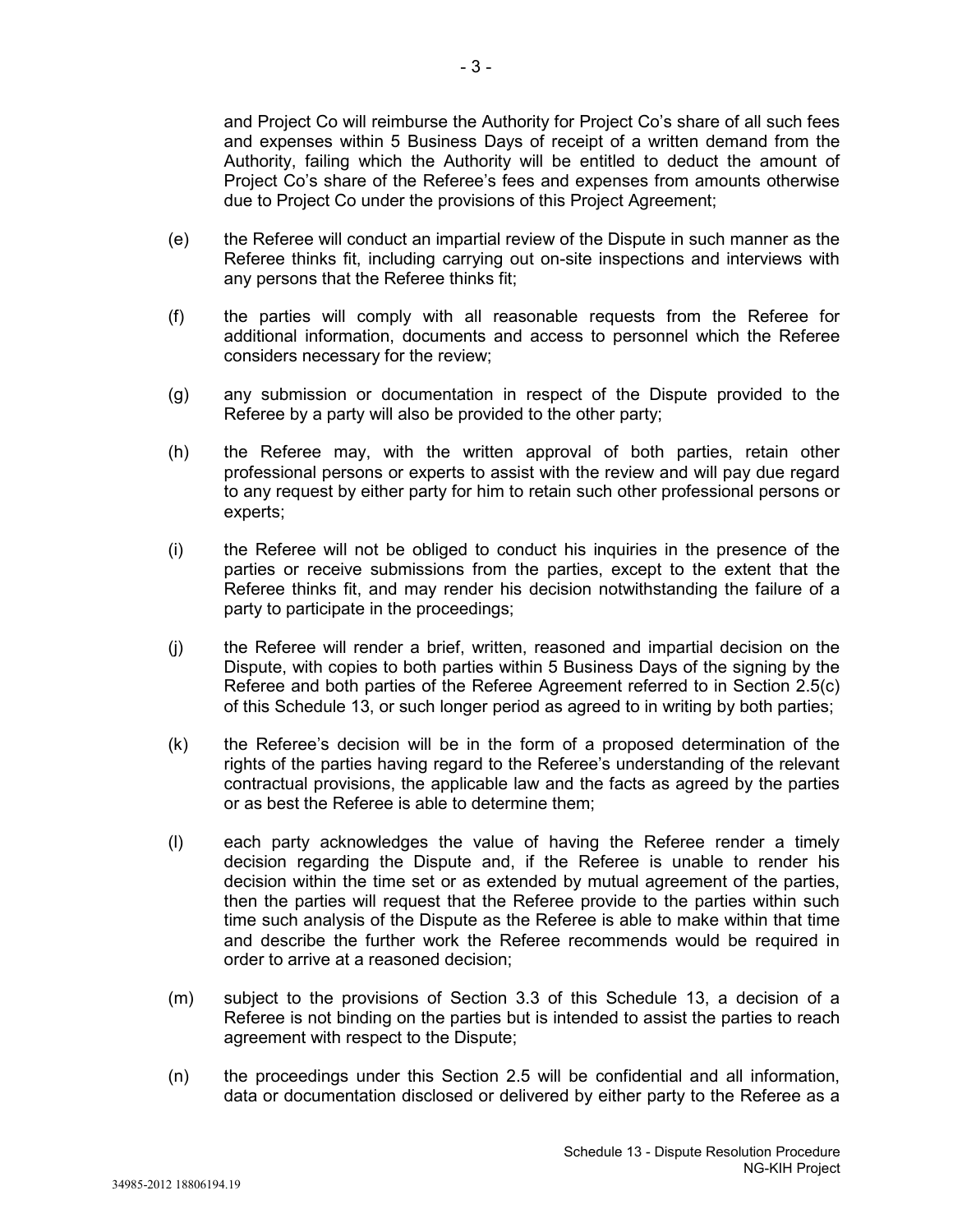result of or in connection with his duties as Referee will be treated as confidential and neither of the parties nor the Referee will, except as would be permitted under Section 17 of this Project Agreement, disclose to any Person any such information, data or documentation unless the parties otherwise agree in writing, provided that nothing contained in this provision will prevent the submission in any subsequent proceedings of any evidence other than evidence that came into existence for the express purpose of submission to, or assistance of, the Referee; and

(o) the proceedings by or before a Referee will be without prejudice in any subsequent proceedings.

# **2.6 Commencement of Proceedings**

If the Dispute is not completely resolved by agreement between the parties within 10 Business Days of the receipt of the Referee's decision or analysis pursuant to Section 2.5 of this Schedule 13 (or such longer period as the parties may agree) or within 10 Business Days of the date on which the Referee's decision or analysis ought to have been received under Section 2.5 of this Schedule 13, either party may, pursuant to KRS 45A.230, present the Dispute to the Secretary of the Finance and Administration Cabinet for resolution. If the Secretary is unable to resolve the Dispute to the mutual satisfaction of the parties within 120 days, the provisions of KRS 45A.235 shall apply and either party may commence proceedings in respect of the Dispute in state court in Franklin County, Kentucky in accordance with KRS 45A.245 and, for clarity, the provisions of Section 17.4 of this Project Agreement will apply to any such proceedings.

### **3. GENERAL**

### **3.1 Other Remedies**

Nothing contained in this Schedule 13 will preclude a party from initiating a proceeding in state court in Franklin County, Kentucky for the purpose of obtaining an effective emergency or provisional remedy to protect its rights as necessary in the circumstances, including obtaining temporary and preliminary injunctive relief and other orders, whether before or after the Dispute has been initiated by a Dispute Notice.

### **3.2 Strict Compliance with Time Limits**

The parties acknowledge that timely resolution of Disputes is mutually beneficial and the time limits set out in this Schedule 13, or as otherwise agreed by the parties, will therefore be strictly complied with and enforced.

### **3.3 Interim Decision**

If a Dispute occurs then the Authority and Project Co will in good faith carry out their respective obligations under this Project Agreement pending resolution of the Dispute pursuant to the Dispute Resolution Procedure. Prior to resolution of the Dispute, the Authority may, in its discretion by written notice to Project Co, direct Project Co to proceed in respect of the matter in Dispute or any related matter and Project Co will comply with and implement the direction. Such direction will be without prejudice to Project Co's rights to compensation or other rights under this Project Agreement. Nothing in this Schedule 13 will limit the Authority's right to require a Change.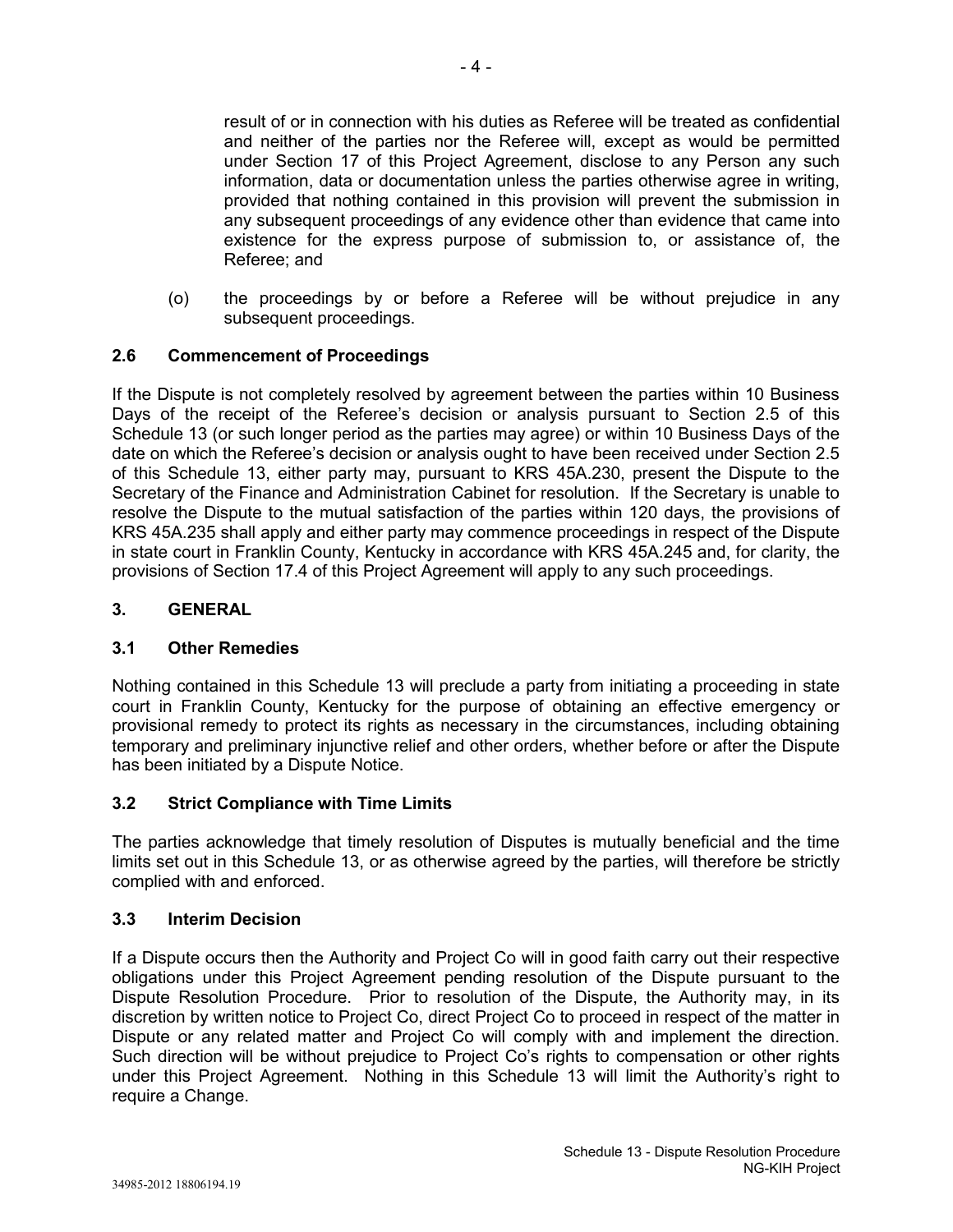### **APPENDIX 13A REFEREE AGREEMENT**

**BETWEEN**:

**[Name of Referee]** (the "**Referee**")

**AND:**

# **The Commonwealth of Kentucky** (the "**Authority**")

**AND:**

# **KentuckyWired Infrastructure Company, Inc.** ("**Project Co**")

We write to confirm your appointment as a Referee under the project agreement dated September 3, 2015 between the Authority and Project Co (the "**Project Agreement**"). The terms of your appointment are as contained in Section 2.5 of Schedule 13 [Dispute Resolution Procedure] to the Project Agreement.

We confirm our agreement for you to review the Dispute(s) described in the Dispute Notice in accordance with the provisions of the Project Agreement, and to perform the functions of a Referee as described in Section 2.5 of Schedule 13 [Dispute Resolution Procedure] to the Project Agreement.

A copy of the Project Agreement and related materials will be forwarded to you shortly.

We confirm that your daily/hourly rate for fees is \$ . In addition to your invoiced fees, the Authority will pay any and all reasonable disbursements incurred in providing your services. Please submit your invoices on a monthly basis directly to **[Insert name of Authority's Construction or Operating Period Representative, as applicable]** (the "**Authority's Representative**"). The Authority will make payment within 30 calendar days of receipt.

Please confirm your agreement to the terms as set out in this letter by signing a copy of the enclosed letter and returning it to the Authority's Representative.

Yours truly,

Authorized Signatory of the Referee Date

Authorized Signatory of the Authority Date

Authorized Signatory of Project Co Date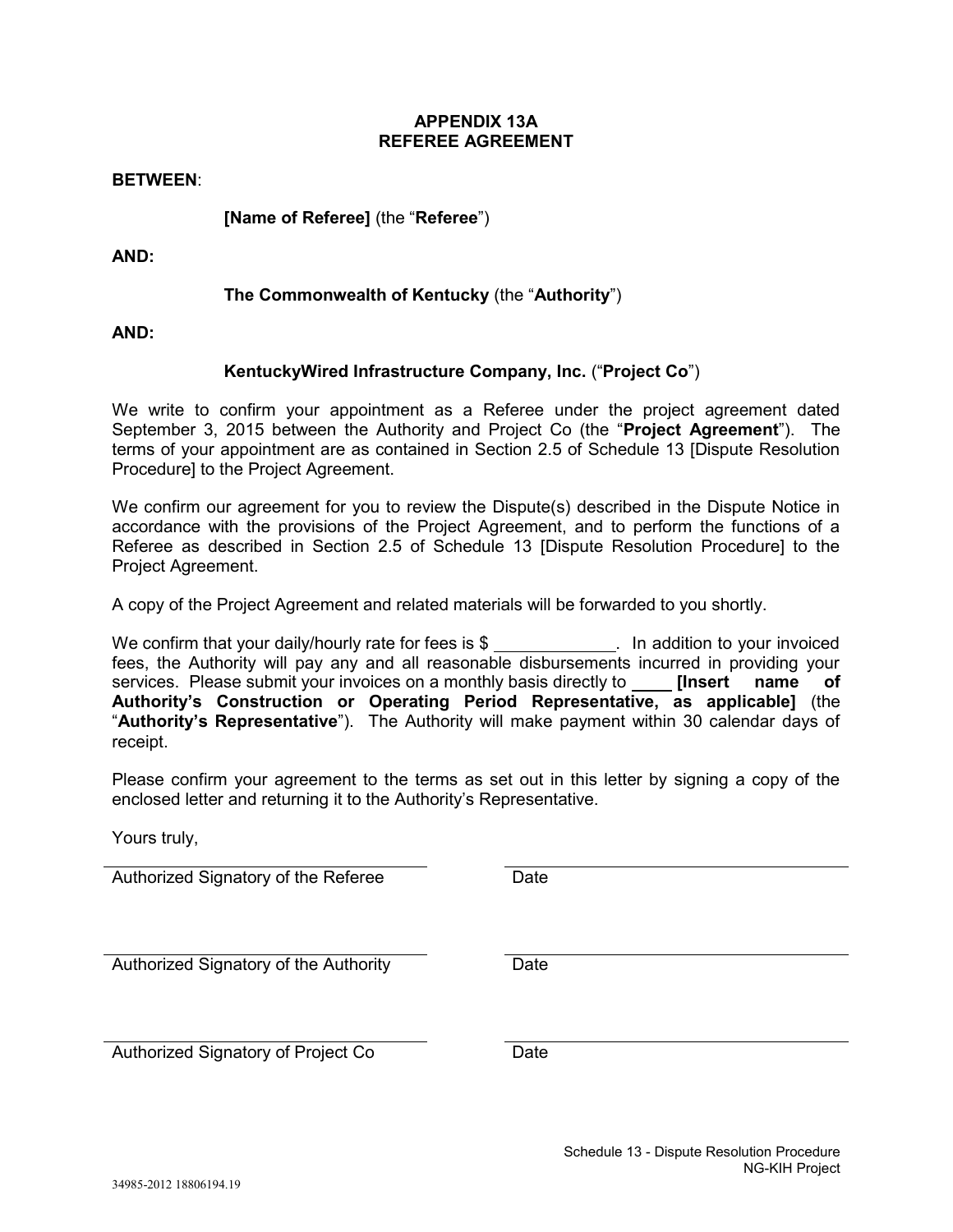### **SCHEDULE 14 RECORDS AND REPORTS**

# **1. GENERAL REQUIREMENTS**

- (a) Project Co will retain and maintain all the records (including superseded records) referred to in Section 2 of this Schedule 14 as follows:
	- (1) in accordance with this Schedule 14 and other applicable terms of this Project Agreement;
	- (2) in an organized manner;
	- (3) in a form that is capable of audit;
	- (4) in accordance with the requirements of Customary Industry Practice;
	- (5) having due regard to the guidelines and policies of the Authority related to the retention of records, including any requirements of the Authority's records retention policy for state agencies that are applicable to the Project, provided by the Authority to Project Co and Operations Co;
	- (6) in accordance with Project Co's normal business practices; and
	- (7) in accordance with GAAP.

The parties acknowledge and agree that this Schedule 14 is comprehensive of Project Co's record keeping and reporting obligations under this Project Agreement.

- (b) If specifically requested by the Authority, acting reasonably, in respect of certain records, Project Co will retain and maintain for inspection original records in hard copy form at an agreed location in Kentucky. Project Co will maintain all other records electronically in readable and accessible form on the DMS (as defined below), subject to archiving in accordance with any requirements of the Authority's records retention policy for state agencies that are applicable to the Project and Customary Industry Practice.
- (c) Any drawings or plans required to be made or supplied pursuant to this Project Agreement will be of a size appropriate to show the detail to be depicted clearly without magnifying aids. If, by prior agreement with Project Co and Operations Co, the Authority has agreed to accept microfilm, microfiche or other electronic storage media (which must include secure back up facilities), Project Co will make or supply, or have made or supplied, drawings and other documents in such agreed upon form.
- (d) Project Co will retain and maintain all records referred to in Section 2 of this Schedule 14 in sufficient detail, in appropriate categories and generally in such a manner to enable each party to comply with its obligations and exercise its rights under this Project Agreement.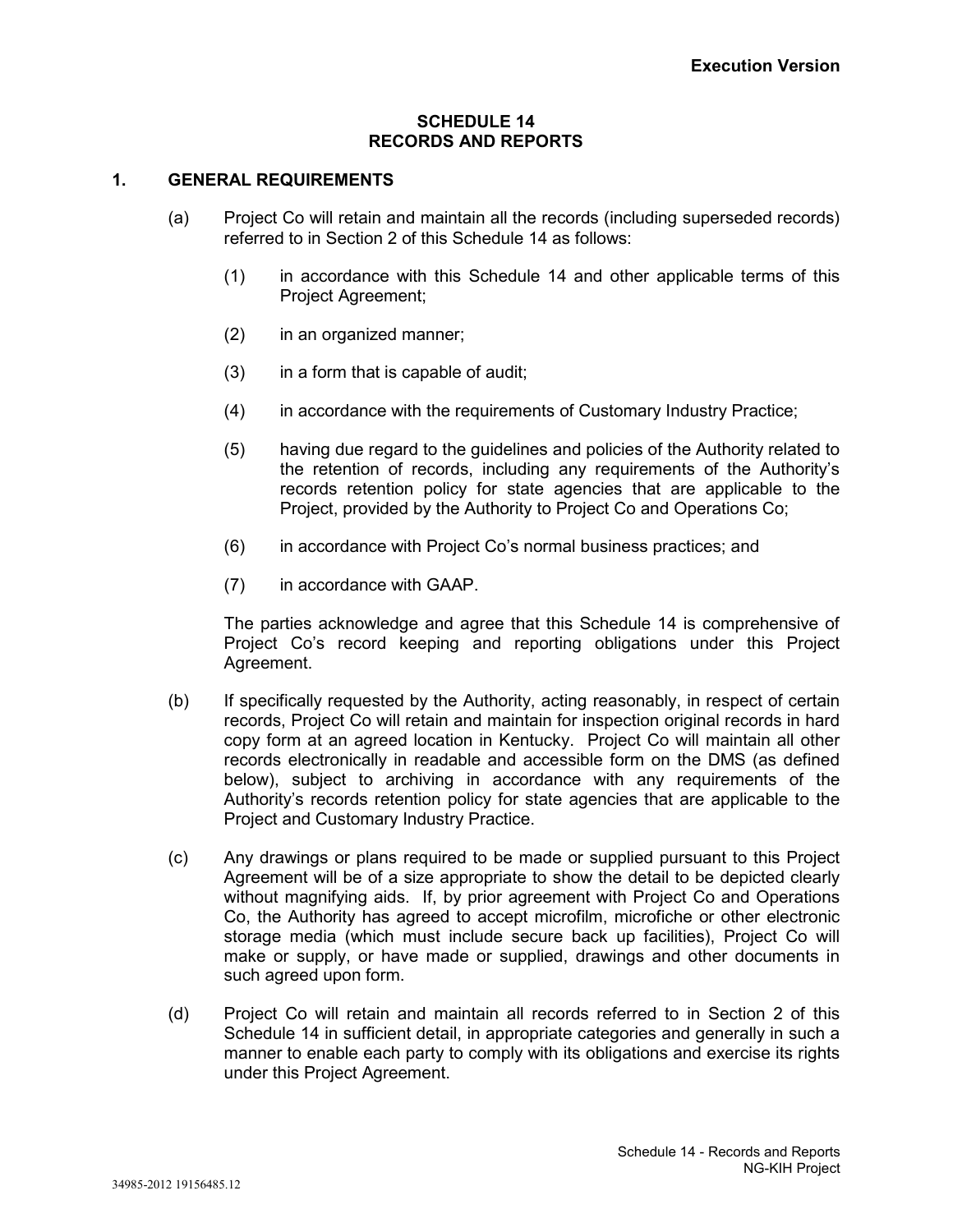- (e) Project Co will retain and maintain all records referred to in Section 2 of this Schedule 14 until the Termination Date.
- (f) If the Authority gives notice to Project Co and Operations Co that the Authority wishes to receive any of the records on the Termination Date, then Project Co will, at the cost and expense of the Authority, deliver or cause to be delivered such records to the Authority electronically (unless hard copies were specifically requested by the Authority in accordance with Section 1.2(b)) and otherwise in the manner as the Authority specifies, acting reasonably.
- (g) Project Co will provide a comprehensive computerized document management system ("**DMS**") that will include:
	- (1) records and information related to the Design, Construction and Services delivered under this Project Agreement;
	- (2) ten licenses for access by the Authority (through online web access or other access acceptable to the Authority) to all information required to be provided by Project Co to the Authority, such that the Authority will be able to read, copy, download and search all such information without payment, subject to archiving in accordance with any requirements of the Authority's records retention policy for state agencies that are applicable to the Project and Customary Industry Practice;
	- (3) file index or layout describing the logical locations and separation of information within the DMS, as well as formal instructions on accessing and navigating the DMS;
	- (4) software necessary to operate the DMS and which interfaces with the Authority's information technology systems, provided that any changes required and resulting from an upgrade to, or change by, the Authority to its systems will be paid for by the Authority;
	- (5) backup and storage in safe custody of the data, materials and documents in accordance with Customary Industry Practice; and
	- (6) records and details of specific license requirements.

The Authority acknowledges and agrees that the DMS contemplated in this Schedule 14 satisfies the requirements of the Master Agreement with respect to the establishment of a web-based data site.

- (h) Within 20 Business Days after the end of each Contract Year, Project Co will deliver to the Authority a report, in form and substance satisfactory to the Authority, acting reasonably, detailing, to the best of Project Co's knowledge at the time of any such report:
	- (1) any and all liabilities, claims and demands, including contingent liabilities, claims and demands, that Project Co has or may have against the Authority or that may be owing by the Authority to Project Co; and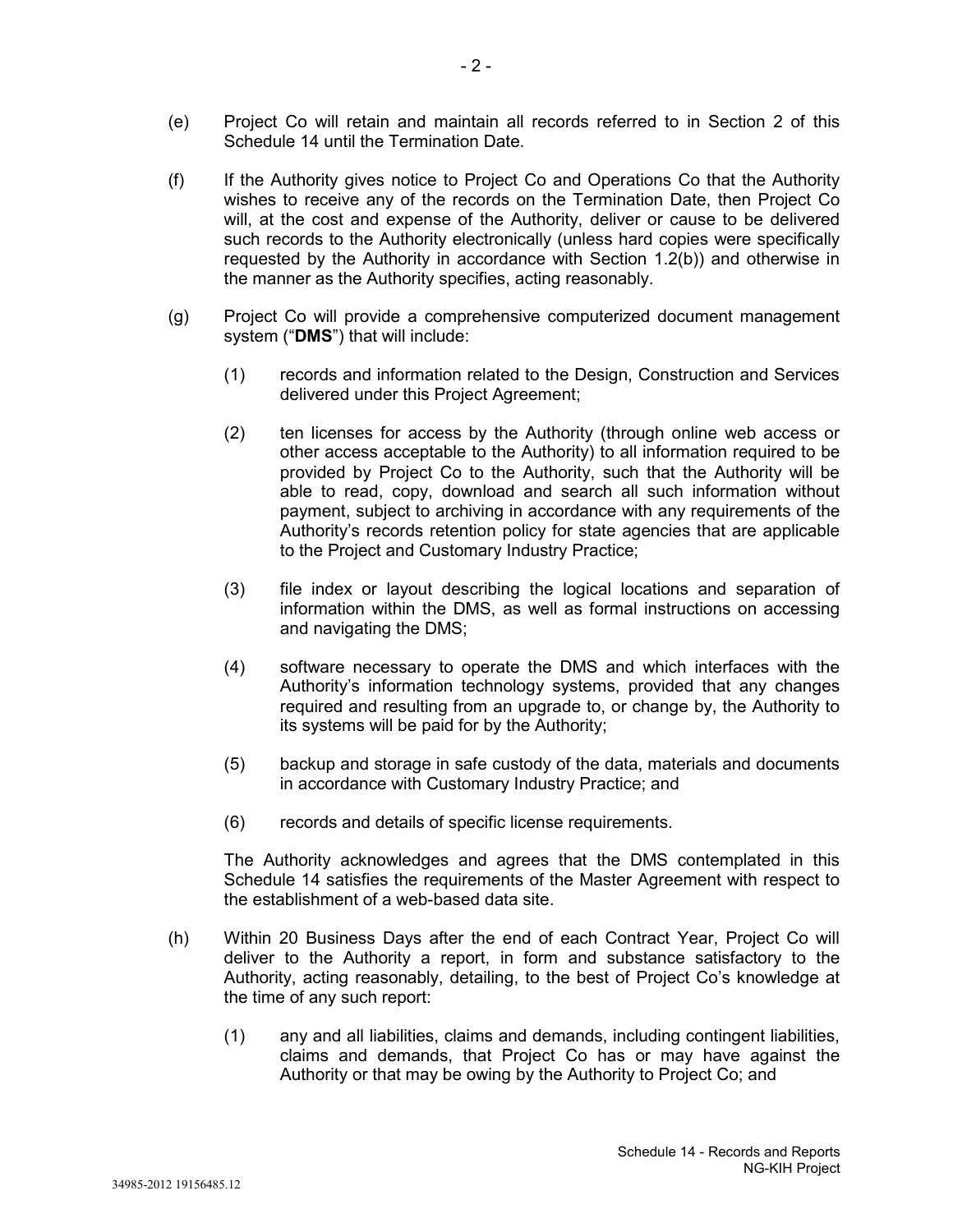(2) any and all liabilities, claims and demands, including contingent liabilities, claims and demands, that a third party (excluding Operations Co and the Project Contractors) has or may have against Project Co or Operations Co or that may be owing by Project Co or Operations Co to a third party (excluding Operations Co and the Project Contractors).

The parties acknowledge and agree that the contents of any such report or the failure to mention any matter in any such report will not limit either party's rights or remedies against the other party as contemplated by this Project Agreement.

- (i) Project Co will provide to the Authority:
	- (1) not later than 120 days after the end of each fiscal year of Project Co, a copy of Project Co's audited financial statements prepared in accordance with GAAP, consistently applied;
	- (2) not later than 120 days after the end of each fiscal year of Operations Co, a copy of Operations Co's audited financial statements prepared in accordance with GAAP, consistently applied;
	- (3) not later than 45 Business Days after the end of each fiscal quarter of Project Co, a copy of Project Co's unaudited quarterly financial statements; and
	- (4) not later than 45 Business Days after the end of each fiscal quarter of Operations Co, a copy of Operations Co's unaudited quarterly financial statements,

together with copies of all related directors' and auditors' reports and all other notices and circulars to shareholders or partners, all of which documents will be treated by the Authority as Confidential Information of Project Co or Operations Co, as applicable.

(j) The Authority and its employees, agents and other representatives may, at any time at the Authority's expense, conduct an audit, examination or investigation of all the records (including superseded records) referred to in this Schedule 14. Project Co will make available its facilities and records and provide reasonable assistance, including providing copies, in the conduct of and, without limiting Schedule 6 [Changes, Minor Works and Innovation Proposals], implement any recommendations from the Authority arising from the audit, examination or investigation.

# **2. RECORDS TO BE KEPT**

Project Co will retain, and will require Operations Co and its Project Contractors to retain, the following:

(a) this Project Agreement, the Project Implementation Agreement, the Project Contracts, the Senior Financing Agreements and all other documents and instruments in respect of any financing, including all amendments to such agreements;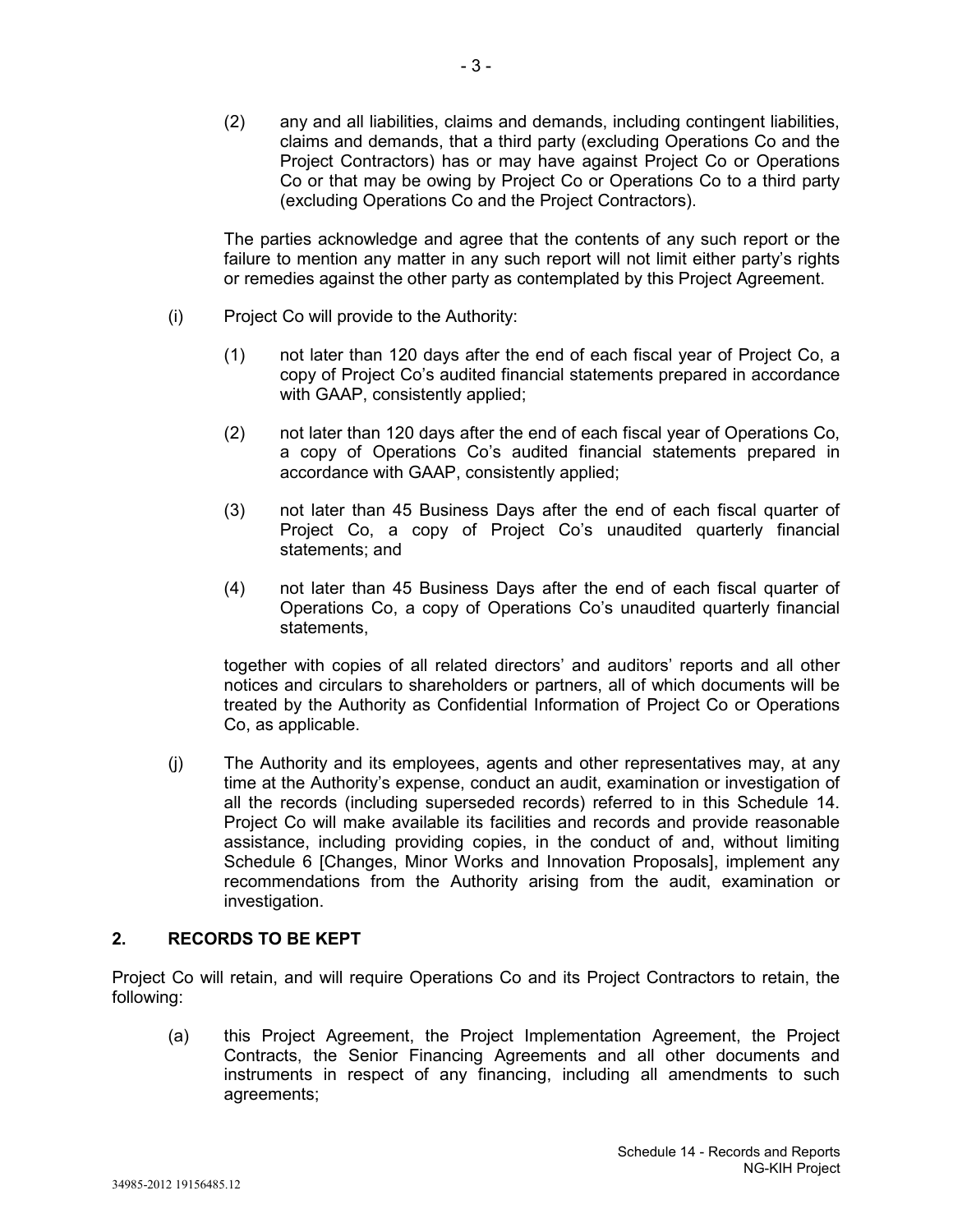- (b) the Financial Model, including the following in respect of the Financial Model:
	- (1) all prior versions;
	- (2) all amendments and modifications;
	- (3) all related or incidental reports; and
	- (4) written operating instructions in sufficient detail to allow the Authority to access and review all formulas, coding, data and other inputs;
- (c) the as-built drawings, plan, records and other Design and Construction documentation described in Schedule 2 [Design and Constructions Protocols] and Schedule 3 [Design and Construction Specifications], including any revisions or amendments to such documents, including up-to-date CAD drawings for the NG-KIH System and all Services, linked to, and compatible with, the Authority's information systems;
- (d) all documents relating to the appointment and supervision of Project Co's Design and Construction Representative and the Independent Certifier;
- (e) all documents relating to all Permits, including applications, refusals and appeals;
- (f) all notices, reports, test reports, results and certificates relating to the Design, and Construction, including as described in Schedule 2 [Design and Construction Protocols] or in Schedule 3 [Design and Construction Specifications];
- (g) all records relating to any inspections of the NG-KIH System conducted under applicable Laws or by or for any Governmental Authority;
- (h) all orders or other requirements issued to Project Co or Operations Co by any Governmental Authority;
- (i) all operation and maintenance manuals, procedures, guidelines, policies and other similar records in respect of the NG-KIH System, including all information electronically and manually recorded by the NOC;
- (j) all testing certificates in respect of maintenance of the NG-KIH System and its equipment and appropriate documentation and records (in particular those relating to any aspects of safety or statutory compliance) relating thereto;
- (k) all records of telephone calls, emails and other notices delivered to the NOC and all responses from the NOC in respect of such notices;
- (l) all electronically and manually recorded information with respect to the provision of the Services;
- (m) all electronically and manually recorded information with respect to actions initiated by Project Co, Operations Co or the Service Provider to respond to and rectify Outages;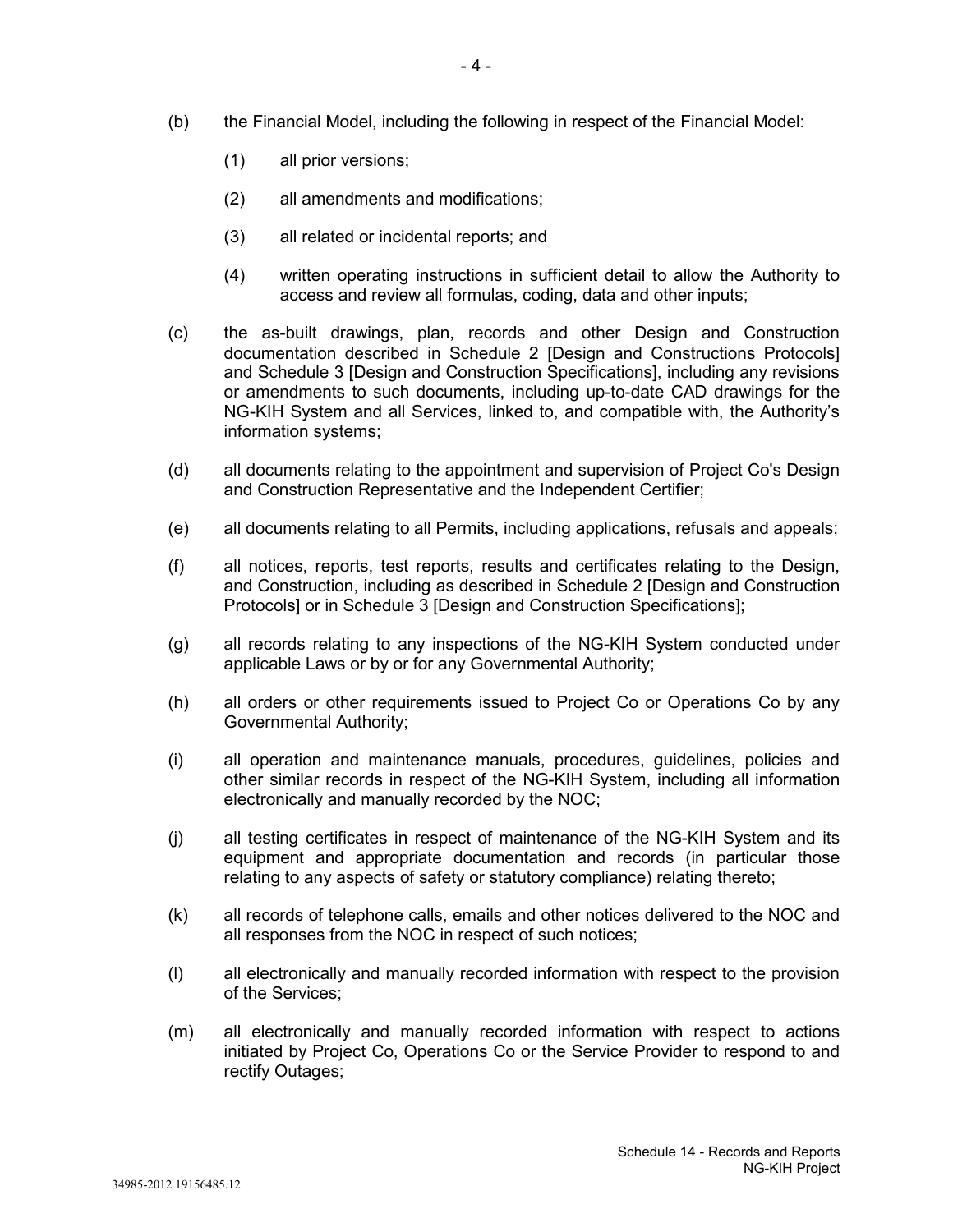- (n) all electronically or manually recorded reports and information related to safety and security of Sites, including the date and time of such incidents;
- (o) a comprehensive electronic inventory control system and asset register that provides up-to-date records for all NG-KIH System equipment;
- (p) comprehensive maintenance records for the NG-KIH System, including the date, time and scope of each such activity;
- (q) all Performance Monitoring Reports and the information and data used to prepare such reports;
- (r) all certificates, permits, licenses, registrations or warranties related to the provision of the Services;
- (s) all documents relating to Supervening Events claimed by Project Co under this Project Agreement and the consequences thereof;
- (t) all notices delivered to or received from the Authority's Representative;
- (u) all documents relating to a referral to the Dispute Resolution Procedure;
- (v) all documents submitted in connection with any Change;
- (w) all documents relating to a Change in Control of Project Co or Operations Co;
- (x) all documents relating to a Refinancing (other than an Exempt Refinancing);
- (y) all tax invoices, assessments, returns and other records applicable to the Project (other than any income tax records for Project Co or Operations Co or records pertaining to other taxes personal to Project Co or Operations Co);
- (z) all records required by Law (including in relation to health and safety matters) to be maintained by Project Co or Operations Co with respect to the Design, Construction and Services;
- (aa) all documents relating to insurance and insurance claims, including details of any approach of the insurance market to establish whether an Uninsurable Risk remains Uninsurable in accordance with Section 6.12 of this Project Agreement;
- (bb) a written register of all claims and incidents that might reasonably result in a claim under any of the policies of insurance required by this Project Agreement, excluding any Protected Personal Information, in accordance with Section 4.8 of Schedule 5 [Insurance Requirements] to this Project Agreement;
- (cc) all information related to worker's compensation claims arising from the Project, including the number of claims made, the number of claims paid and the amount of each claim, excluding any Protected Personal Information;
- (dd) the financial accounts of Project Co and Operations Co referred to in Section 1(i) of this Schedule 14; and